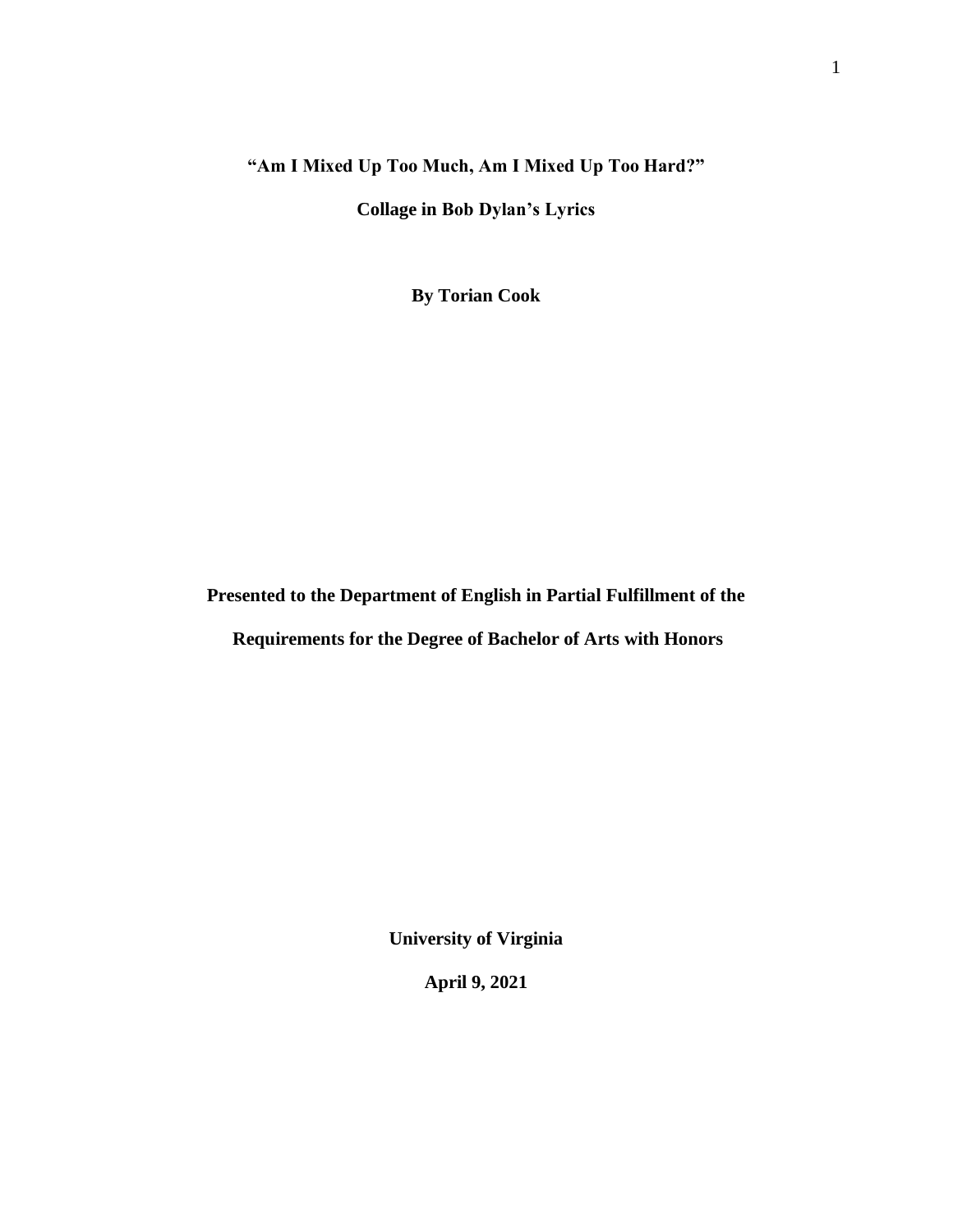#### **Abstract**

Bob Dylan's writing walks the line between poetry and song. I argue that the best way into Dylan is to read him as a collage artist. This thesis is the first work of scholarship to close-read songs from Dylan's most recent album, *Rough and Rowdy Ways*, putting them in conversation with his previous works and uniting them under the literary technique of collage. Dylan's collage involves taking existing fragments and carefully combining them in order to shift their meanings. In the songs "Visions of Johanna" and "Gates of Eden," Dylan chooses fragments from other poets, like Edgar Allan Poe and William Blake. In the process, their styles also become part of his collage. In the songs "Desolation Row", "Tangled Up in Blue", and "I Contain Multitudes," the material he chooses to "cut and paste" into songs varies widely, from historical figures and fictional characters to narratives described in his own earlier work. By constantly revising his lyrics, Dylan collages himself. Collage is also a path towards creating a legacy, and in "My Own Version of You" the speaker uses collage to create his own person and challenge linear time. Using a visual term like collage to describe music is especially fitting right now, in a moment when we cannot easily divide media into auditory and visual categories. Art is art and pieces come from other pieces, which is what collage is all about.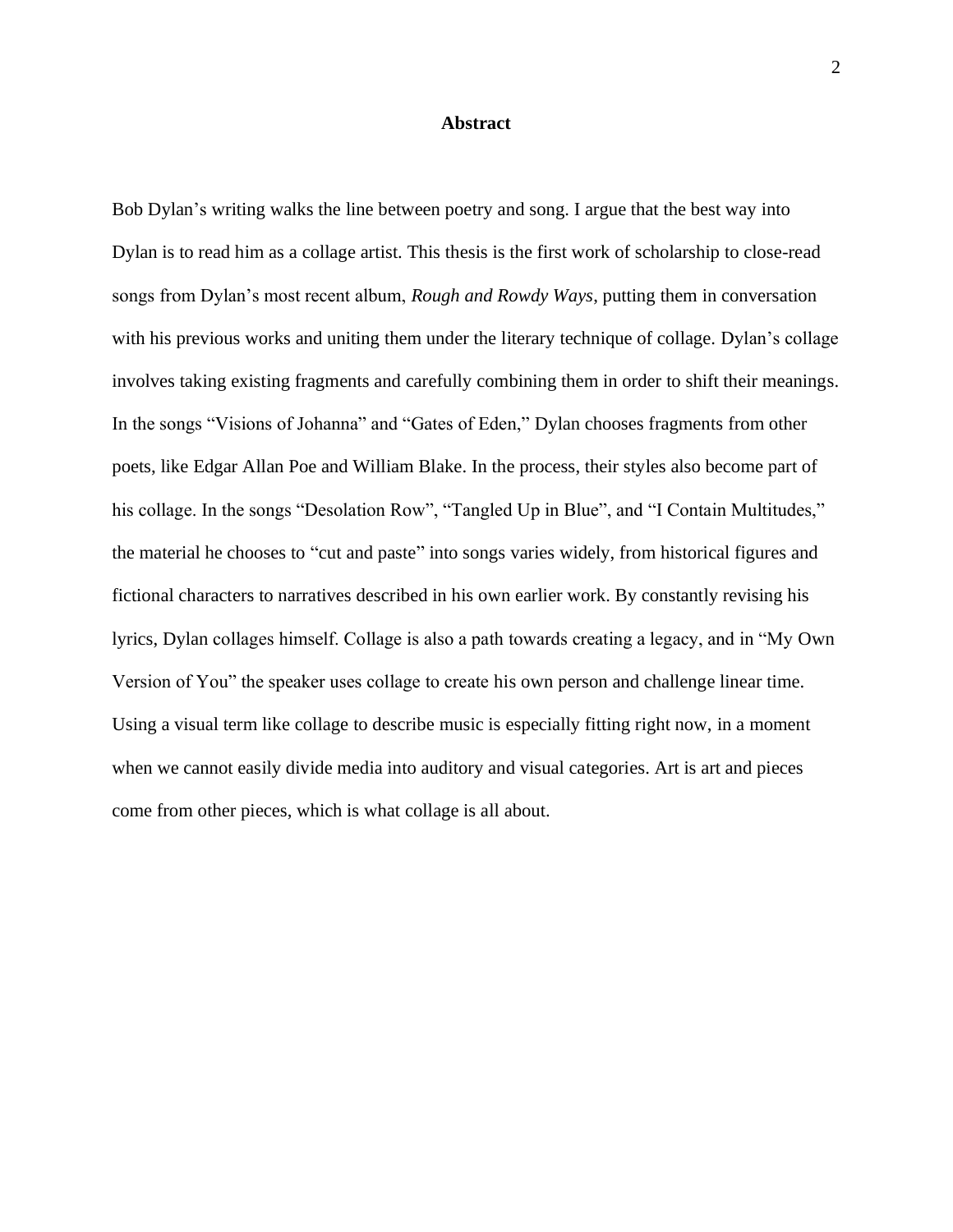#### **Acknowledgements**

This work is dedicated to my father, Andy Cook, for singing me to sleep with "Tangled Up in Blue" and other Dylan renditions. Even though I felt betrayed when I discovered you hadn't written them specifically for me, these songs were constructed from so many different elements that if they can belong to Dylan, they can belong to you too. I'm so grateful you gave me these songs and infused them with your own meanings. You're gonna make me lonesome when you go.

My deepest thanks to Professor Cynthia Wall, who was steadfastly supportive, providing incisive feedback and pushing me to think about Dylan in new ways. Thanks also to Professor Mary Kuhn, who asked questions that moved me forward, and to my peers Emma Bradford, Lucy Hoak, and Brad Sheen, for being empathetic and offering fresh insights when I needed them. Lastly, I wish a very happy birthday to Bob Dylan, who will turn 80 on May 24<sup>th</sup>, 2021, two days after I graduate with a degree in English. It will be an exciting week for us both.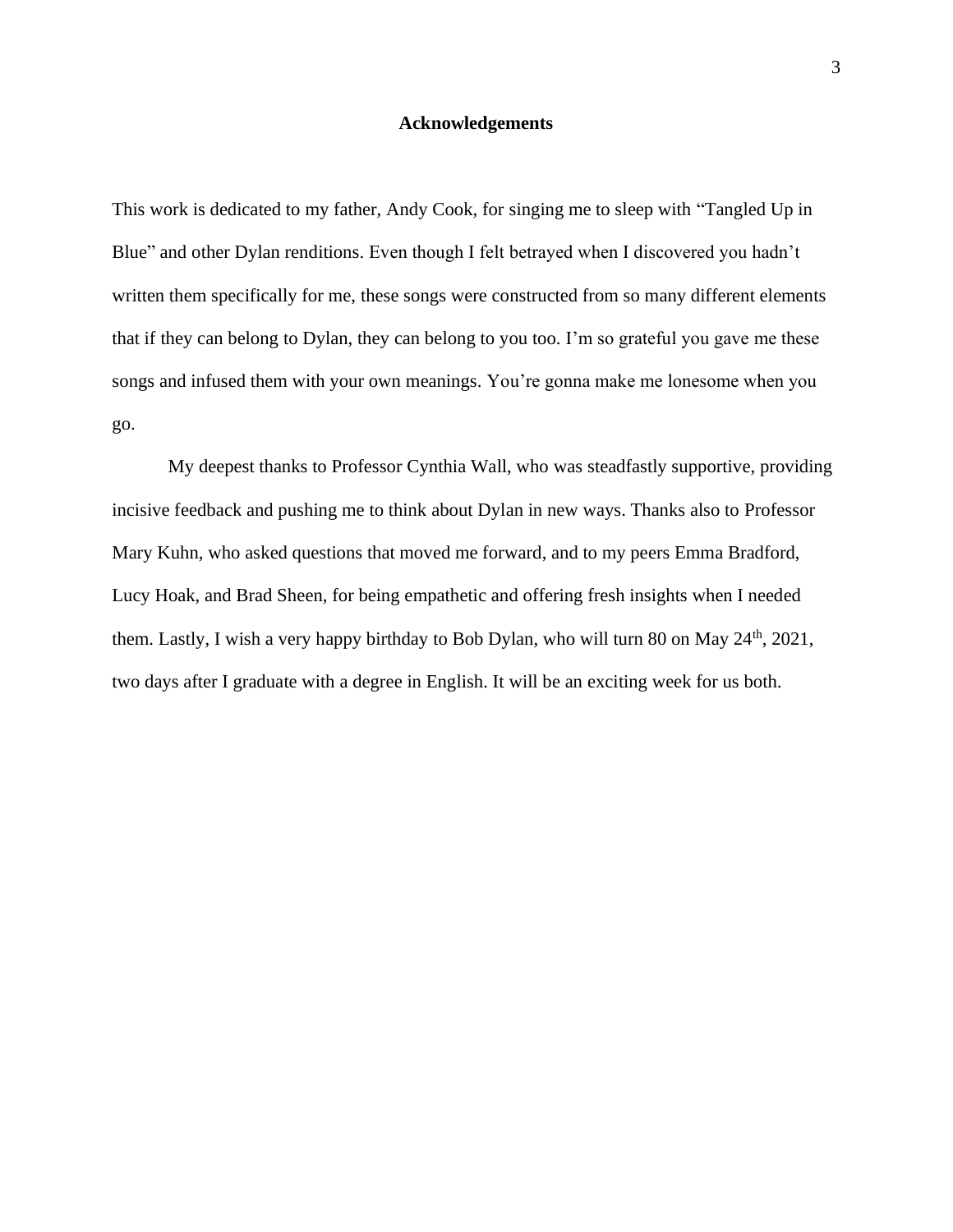### **Table of Contents**

| Chapter 1: "Got a Tell-Tale Heart, Like Mr. Poe": The Art of Melancholy 10                 |
|--------------------------------------------------------------------------------------------|
| Chapter 2: "Take What You Have Gathered from Coincidence": Collage of Characters  19       |
| Chapter 3: "I'm a Man of Contradictions, I'm a Man of Many Moods": Contradicting Truths in |
| Chapter 4: "We Always Did Feel the Same, We Just Saw It from A Different Point of View":   |
| Conclusion: "I Was So Much Older Then, I'm Younger Than That Now": Temporal                |
|                                                                                            |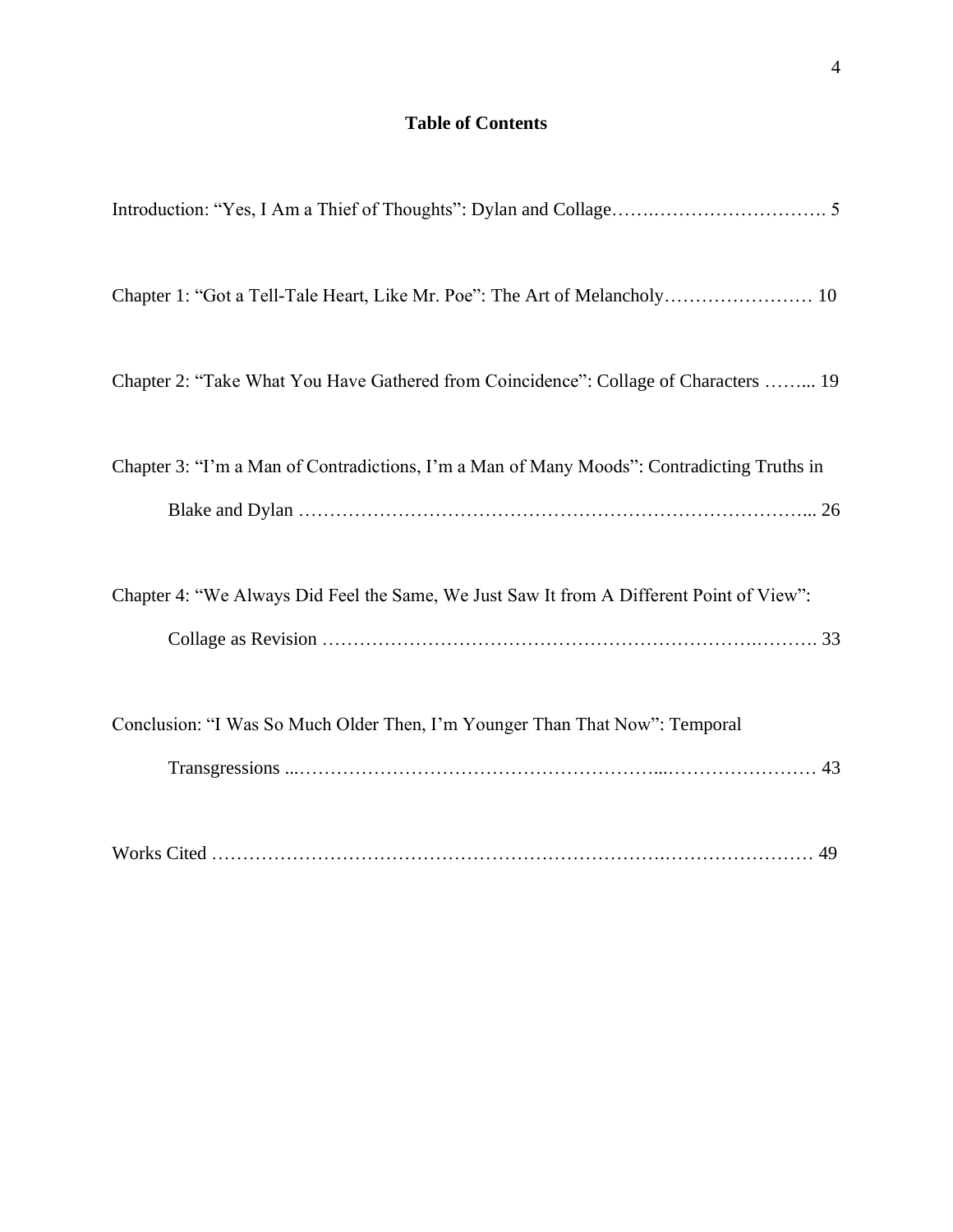#### **Introduction. "Yes, I Am a Thief of Thoughts": Dylan and Collage**

In Bob Dylan's 1963 poem "11 Outlined Epitaphs,"<sup>1</sup> the speaker says openly: "Yes, I am a thief of thoughts." Where thoughts are concerned, poet and speaker are in the same boat, and Dylan's thought-thievery is one of his most well-known traits. The transplantation of characters, phrases, and images goes by many names: allusion, embedded quotation, intertextuality, mosaic, pastiche, mixing, and less charitably, appropriation or plagiarism. While all these terms adequately describe parts of Bob Dylan's modus operandi, "collage" may be the best way to capture his method of referencing elements from other works and putting them together to create something entirely new.

"Collage" was originally a French word meaning the process of pasting or gluing (OED). In 1771, Mary Delany gained recognition for her "Paper-Mosaiks," which she created by cutting tiny pieces of colored paper and arranging them on a black background, building up layers and shading until the complete picture formed a detailed plant (Hayden 132.) These were an important precursor to the collage of twentieth-century Cubist artists like Pablo Picasso and Georges Braque. Their technique involved incorporating fragments of newspaper articles, photographs, and painted pieces of paper into their work. Collage was also used by Dadaists, who repurposed magazine cuttings and pieces of garbage into their collages to challenge the concept of art itself. After the Dadaists, Surrealists such as Joseph Cornell and André Breton used collage to create their own dreamlike scenes (Richman-Abdou 1). Collage then expanded from the artistic world to the literary world, with Surrealist poets creating "cut-up" poems

<sup>1</sup> This poem was not intended to be a song, but it was included in the liner notes of Dylan's third album, *The Times They Are A-Changin'* (1964).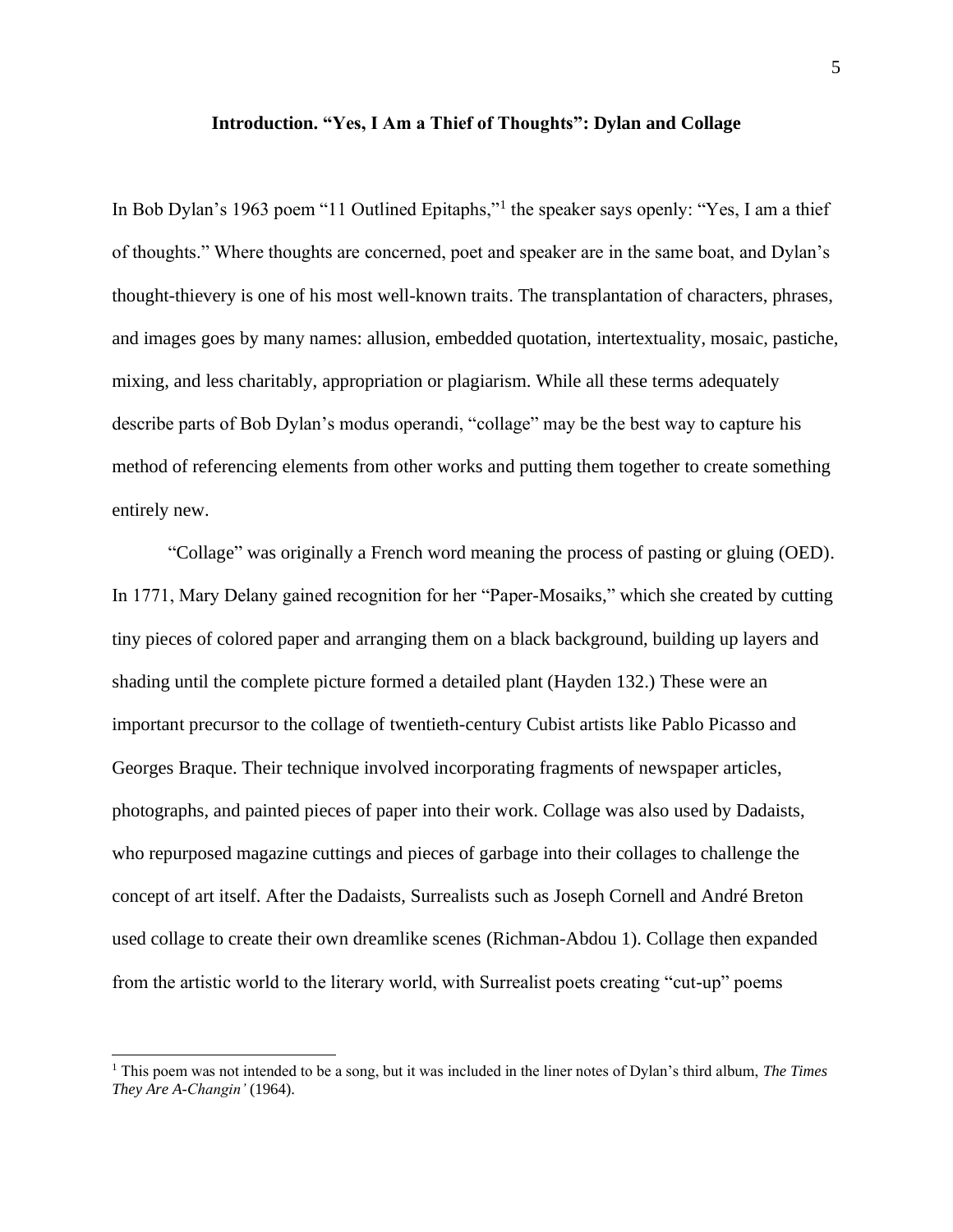formed by taking different fragments of text and putting them together into one body. Although in different mediums, both literary and artistic collage involved taking disparate pieces from existing sources and putting them together to create something new.

Robert Polito endorsed the connection between Dylan and collage in his chapter for the *Cambridge Companion to Dylan*: "*Highway 61 Revisited* is also the first occasion Dylan might be styled a modernist, the crazy quilt of folk process blasting into Dada collage" (138). Polito aligns Dylan with modernists, folk singers, and Dadaists all in one sentence. The use of folk poetics is its own kind of collage, blending high literary forms with populist blues and folk traditions. The use of collage is also a Dadaist thing, and specifically points to the absurdity in these random combinations of cultural detritus. Dylan's technique identifies him with collage artists, but he also stands apart. While Delany used colored paper and Dadaists used various pieces of trash, Dylan's collage material often comes from popular culture and existing literary works. In "11 Outlined Epitaphs," the lines go: "Yes, I am a thief of thoughts / Not, I pray, a stealer of souls." This is true for the speaker in the poem, and it is true for Dylan as well.

Dylan draws on many authors, but he riffs on them rather than simply copying their work, taking their thoughts without stealing their souls. This is evident in his strong connection to Edgar Allan Poe, whom he references frequently. My first chapter explores how they both deal in melancholy and use intentional repetition of sound to build gloomy, pensive atmospheres throughout their respective oeuvres, which is particularly apparent in "The Raven" (Poe 1845) and "Visions of Johanna" (Dylan 1966). From the incorporation of one figure, Poe, I move on to look at the incorporation of many figures in my second chapter, which focuses on "Desolation Row" (1965). In this song Dylan brings disparate people like Ophelia, Casanova, and Ezra Pound together, and by putting them in a new context, he draws new meaning from their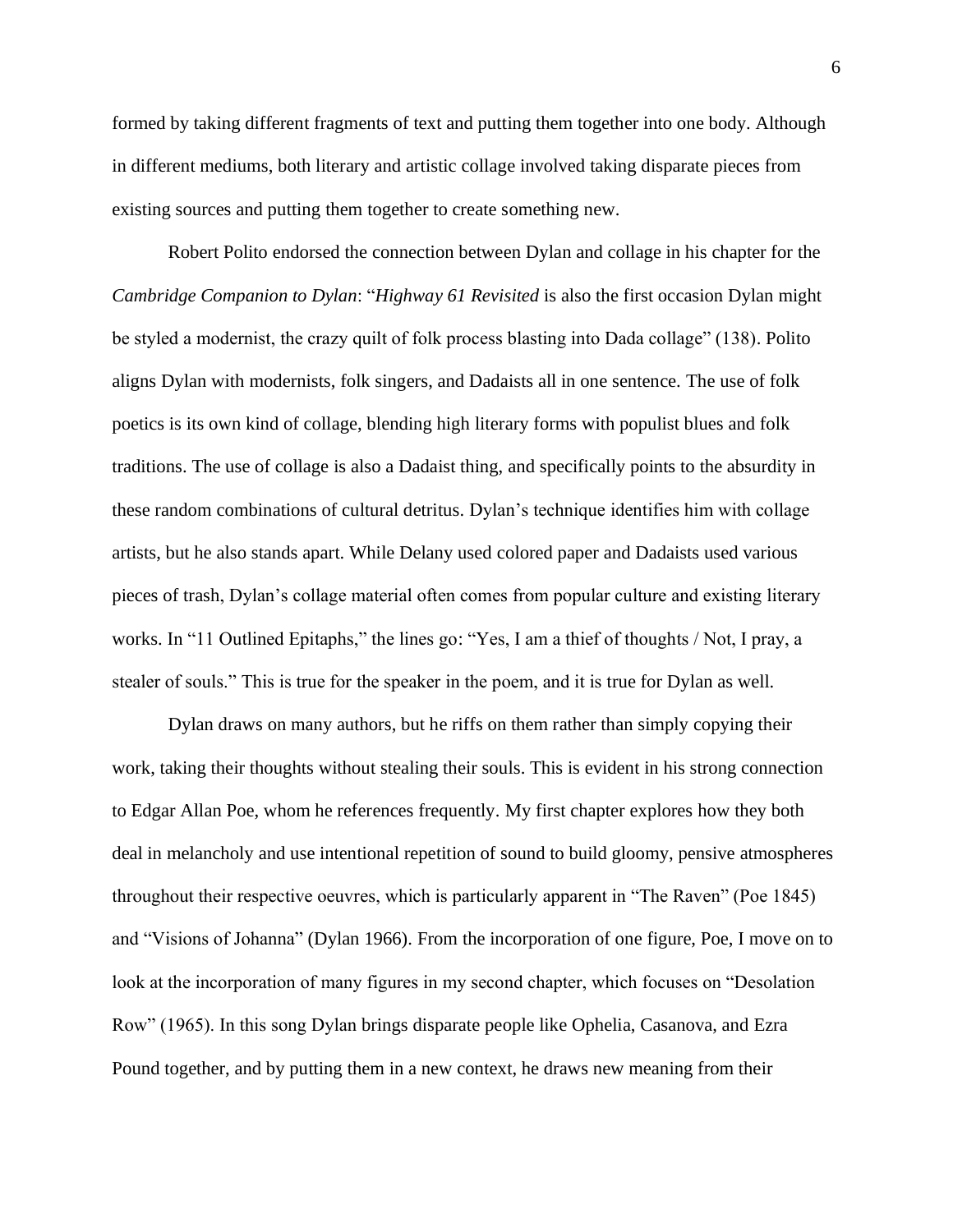interactions. Using existing figures as collage pieces raises questions about their agency, and how much of their previous characters are retained in Dylan's reformation. This creates contradictions within Dylan's work. To access these contradictions, I repeat the strategy I used in Chapter 1 by turning to a poet to decode Dylan. Chapter 3 illuminates William Blake's influence on Dylan. Both Dylan and Blake dig into contradictions, existing in the liminal space of both/and instead of choosing sides. Like Blake, Dylan often presents pairs and opposites that are not as simple as they seem to be. Contradiction is present not only in these pairs, but in different iterations of the same songs.

After discussing the ways in which Dylan brings influential authors and characters into his collage, in my fourth chapter I turn to his practice of revision in performance, and show how collage is part of his speaker's conception of self. The lyrics of "Tangled Up In Blue" change significantly from version to version, from studio recordings to live performances, with new lyrics often contradicting the meaning of the original ones. This revision creates a sense of progression in Dylan's work where he returns to songs and adds shades to their meaning, effectively collaging himself. Finally, I will come to the 2020 song "My Own Version of You," in which Dylan outlines a Frankenstein-esque project. For this project, he collages pieces together in an effort to manipulate time. In this song collage functions as a tool for dealing with time, and works as a model for memory. This brings clarity but also confusion, ultimately causing Dylan's speaker to question whether he should have even attempted a collaged person in the first place.

Dylan's lyrics are often studied on their own, and several books have been published specifically to enshrine all the lyrics in text. These volumes are useful to scholars, and I look to Simon & Schuster's *The Lyrics: 1961-2012* when I can't quite make out what words Dylan is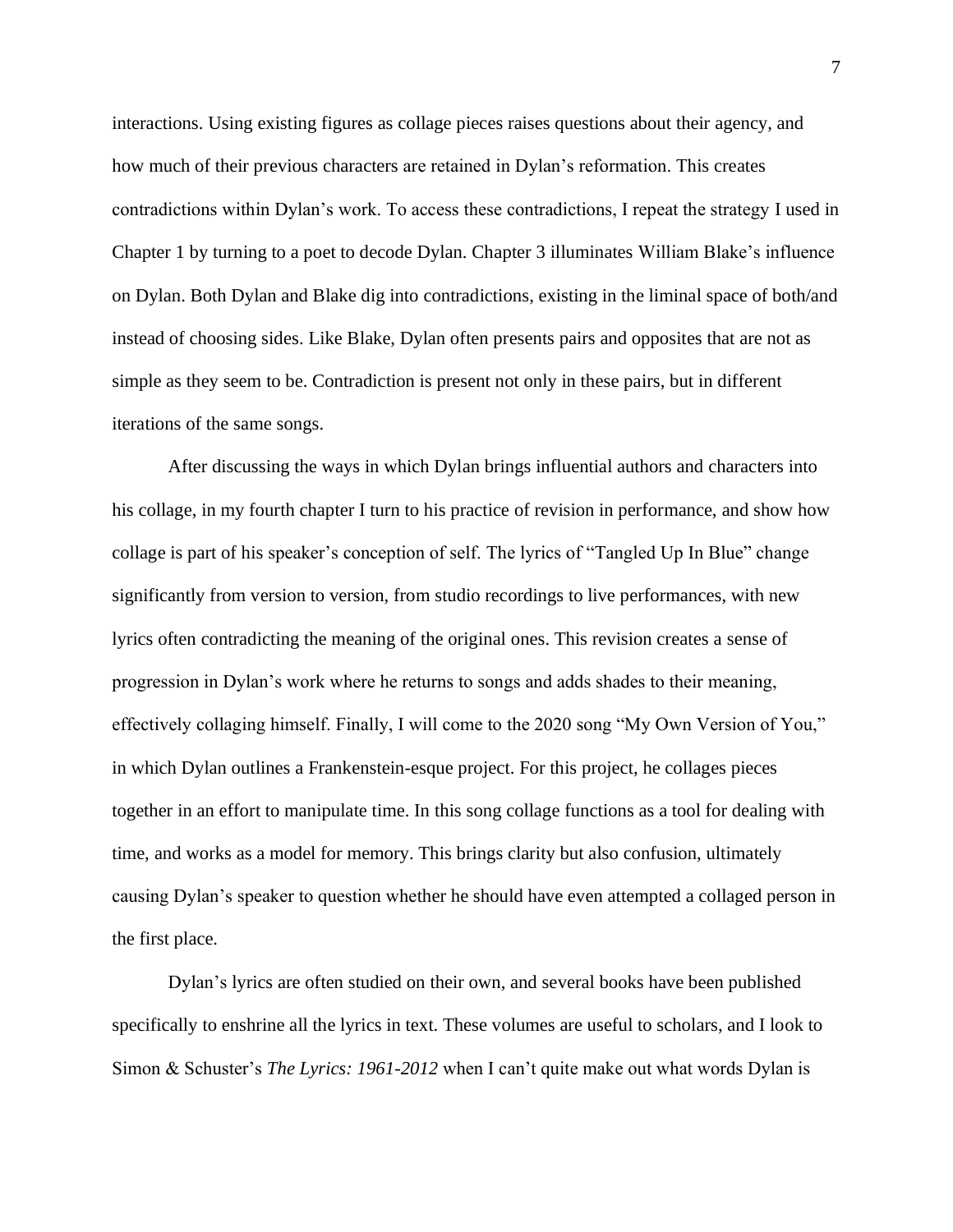singing. *The Lyrics* is a massive tome designed by Geoff Gans that lays out the words of every song from every album, from *Bob Dylan* (1961) to *Tempest* (2012)*.* The description on Bob Dylan's official website calls the book a "comprehensive and definitive collection," and mentions that Dylan edited several songs for this publication. A unique aspect of *The Lyrics* is that it lists the albums chronologically and includes all songs from each album proper, not just the ones that made it to the studio recording. This means that a song like "Walls of Red Wing<sup>2</sup>" is included in the *Freewheelin' Bob Dylan* section because that's when it was written. The recording of "Walls of Red Wing" wouldn't show up on that album, instead coming much later in the well-loved *Bootleg Series*, but *The Lyrics* puts it with the other songs on *Freewheelin' Bob Dylan* because of its creation date. Ordering the songs based on written albums instead of studio recordings emphasizes that this book is really all about the words and Dylan's writing process, not the chronology of performances and recordings.

This text is helpful, and I have used it often, but like any text it is limited. Because it records original written versions of songs, all the subsequent revisions made by Dylan in the studio and on the stage are omitted. These include significant changes to the words, and also changes to the music that goes with them. The printed page cannot capture the shifts in voice, the syllables that are held out on long notes and the ones that are sharp and shouted. It cannot capture the emotion Dylan conveys with his tone, or the shades of meaning added by his guitar and harmonica. The lyrics do not exist in isolation; they are embedded in melody. With this in mind, I created a playlist of the songs discussed in this thesis, in the order that they are mentioned. My hope is that the playlist can act as a kind of soundtrack so that my interpretations, like Dylan's lyrics, are not just words on a page.

<sup>&</sup>lt;sup>2</sup> This song is about a boys' reform school in Red Wing, Minnesota, Dylan's home state.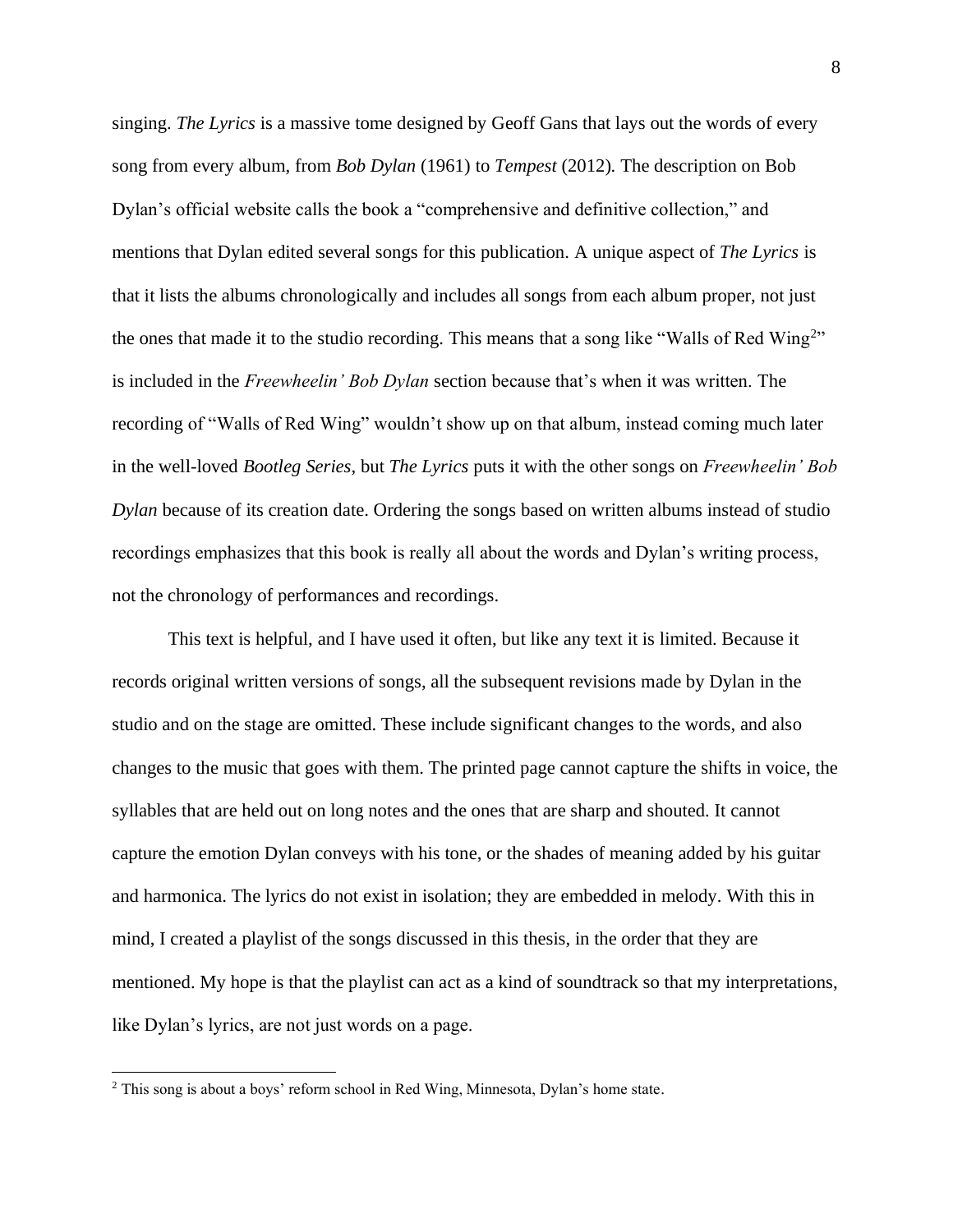Bob Dylan has been through countless phases and transformations as an artist. Although he has been at various times a protest singer, a modernist, a surrealist, an electric rocker, and a born-again Christian, in the beginning he was only a folk singer trying to emulate his hero, Woody Guthrie. In a poem he wrote for Guthrie and recited in 1963, Dylan asked, "Am I mixed up too much, am I mixed up too hard? / Why am I walking, where am I running? / What am I saying, what am I knowing?" (ll. 67-69). Dylan isn't mixed up too much or mixed up too hard. We can find out things he is saying and things he is knowing by looking at what he mixes up and how he does it.

#### **Playlist:**

[https://open.spotify.com/playlist/2RJpUxLBujctZVB7HyTEEa?si=ClL9OuLgSlKGN2KUNzHy](https://open.spotify.com/playlist/2RJpUxLBujctZVB7HyTEEa?si=ClL9OuLgSlKGN2KUNzHyeQ) [eQ](https://open.spotify.com/playlist/2RJpUxLBujctZVB7HyTEEa?si=ClL9OuLgSlKGN2KUNzHyeQ)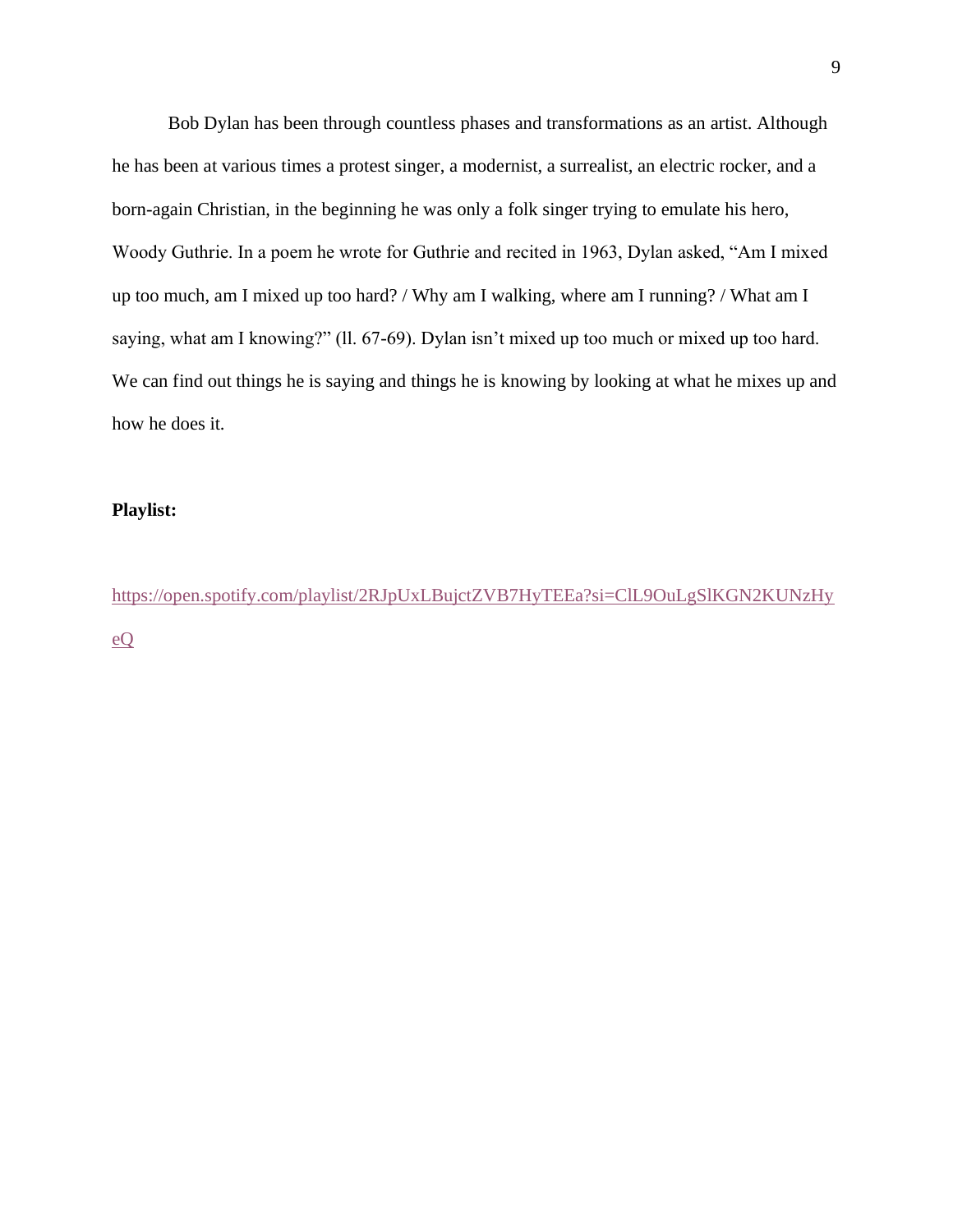#### **Chapter 1. "Got A Tell-Tale Heart, Like Mr. Poe": The Art of Melancholy**

"Got a tell-tale heart, like Mr. Poe / Got skeletons in the walls of people you know." Bob Dylan sings these words in the 2020 song, "I Contain Multitudes." The song title is a Walt Whitman quotation, from his vast poem "Song of Myself."<sup>3</sup> "I Contain Multitudes" can be seen as an imitation of Whitman, or as Dylan's own song of himself. Throughout the song Dylan weaves in other people, places, and things, mainly focusing on artists and authors and how he is like all of them in some way. Right after he tells us about his tell-tale heart, he goes on to declare that:

I'm just like Anne Frank, like Indiana Jones And them British bad boys, The Rolling Stones I go right to the edge, I go right to the end I go right where all things lost are made good again I sing the songs of experience like William Blake I have no apologies to make Everything's flowing all at the same time I live on the boulevard of crime I drive fast cars, and I eat fast foods I contain multitudes (ll. 16-25)

<sup>&</sup>lt;sup>3</sup> "Talk honestly, for no one else hears you, and I stay only a minute longer. / Do I contradict myself? / Very well then… I contradict myself; / I am large… I contain multitudes" (Whitman 63).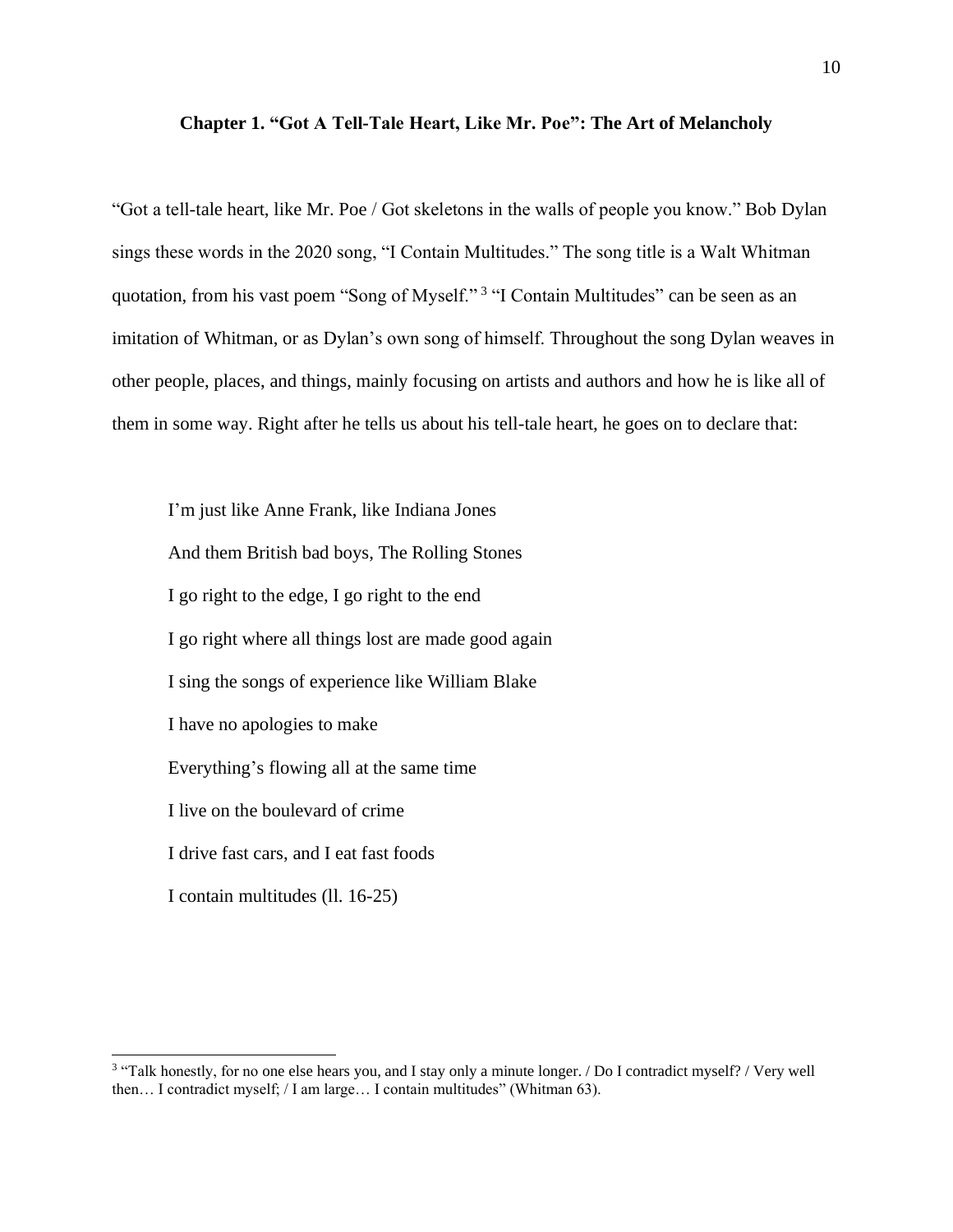In the past Dylan famously eschewed associations with great literature. A whole generation of scholars has tried to pick out what surely were Dylan's formative influences, while he insisted he was not a poet, simply a "song and dance man" (San Francisco Press Conference 1965, 2:10-2:25). In another interview he explained: "I don't call myself a poet because I don't like the word. I'm a trapeze artist" (qtd. in Cott 49). He even made headlines by refusing to go to Stockholm and accept his Nobel Prize for Literature in 2016. But here he is naming Poe, Blake, Anne Frank, Indiana Jones, The Rolling Stones, Beethoven, and Chopin all in the same song, and alluding to others like Walt Whitman and Warren Smith. This is a dramatic contradiction. While refusing to even be a poet at all, Dylan at the same time calls on an array of poets, musicians, composers, historical figures, and fictional characters to help him say everything he is and everything he contains. Perhaps he chooses to do this now because he is going "right to the end… where all things lost are made good again." Why are these specific people chosen as points of comparison? Maybe they have been lost to a certain extent, and by collaging them together, Dylan is bringing them back and making them good again. The use of famous figures can also operate as a kind of shorthand. Dylan is only mentioning a few names in quick succession but each name carries with it a huge body of connotations in the minds of his listeners, so he can say a lot about himself in a short amount of time. Some of these associations say more than others.

The tell-tale heart line is telling. Although name-dropping Poe this way would usually indicate an affinity, saying he has "a tell-tale heart like Mr. Poe" doesn't make sense. Poe did write a story called "The Tell-Tale Heart," but in the story the heart belongs to an old man who is murdered, not Poe himself. The story's narrator, someone who is acutely sensitive to visual and auditory stimuli, kills and dismembers the old man and hides his body beneath the floorboards of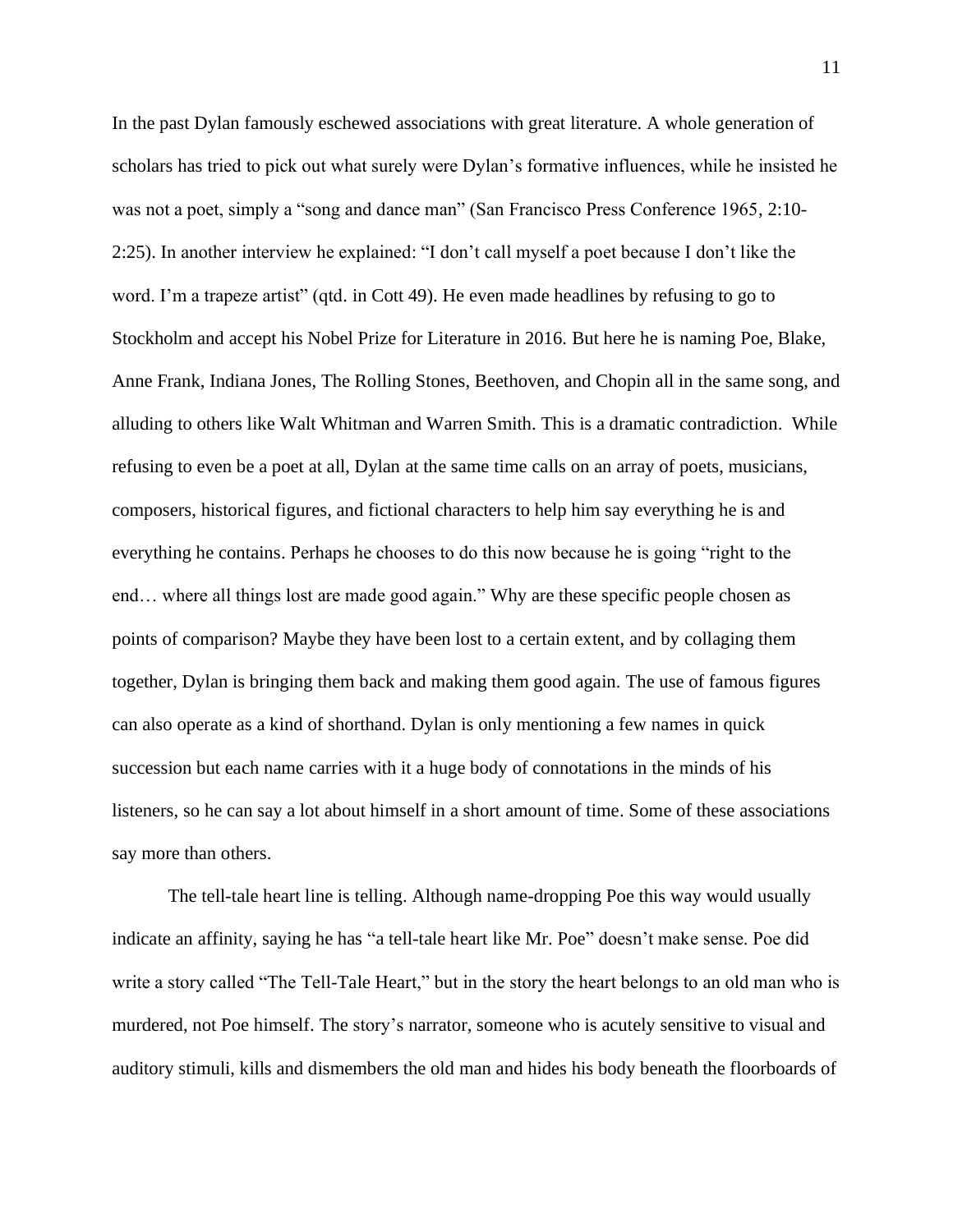the house. Despite this, he continues to hear the old man's heart beating, and the sound is "such a sound as a watch makes when enveloped in cotton" (Poe 2). This sound escalates his paranoia until at the end of the story, he admits his guilt. By saying the words "tell-tale heart" Dylan brings all the elements of the story into his song. Those that have read it will immediately recognize his allusion. But Dylan does not simply mention the story; he specifically says that he's "got a tell-tale heart." He could be referring to his own beating heart, or someone else's, like the story. For the protagonist of "The Tell-Tale Heart," it's the heart of the old man he has killed, the one that continues to haunt him and eventually drives him to his frenzied confession. The question for Dylan then becomes: whose heart has he got? Which one of his vanquished victims continues to agitate and disturb from under the floorboards? Alternatively, if Dylan is singing about his own heart, beating on and revealing a truth even after death, what is the tale his heart will continue to tell? If the rhythm of his music is a kind of heartbeat, then maybe the truth that beats on is located in his lyrics. Or perhaps his tell-tale heart is both his own and the one under the floorboards. What Dylan the performer sings may be different from what Dylan the human feels, but the tell-tale heart is always underneath and exposes the truth. When he sings that he has a tell-tale heart like Mr. Poe and skeletons in the wall, he is all at once identifying himself with Poe, the old man, and the narrator of the story. He is both the concealer, the concealed, and the creator, Poe himself. And he conveys all of this with just one line, taking one reference and letting it say new things in a new context.

The tell-tale heart line is not the only time Poe comes up in Dylan's lyrics. There is evidence of intertextuality in many places, both in the form of direct allusion and more general similarity. For example, "In Love Minus Zero" (1965) he sings: "My love she's like some raven / At my window with a broken wing" (*The Lyrics*) and in his memoir *Chronicles,* he contrasts Poe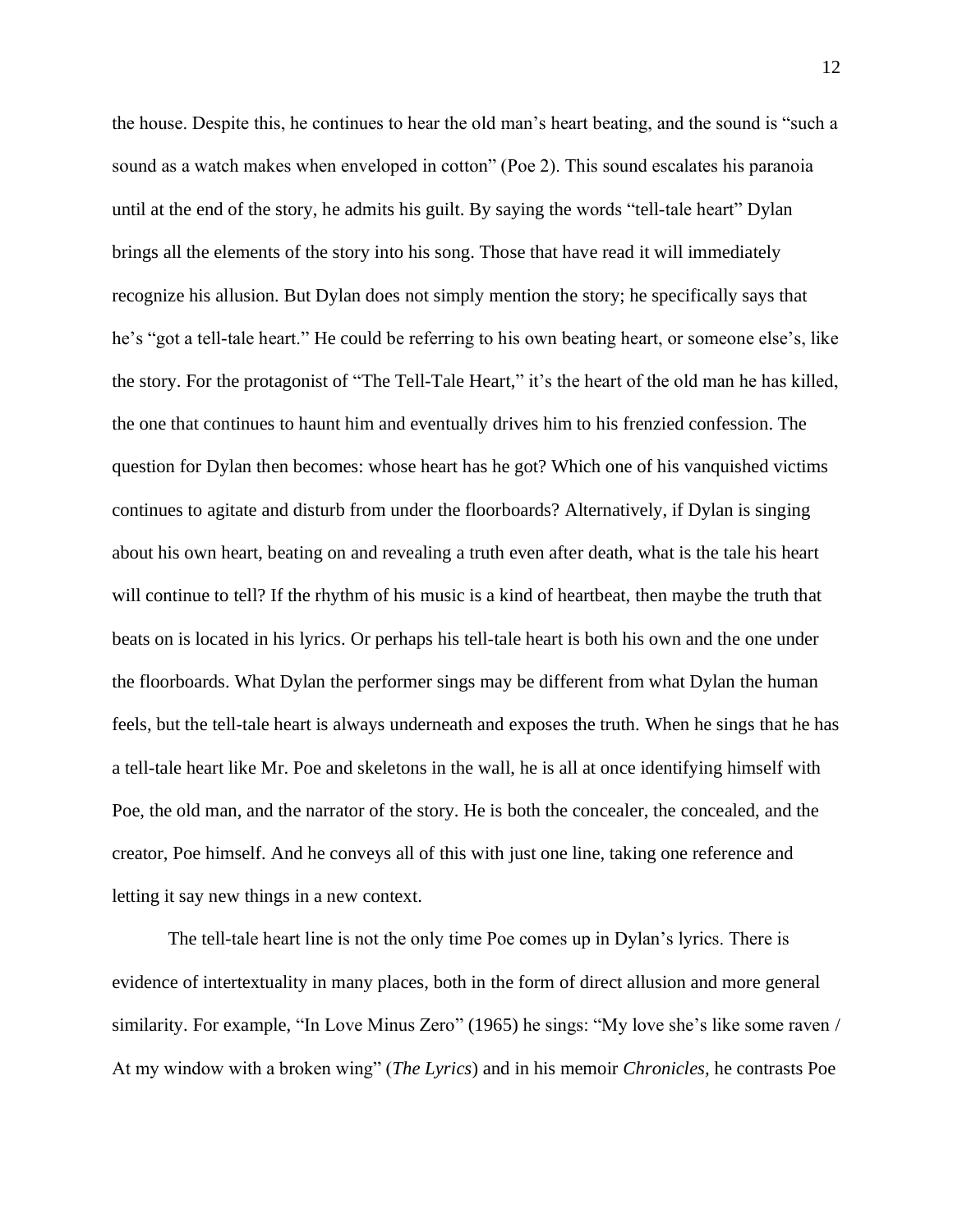with the works of Thucydides and Magnus he was reading in 1961: "A lot of these books were too big to read, like giant shoes fitted for large-footed people. I read the poetry books, mostly. Byron and Shelley and Longfellow and Poe. I memorized Poe's poem 'The Bells' and strummed it to a melody on my guitar" (Dylan, *Chronicles* 37). Nearly 60 years before he sang about his tell-tale heart in "I Contain Multitudes," Dylan was already thinking about Poe. By memorizing "The Bells" and putting it to music, he was taking Poe's work and adapting it to his own artform, recognizing the musicality of poetry and building on it. Dylan was reading Poe and referencing him directly, but he was also embodying elements of Poe's style.Broadly, they share an interest in the same images. Mirrors, graveyards, dreams, shadows, and gloom all feature prominently. Christopher Rollason even argues that Dylan's lyrics are a continuation of the American Gothic that Poe made so popular ("'Tell-tale Signs'-- Edgar Allan Poe and Bob Dylan" 41). But it's more than that. Poe is not just present in Dylan's art; in many ways the two are the same kind of artist, and melancholy is their medium.

In *The Philosophy of Composition* (1846), Poe says that "Beauty of whatever kind, in its supreme development, invariably excites the sensitive soul to tears. Melancholy is thus the most legitimate of all the poetical tones" (119). According to the writer himself, melancholy and terror do not exist in his stories and poems for their own sake. Instead, melancholy is a vehicle for beauty, and it is only in a mood of melancholy that beauty can be most fully accessed and developed. This theory can also be applied to many of Dylan's songs, the most poignant of which are usually the sad ones. Exploring melancholy is useful to see why Poe and Dylan both think of it as a legitimate poetical tone. The term melancholy carries with it gloom but also introspection, dejection but also sentimentality. Prior to the seventeenth century, the word meant "a pathological condition thought to result from an excess of black bile in the body, characterized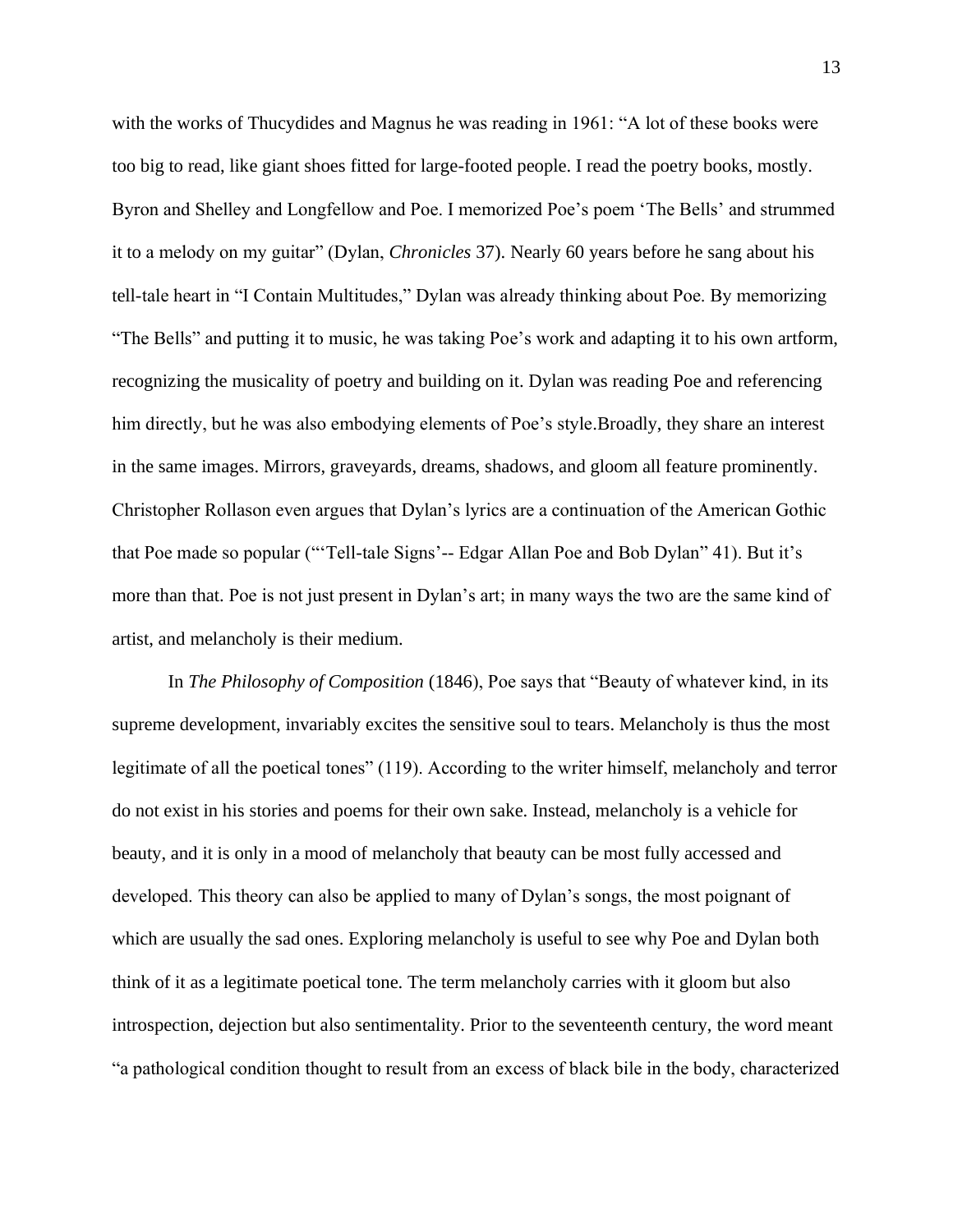in early references by sullenness, ill temper, brooding, causeless anger, and unsociability, and later by despondency and sadness" (OED). The word has evolved since then, but still carries with it the embodiment aspect of its original definition. Melancholy pervades the whole physical self, not just the mind. In the opening chords and lines of "Visions of Johanna," Dylan sets up the perfect melancholy space for his speaker to reflect on past experiences. The song opens with a lilting, longing harmonica pull and steady guitar strums before the drum comes in, picks up the pace and sets the stage for the vocals. Then, he continues setting the scene with words:

Ain't it just like the night to play tricks when you're trying to be so quiet? We sit here stranded, though we're all doin' our best to deny it And Louise holds her handful of rain, temptin' you to defy it Lights flicker from the opposite loft In this room the heat pipes just cough The country music station plays soft But there's nothing, really nothing to turn off. (ll. 1-7, *The Lyrics*)

He brings us in with how the space looks, sounds, and feels. In this setting there's a kind of universal loneliness: "we sit here stranded, but we're all doin' our best to deny it." We all have this melancholy, this isolation, but we avoid talking or thinking about it. It is not necessarily something to be sad about; it just is. In a 1966 interview, a few months before "Visions of Johanna" would be released on the *Blonde on Blonde* album, Dylan said: "Hey, it's lonesome everyplace. The people that can't live with it, that can't accept it [...] They are just going to blow up the world [...] and make things bad for everybody, only because they feel so out of place [....]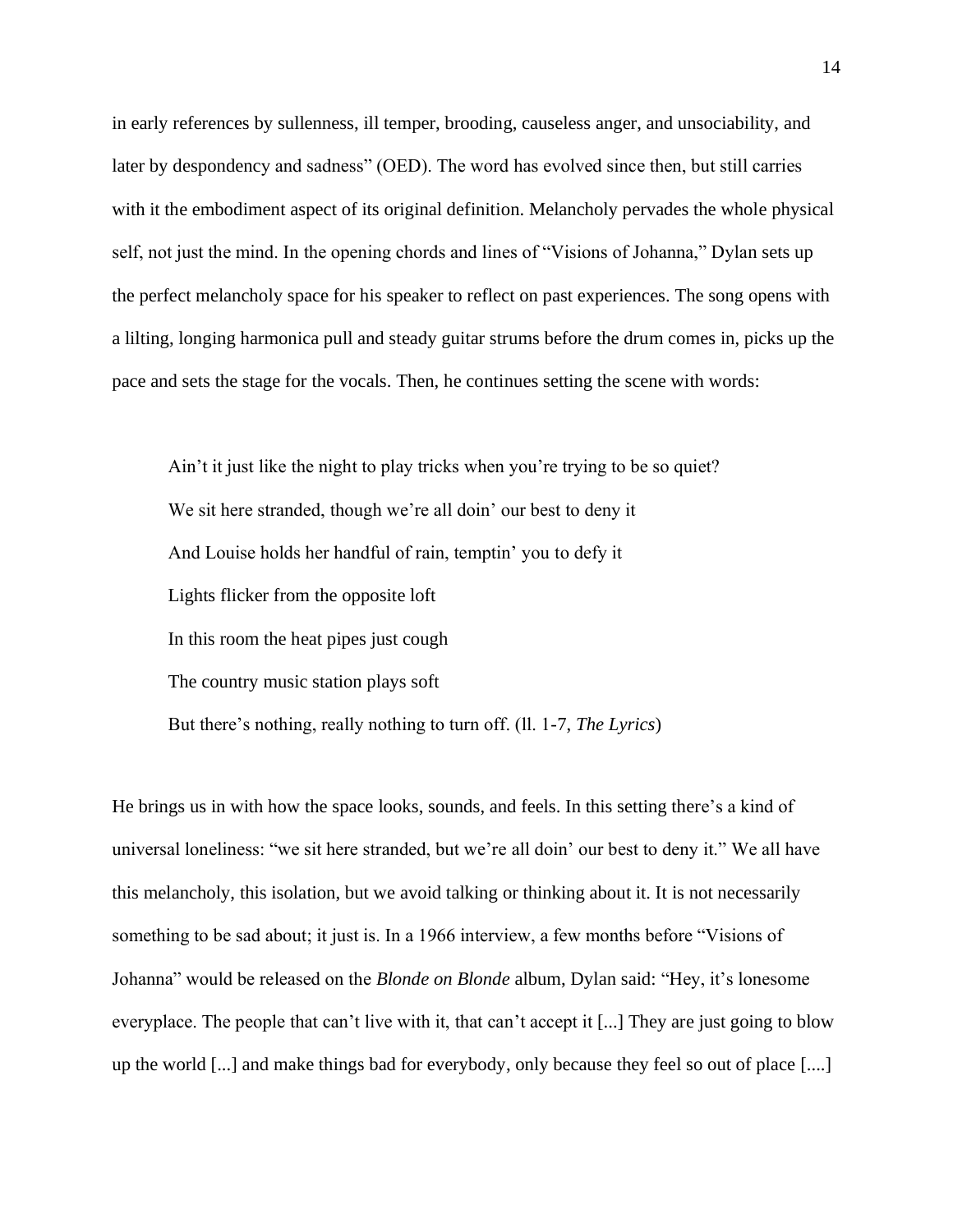Everybody has that in common— they are all going to die" (qtd. in Cott 91). He sees a kind of irony where everyone is lonely, and everyone thinks they're the only one that feels that way. Embracing solitude and living with melancholy becomes not just a way to access beauty, but a means of survival. What's important for Dylan is to accept that we're all stranded, because those that don't accept it are liable to "blow up the world." Poe is part of Dylan's collage because they share a perspective on melancholy, which is itself a collage of many different emotions. It is embodied sadness but also acceptance of that sadness and its universality. Poe recognizes that melancholy is a relatable mood when he says in *The Philosophy of Composition* that "throughout construction, I kept steadily in view the design of rendering the work universally appreciable" (118). Neither Poe nor Dylan wants to isolate their readers or listeners by describing an obscure emotion. They want to say something about being human that will ring true for everyone, and paradoxically that thing turns out to be melancholy, and the feeling of being alone.

In describing how he wrote "The Raven," Poe explains: "I resolved to diversify, and so heighten the effect, by adhering in general to the monotone of sound, while I continually varied that of thought: that is to say, I determined to produce continuously novel effects, by the variation of the application of the refrain – the refrain itself remaining, for the most part, unvaried" (120). This seems a pretty accurate description of his refrains:

Only this and nothing more. Nameless *here* for evermore. This is it and nothing more. Darkness there and nothing more. Merely this and nothing more.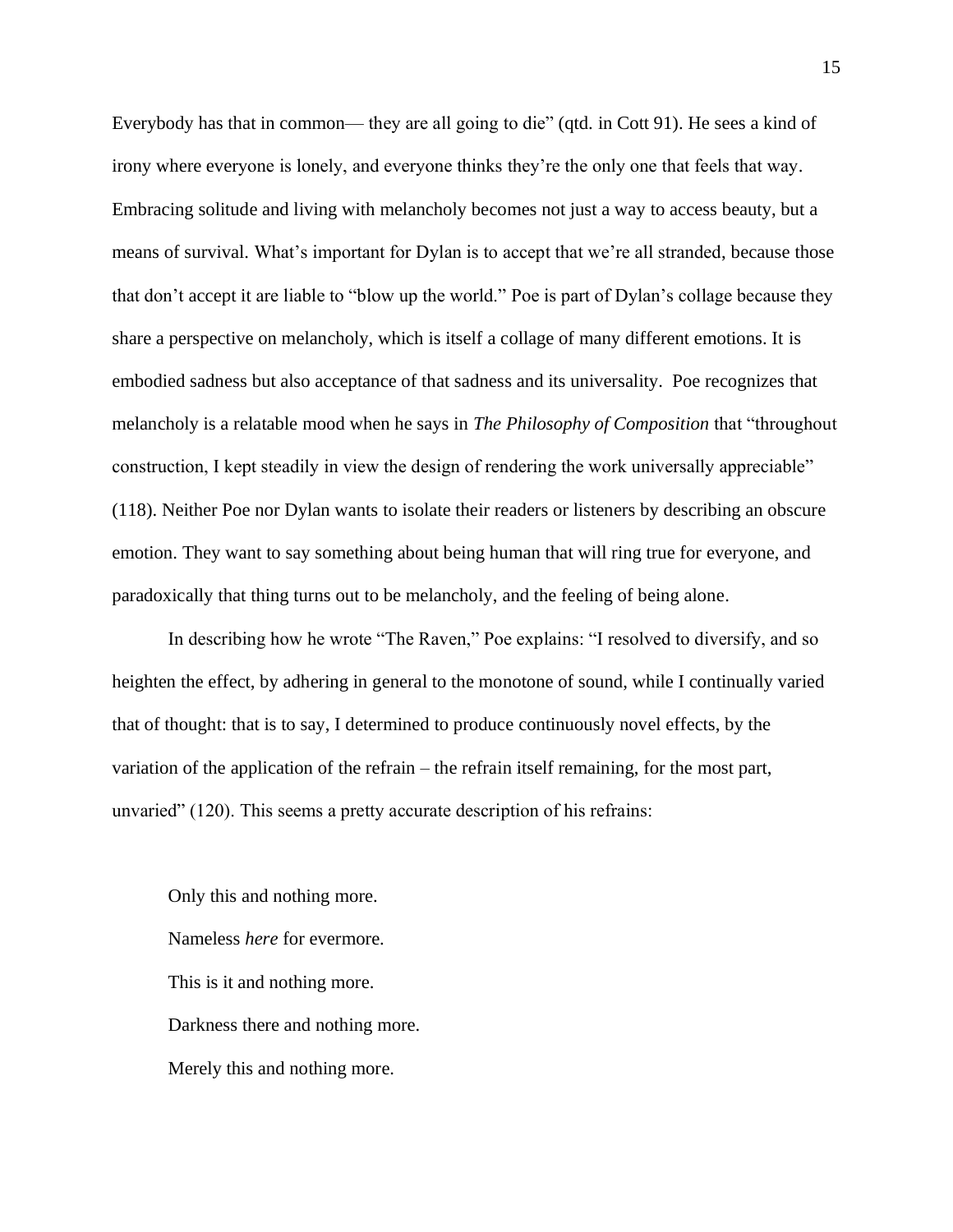'Tis the wind and nothing more! Perched, and sat, and nothing more. Quoth the Raven "Nevermore." With such name as "Nevermore." Then the bird said "Nevermore." Of "Never—nevermore." Meant in croaking "Nevermore." *She* shall press, ah, nevermore! Quoth the Raven "Nevermore." Quoth the Raven "Nevermore." Quoth the Raven "Nevermore." Quoth the Raven "Nevermore." Shall be lifted – nevermore!

The repeated refrain comes at the end of every stanza. Looking at all the refrains together, we see that it varies but constantly has the "more" sound which functions as a kind of gently pounding rhythm, not unlike a heartbeat. This rhythm facilitates the building tension of the poem, from eerie silence to the height of desperation. Dylan does a similar thing in "Visions of Johanna." The song has five verses, and each verse ends with a slightly varying refrain:

 And these visions of Johanna that conquer my mind Where these visions of Johanna have now taken my place And these visions of Johanna, they kept me up past the dawn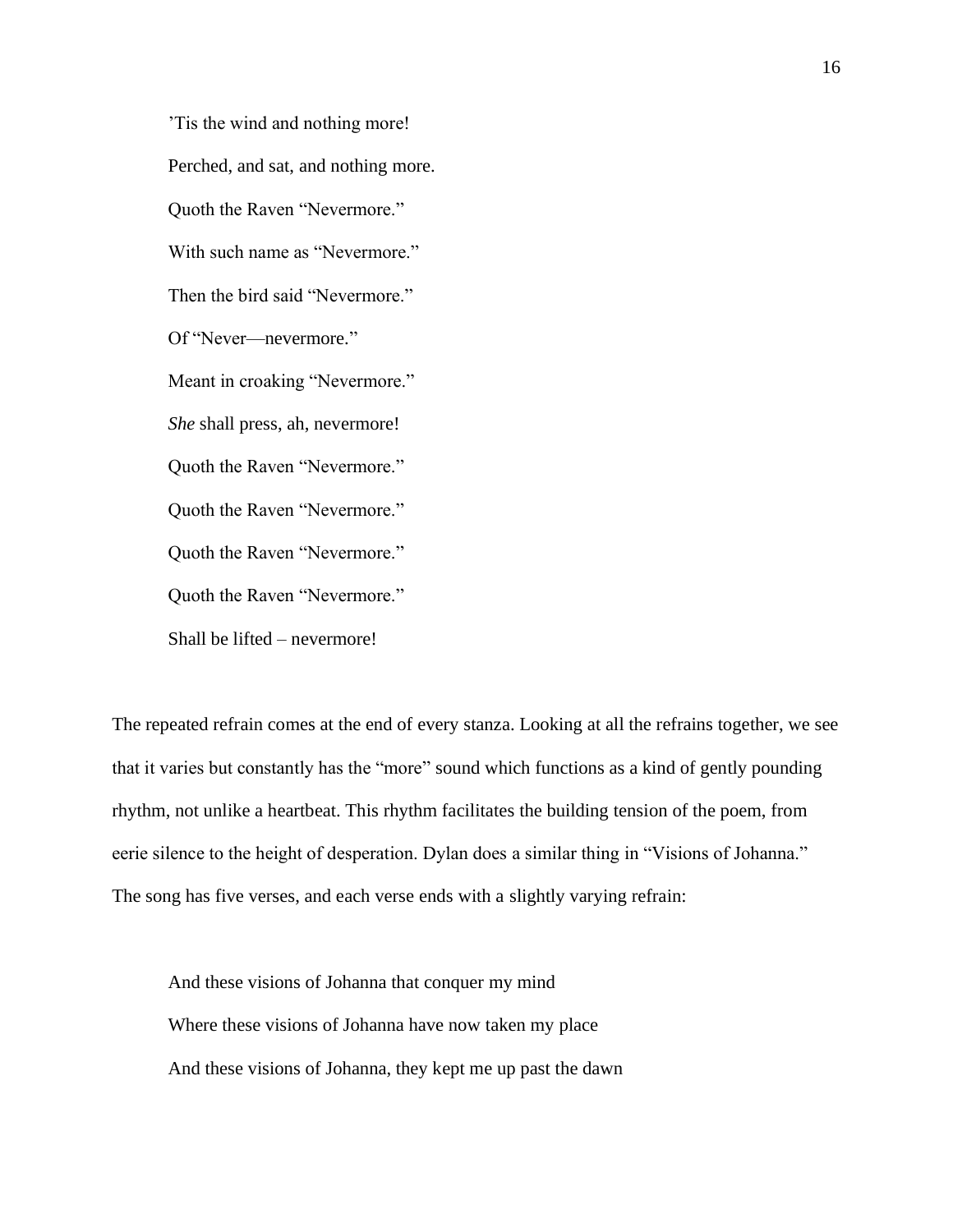But these visions of Johanna, they make it all seem so cruel And these visions of Johanna are now all that remain

"These visions of Johanna" functions the same way as "nevermore." The monotone of sound allows the meaning to vary with each repetition. Dylan does this with the refrain at the end of each verse, but it also happens on a smaller scale, inside the verses themselves. The rhyme scheme varies slightly from verse to verse, but the pattern holds true. Each verse begins with a fairly standard rhyme scheme, ABAB or AABA, but then halfway through it settles on one rhyme and hits it four or five lines in a row, sometimes multiple times in a line, emphasizing it by a tidal kind of repetition. It starts with just four rhyming lines in the first verse:

Lights flicker from the opposite loft In this room the heat pipes just cough The country music station plays soft But there's nothing, really nothing to turn off (ll. 3-6)

By the last verse, the pattern is taken to its most extreme, beating on the same "ode" sound seven lines in a row:

And Madonna, she still has not showed We see this empty cage now corrode Where her cape of the stage once had flowed The fiddler, he now steps to the road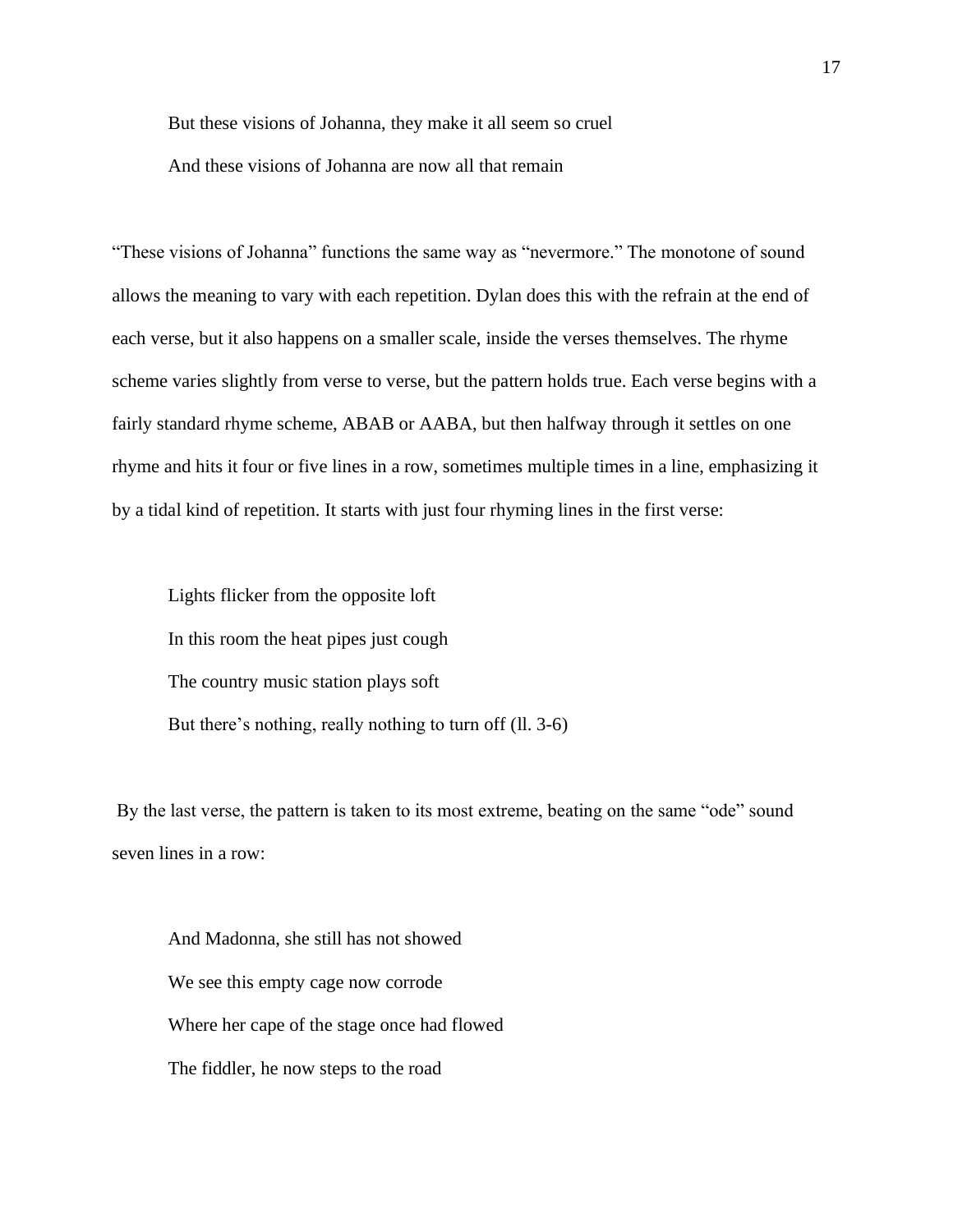He writes everything's been returned which was owed On the back of the fish truck that loads While my conscience explodes (ll. 44-50)

Just as Poe describes in *The Philosophy of Composition*, Dylan is using sustained repetition of sound to intensify the effect of the song. The "ode" sound builds and builds along with the speaker's anxiety, to the point that there is too much to take in and his "conscience explodes." When we get to this point, in the final verse, the last two lines bring the song full circle. After the speaker's conscience explodes, Dylan pauses before singing: "The harmonicas play the skeleton keys and the rain / And these visions of Johanna are now all that remain." Despite all the noise, the harmonicas and the fish truck, the speaker is still left alone with these visions in the end. In "The Raven", the speaker is constantly thinking of the absent Lenore and connecting everything the raven says to her. In "Visions of Johanna," the speaker's mind is haunted by the specter of the absent Johanna, despite all the other things going on in the song. The overall tone of these two works is very different, but they both use the same kind of riffing refrain, the same monotone of sound, to create a heightening sense of melancholy and imply the spectral presence of an absent woman. By saying that he's "got a telltale heart like Mr. Poe" Dylan collages Poe into the song itself; he has collaged Poe's style into his own.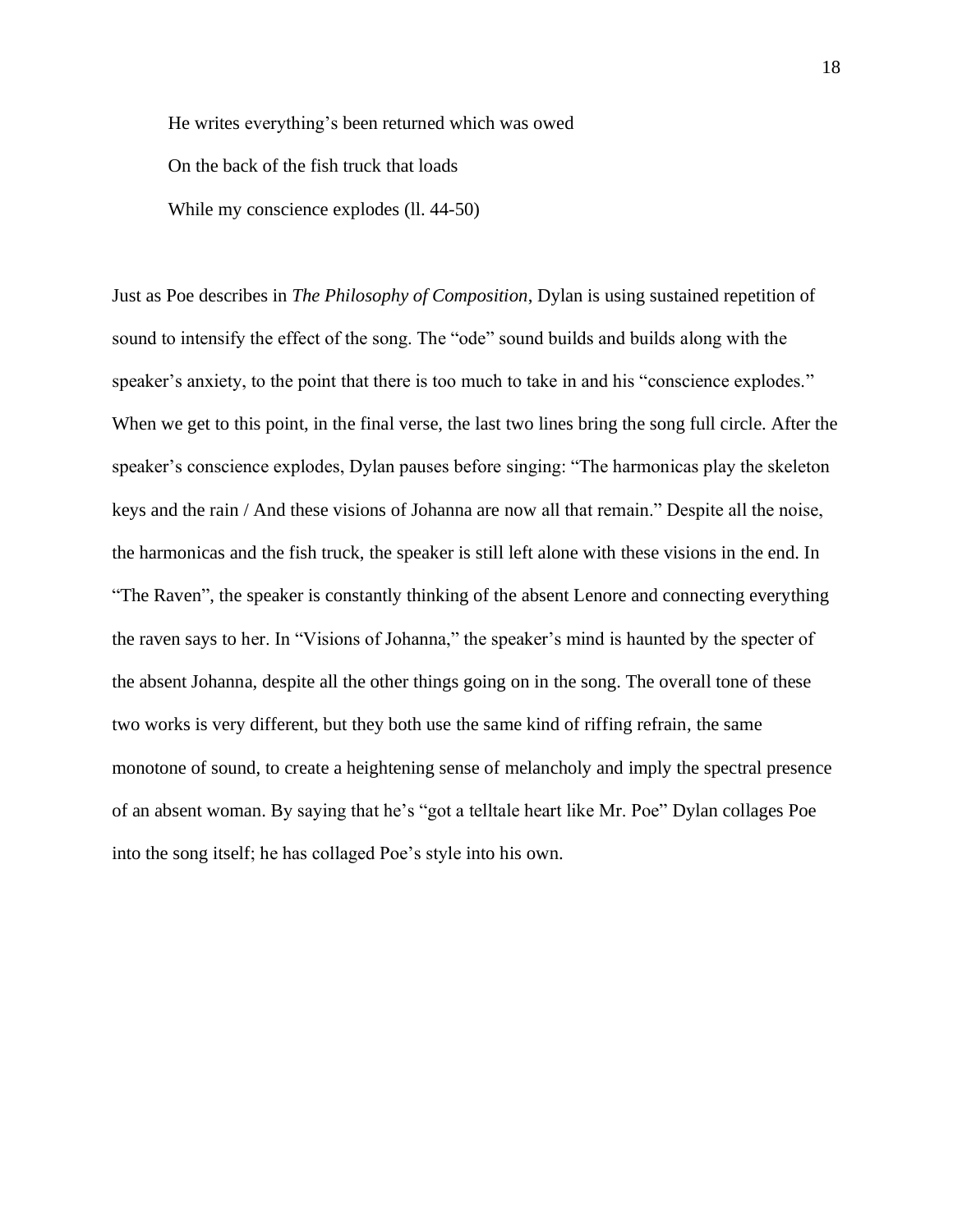#### **Chapter 2. "Take What You Have Gathered from Coincidence": Collage of Characters**

In "I Contain Multitudes," after the Poe reference discussed in the last chapter, we get this unlikely combination of Anne Frank, Indiana Jones, and the Rolling Stones. What connects these three? Do they all in some way "go right to the edge, go right to the end?" Jones certainly is a risk taker that goes right to the edge many times, and you could say the same thing about the Rolling Stones. (This association also immediately brings to mind the *Raiders of the Lost Ark* image of Jones himself nearly being crushed by an actual rolling stone. Was this on Dylan's mind too?) Anne Frank was also extraordinarily courageous, and recorded herself in words a bit like the way Dylan is doing now, except hers had a lot more narrative structure than this freewheelin' diary / manifesto / declaration that Dylan presents to us in under five minutes. Courage and self-expression tie Jones, the Stones, and Frank together, but it's still strange to see them as a group, and maybe that strangeness is deliberate. If Dylan really does contain multitudes, there are bound to be odd collections and contradictions within him. In this chapter I argue this holds true for the collage of people outside him, people that do not define who he is, but exist in the worlds he has created.

In the 1966 song "It's All Over Now, Baby Blue" Dylan's speaker tells the addressee, Baby Blue, that: "The highway is for gamblers, better use your sense / Take what you have gathered from coincidence." (ll. 7-8, *The Lyrics*) It seems that he takes his own advice decades later in "I Contain Multitudes," where Walt Whitman, Anne Frank, Mr. Poe, William Blake, and Indiana Jones are all people he has gathered from coincidence. By reading, writing, and just existing within American culture, he has collected these people and their stories. There are definitely points of connection between Dylan and each one of these figures, but it seems quite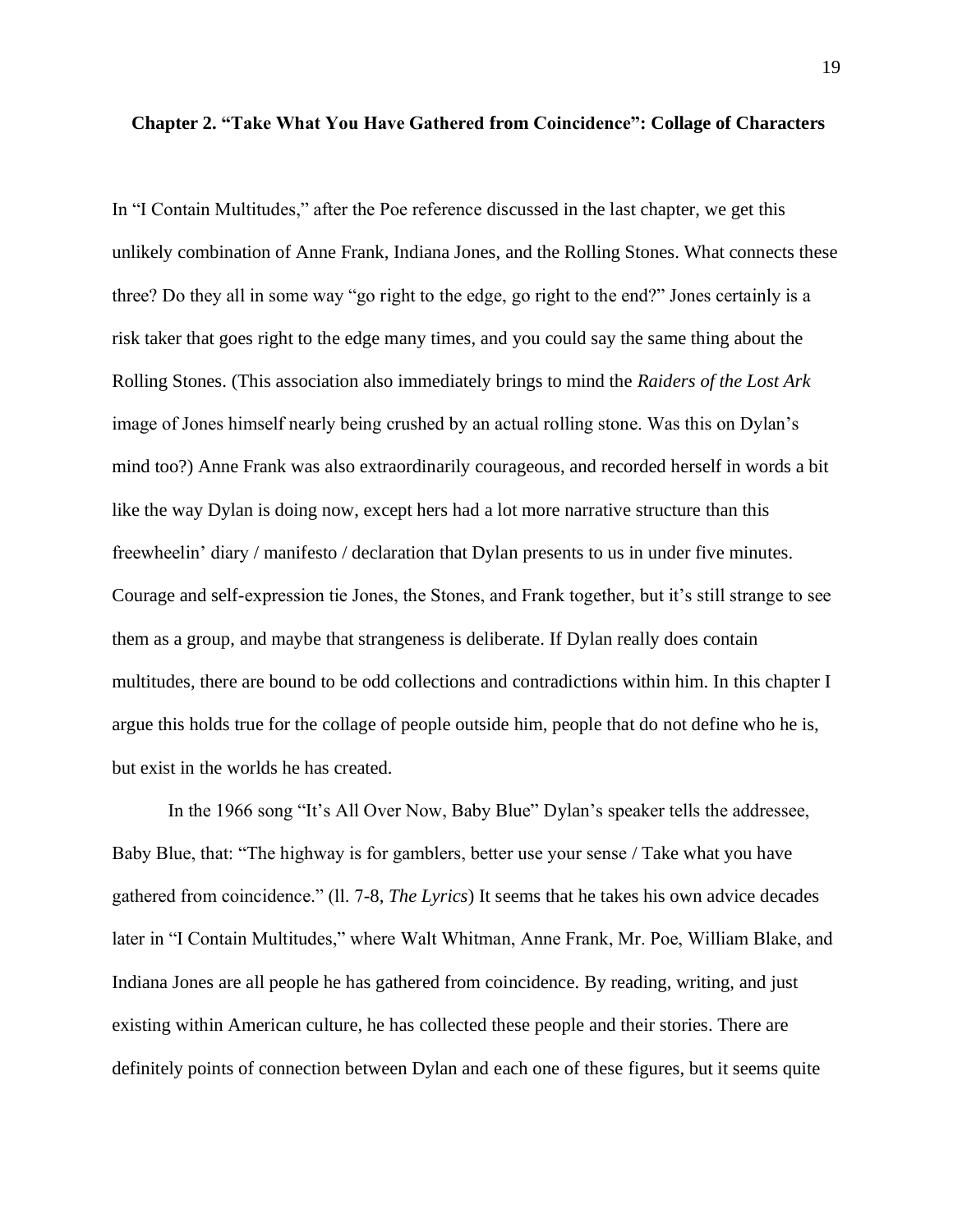plausible that their presence is less about the individuals and more about the grouping. The focus is on what they have in common and how they interact.

Dylan loves to get an unlikely group together, which is most famously evident in the song "Desolation Row" on the 1965 album *Highway 61 Revisited.* The cast includes Cinderella, Romeo, Cain, Abel, the hunchback of Notre Dame, Ophelia, Einstein, Dr. Filth, the Phantom of the Opera, Casanova, Ezra Pound, and T.S. Eliot, along with other nameless people like the blind commissioner, the tight-rope walker, the fortune-telling lady, the good Samaritan, the jealous monk, the nurse, the skinny girls, the agents, the superhuman crew, the insurance men, the calypso singers, the fishermen, the lovely mermaids, and the "I" of the poem that "looks out tonight from Desolation Row." This is an eclectic mix of characters both historical and fictional, and their presence together on Desolation Row feels exceedingly chaotic. The one thing that unites them is that they are all in the same place, which Dylan never lets us forget. Each verse describes different goings on, but they always end the same way. The last two words of each verse are "Desolation Row," just like the title.

But where even is Desolation Row? When asked about its location in an interview Dylan responded: "Where? Oh, that's someplace in Mexico. It's across the border. It's noted for its Coke factory. Coca-Cola machines are — sells— sell a lotta Coca-Cola down there" (Cott 72). Even if he was being sincere, the possibilities for Desolation Row's nature and location extend well beyond a Coke factory in Mexico. The name sounds a lot like Death Row, and the first line of the song, "They're selling postcards of the hanging," evokes a kind of public execution. Everyone here awaits a death sentence for their crimes, and they are well-known people so of course a crowd will be drawn and of course postcards will be sold. Alternatively, a row can be a road, as in Cannery Row, Savile Row, Candlemaker Row, or even the seductive rows of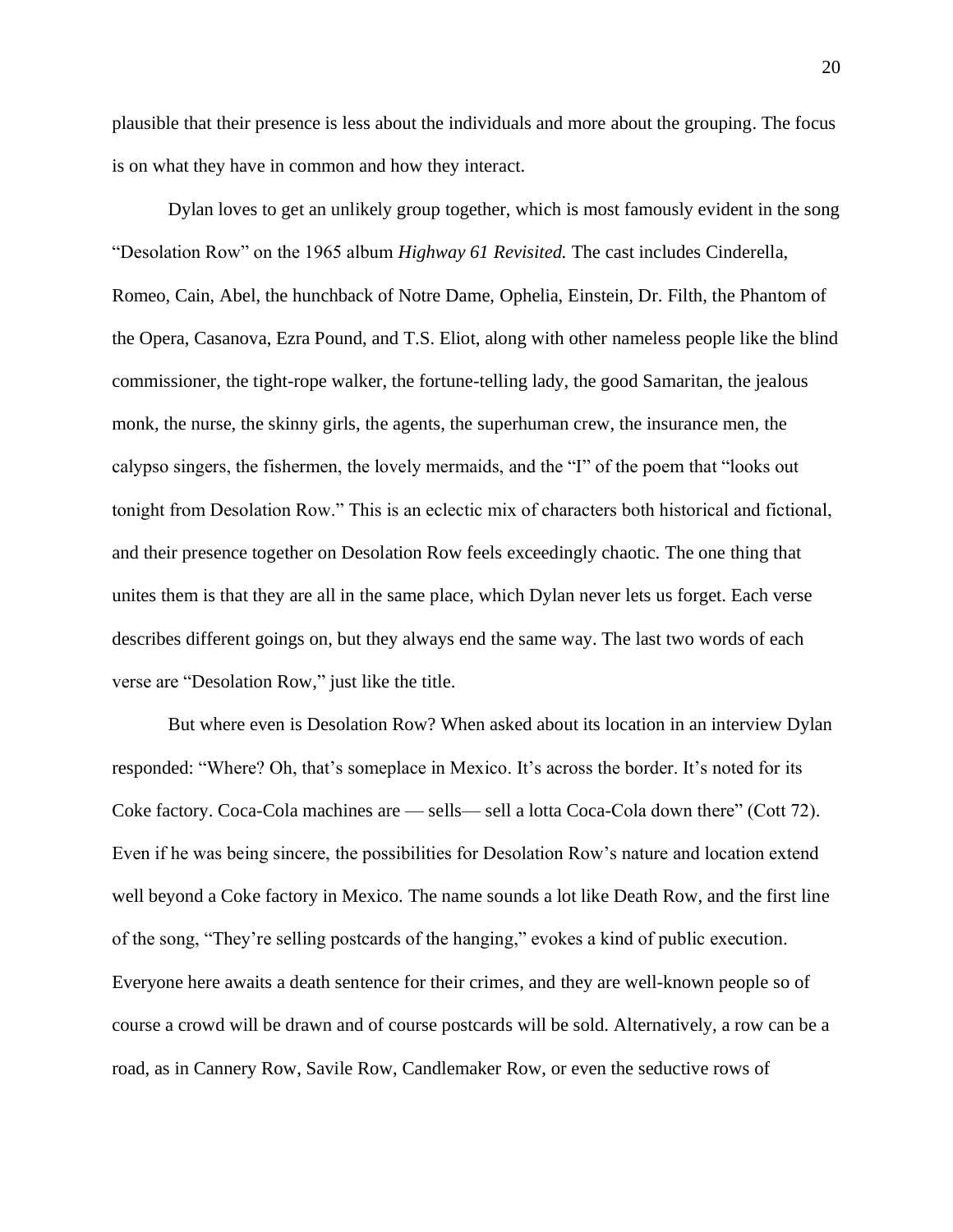Bunyan's Vanity Fair. Desolation Row, then, could just be a particularly depraved city street (an image we see Dylan return to in "I Contain Multitudes" with the "boulevard of crime".) T.S. Eliot's presence in the song's last verse makes it easy to think of the city as a wasteland. While Eliot's Wasteland was like London, Dylan's is probably more akin to New York, which he had mixed feelings about. He refers to it at various times as "the city that would come to shape my destiny," "this dark freezing metropolis," and a "friendly old town" with "mighty many people all millin' around / They'll kick you when you're up and knock you when you're down" (*Chronicles*, 9 & "Hard Times in New York Town," *The Lyrics*). Desolation Row could be in New York or in Mexico, and it could be a street, a prison, or something else entirely.

If Desolation Row really is a Death Row-like prison, then everyone is there against their will. If it is a street, then Romeo, the Phantom, and the fortune-telling lady are all there by choice. They decided to visit, and they will choose when to leave. There are some lines in the song that lend themselves to the latter interpretation, one of autonomy. At the tail end of the third verse we meet "the good Samaritan, he's dressing / He's getting ready for the show / He's going to the carnival tonight / On Desolation Row" (ll. 33-36, *The Lyrics*). And in the next verse, we learn that Ophelia "spends her time peeking / Into Desolation Row" (ll. 47-48). The Good Samaritan and Ophelia *choose* to visit the Row for a night on the town. Both characters have a voyeuristic attitude towards Desolation Row: The good Samaritan is going to see a carnival show, and Ophelia is peeking in. They are both outside observers rather than active participants. They choose to observe because in a sense, the Row is the place to be.

Other characters, however, don't seem to be having a good time and don't seem to be there by choice. One example is the blind commissioner: "Here comes the blind commissioner / They've got him in a trance / One hand is tied to the tight-rope walker / The other is in his pants"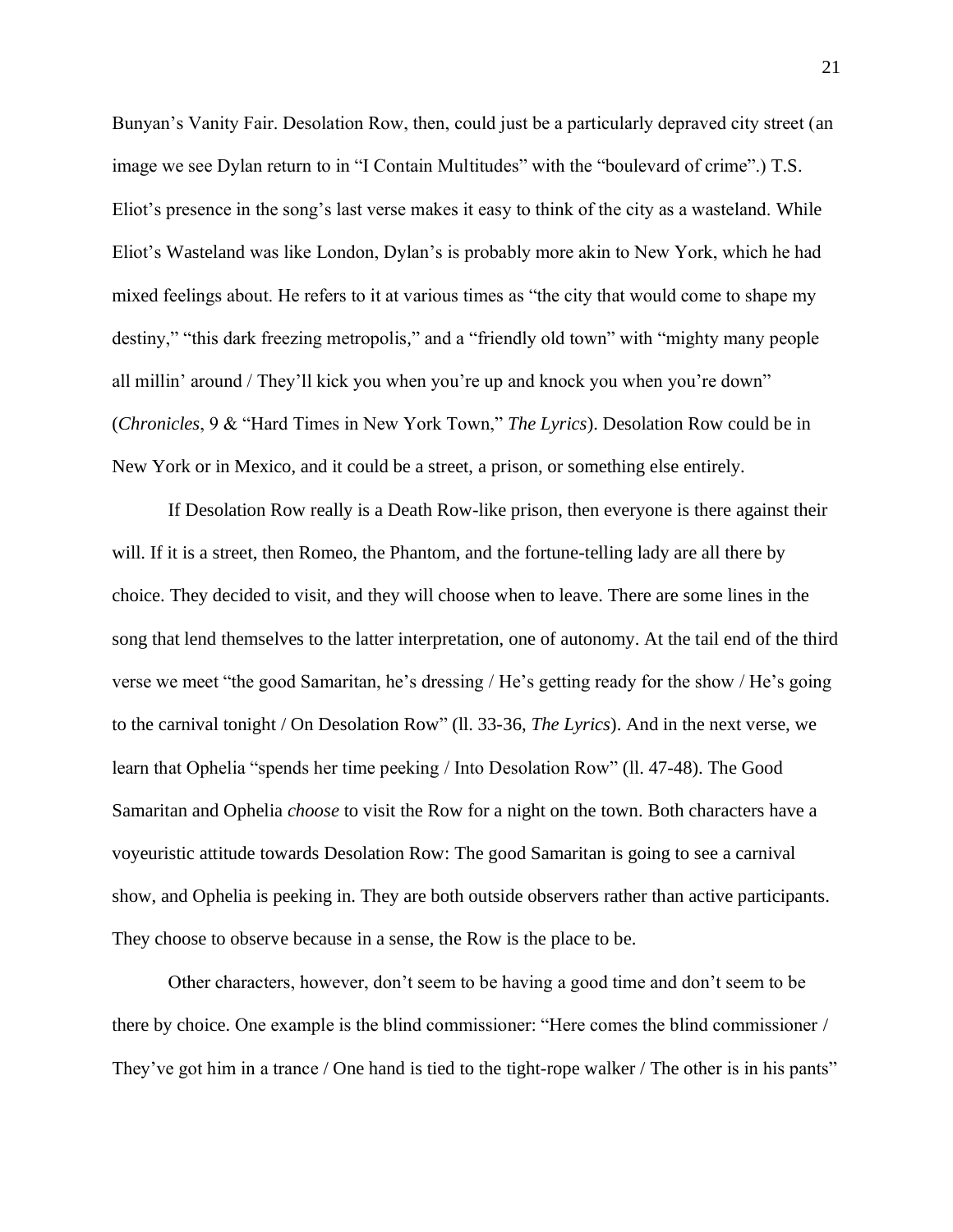(*The Lyrics* ll. 5-8). The commissioner is being manipulated by a group of people. We don't know who "they" refers to, but we know they're people on Desolation Row, tying him up and entrancing him without his consent. Another example of questionable agency comes at the end of the song. There may be music at first, but "the only sound that's left / After the ambulances go / Is Cinderella sweeping up / On Desolation Row." The ambulances are gone, the scene is quiet, and Cinderella is still sweeping, so she never got her happy ending. On Desolation Row she is a different person than she was in her original iteration. She never got her prince, never went to the ball, but is continually relegated to cleaning up. We know that this is a future Cinderella would not choose for herself, but it has been imposed on her nonetheless. It is difficult to determine how much agency the characters bring in from their own contexts, and to what extent they are paper figures taken out of their territory and being manipulated by larger forces on the Row. There isn't a satisfying answer as to whether people choose the Row or are trapped on it, and I think that's intentional. On Desolation Row, all the lines of selfhood are blurred.

Three verses after we are introduced to Ophelia, we get a suggestion of why she may simply be peeking into Desolation Row instead of going openly: "And the Phantom's shouting to skinny girls / 'Get outta here if you don't know' / 'Casanova is just being punished for going to Desolation Row.'" If the skinny girls are being told to get out, and warned against the punishments that happen on the Row, then maybe Ophelia should avoid it too. If it's not safe for the skinny girls and Casanova, it's not safe for her either. And the fact that they're ignorant of something is the reason they need to leave: "Get outta here if you don't know". Don't know what? What about "not knowing" makes this place dangerous?

Perhaps the most disturbing indication that the city is a dangerous place comes in the third verse from the end: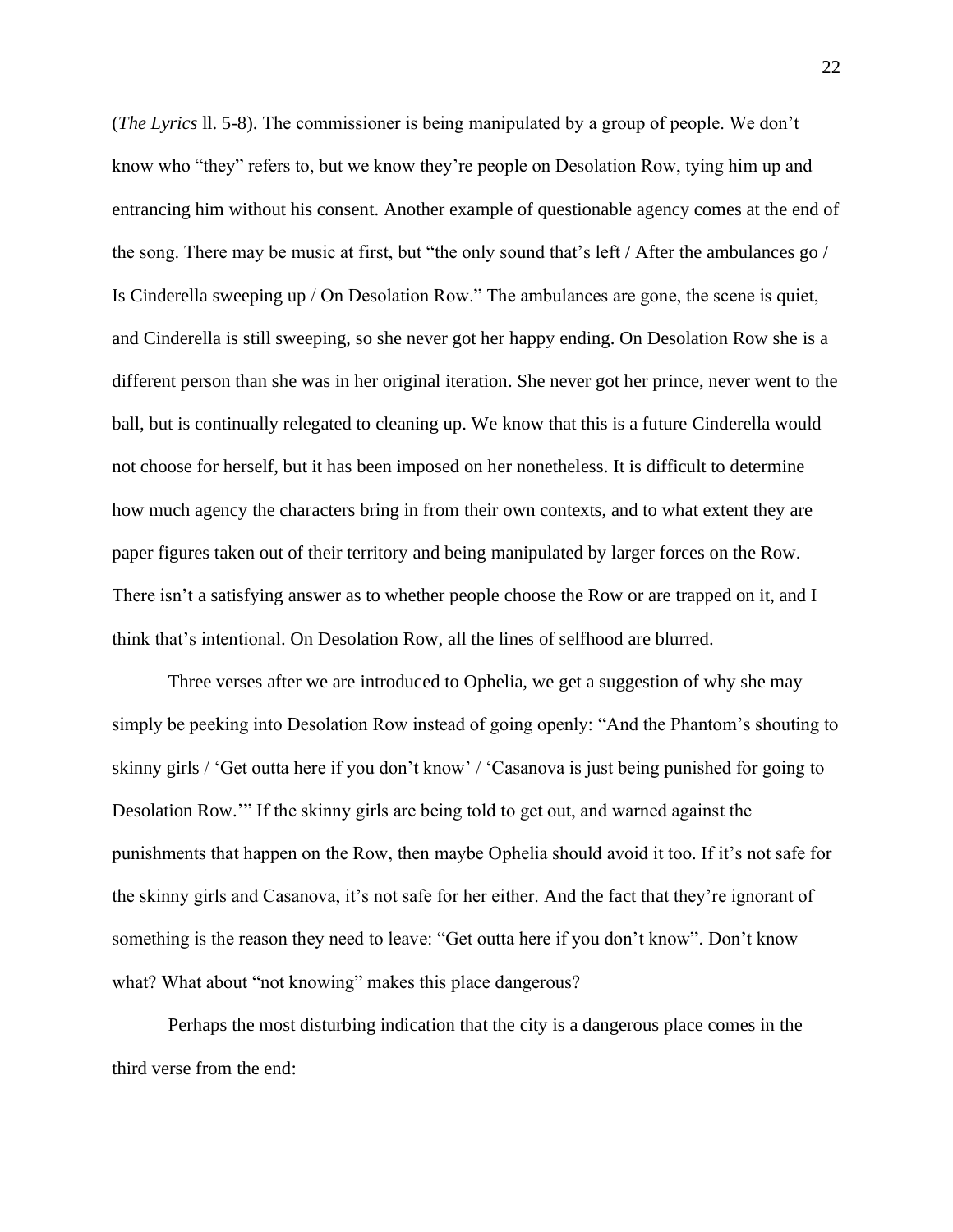Now at midnight all the agents And the superhuman crew Come out and round up everyone That knows more than they do Then they bring them to the factory Where the heart-attack machine Is strapped across their shoulders And then the kerosene Is brought down from the castles By insurance men who go Check to see that nobody is escaping To Desolation Row (ll. 85-96)

Desolation Row may be a little dodgy, but it's a safe haven compared to the apocalyptic city that surrounds it, patrolled by agents, superhuman entities, and worst of all, insurance men. Usually the word insurance promises safety and security, but on the Row that's a false promise, and the insurance men are actually the ones patrolling. The punishment they mete out is an industrial one: it happens in a factory, and they use kerosene and their "heart-attack machine." (Or possibly, it's a tell-tale heart-attack machine, weaponizing personal anxiety to create pain and fear.) Notably, this punishment is only for those that "know more than they do," so the ignorant people are safe. Why are the knowing people the ones who are targeted? Maybe it's not the knowing itself, but the hierarchy of knowing that is the issue. Knowledge is fine, but if you have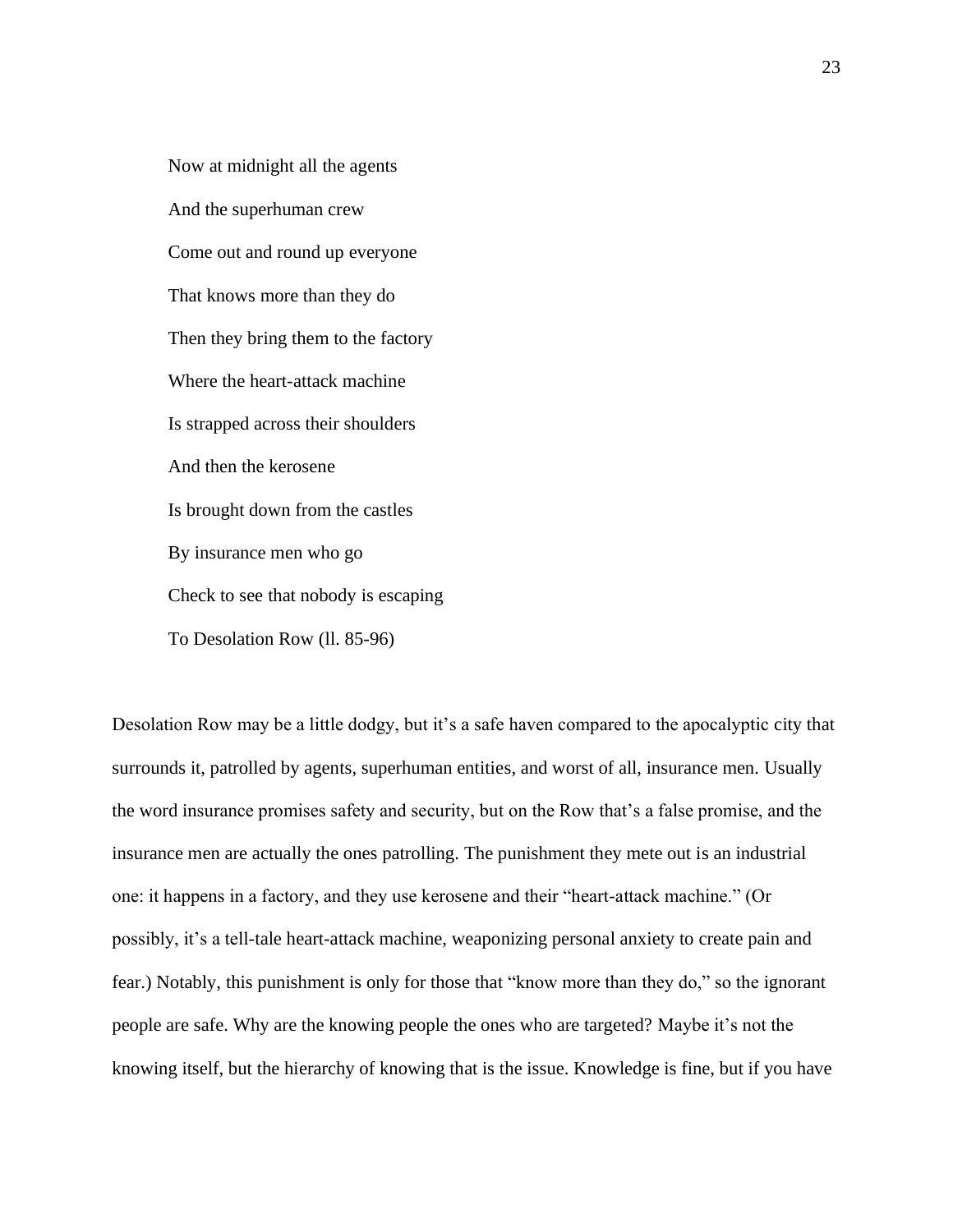more knowledge than the "agents and the superhuman crew," that puts you at risk and they'll come for you. The people that know are disrupting the system by knowing more than the agents. However, the earlier Ophelia lines indicate that ignorance is also a liability, and not knowing is dangerous. The residents of Desolation Row have to know exactly enough, no more and no less. Dylan takes the idea about knowledge even farther in the penultimate verse:

Between the windows of the sea Where lovely mermaids flow And nobody has to think too much About Desolation Row

Even though a variety of strange and violent things are happening on Desolation Row, its residents are discouraged from thinking too much about it. And it's easy to not think about it when there are also so many moments of beauty. The windows of the sea, which can be read as portholes when viewed in conjunction with earlier lines about the Titanic, show an underwater world separate from the one the characters inhabit. Between these windows, in the spaces of ocean not visible through the portholes, lovely mermaids flow, showing that there is beauty functioning in multiple ways here: seen and unseen, real and imagined. The overwhelming multiplicity of images and figures in the collage that is Desolation Row means that really, nobody does have to think too much about Desolation Row, which can be seen as sad but also as darkly humorous.

Desolation can mean a barrenness of landscape, but it also denotes "deprivation of companionship; the condition or sense of being forsaken; solitariness, loneliness" (OED Online).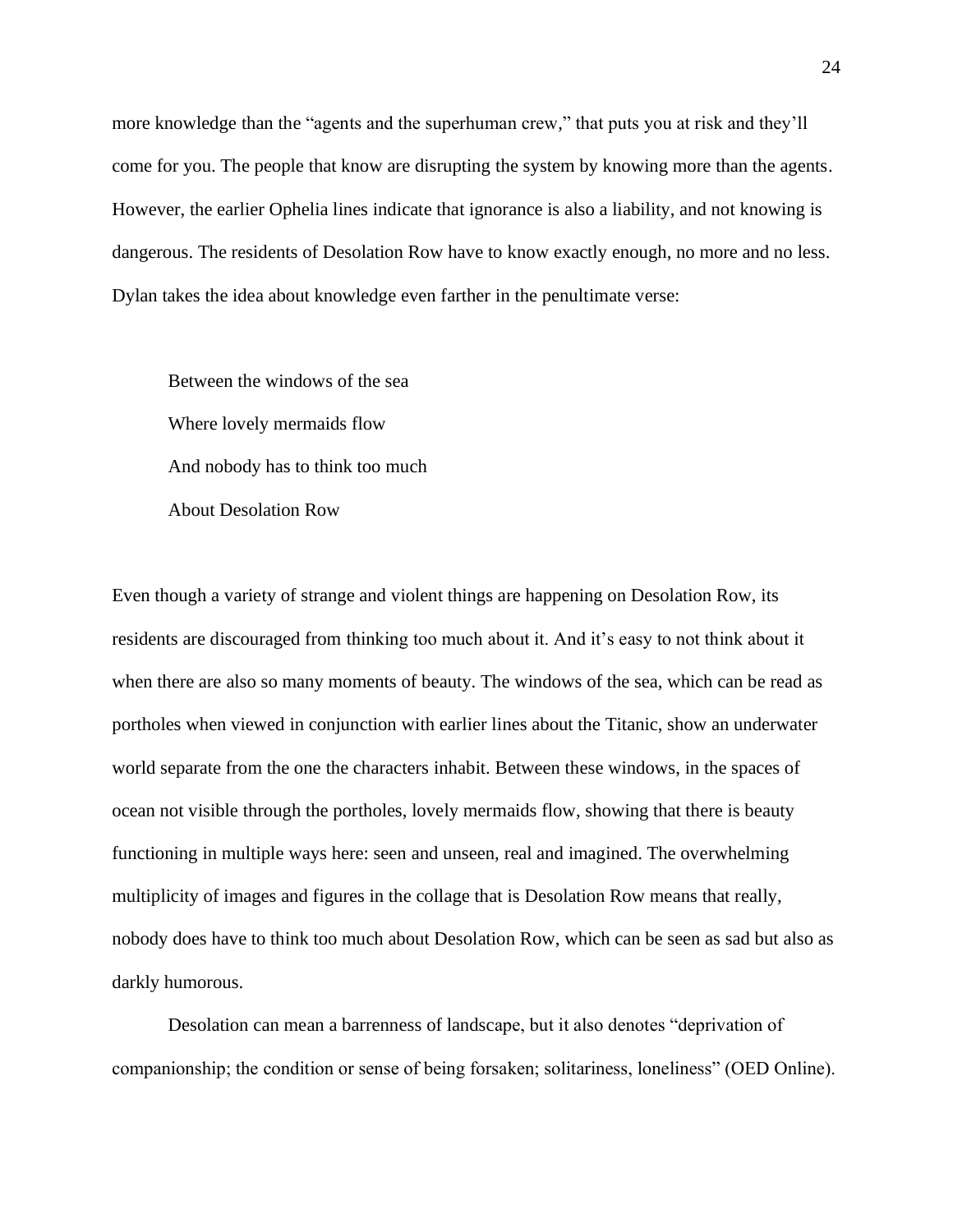Many characters on Desolation Row look to the carnival to distract from their own aloneness, but melancholy is still the pervasive mood. There's also a sense of absurdity because despite all that is going on with Einstein, Romeo, etc., the penultimate verse tells us that "The Titanic sails at dawn" (*The Lyrics* ll. 98). So injustices may occur and people may be lonely, but tomorrow morning the ship will sink anyway, so the passengers are already doomed.

In "I Contain Multitudes," Dylan brings a wide variety of characters onto the scene in order to say something about himself. They constitute some of the multitudes that he is. "Desolation Row" has a similarly diverse and strange roll-call, but does something different with the group. The characters aren't there to compare himself to. They have lives of their own and they all exist and interact within the titular space. Dylan is pushing the technique of collage to its very limits, right to the edge, packing light and sound and smoke and people into one city street, and then stepping back and seeing what happens. The roster is long and draws from a wide swath of time, from Biblical characters to Shakespeare to Modernists. As time goes on and culture gains more and more characters, the street is likely to get more and more crowded. It is claustrophobic to the point that it is meaningless, which is the ultimate paradox of the city: to be surrounded by millions, and still feel desolate, melancholy -- alone.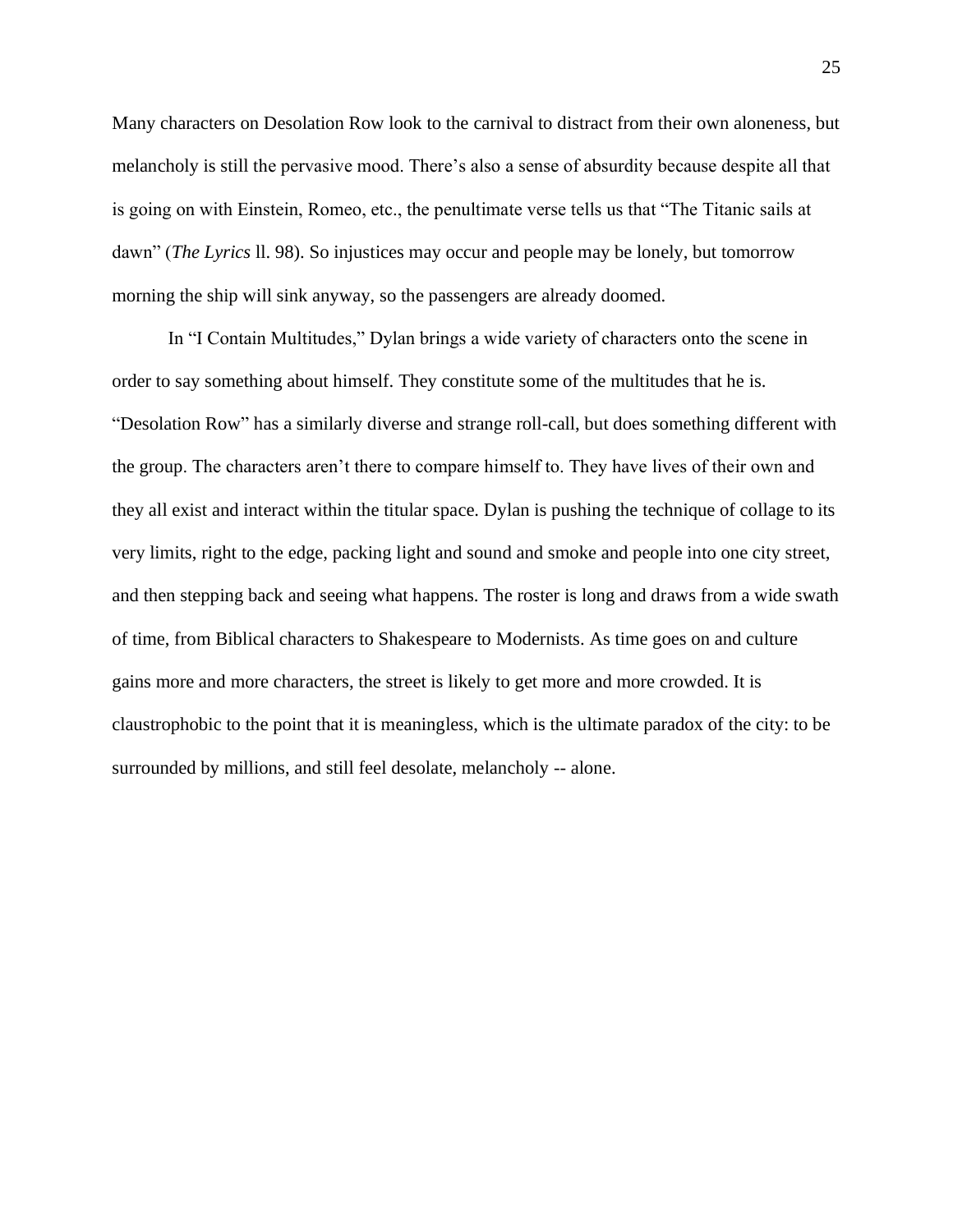# **Chapter 3. "I'm A Man of Contradictions, I'm A Man of Many Moods": Contradicting Truths in Blake and Dylan**

The attraction to dualities and contradictions connects Dylan and William Blake, specifically in the context of "Desolation Row" and its dizzying multiplicities. Dylan's most recent album returns to and deepens these poetic connections. In "I Contain Multitudes" he sings: "I'm a man of contradictions, I'm a man of many moods." The title of this song comes from Whitman, and within the song he returns to many other artists and poets that he has referenced or imitated in the past. He also contradicts some of his own work, complicating its meaning. Later in the song Dylan does something he's never done before, and makes it known that he "sings the songs of experience like William Blake." Earlier in his career Dylan denied associations with high literary forms, but now he openly embraces Blake as an influence.

Blake's *Songs of Innocence*, along with its counterpart *Songs of Experience*, provides some hindsight context for (and further collaged material in) Dylan's 1966 lyrics: "Now, little boy lost, he takes himself so seriously / He brags of his misery, he likes to live dangerously" ("Visions of Johanna," ll. 20-21, *The Lyrics*). Blake has two poems which include a "little boy lost," one of innocence and one of experience. In the first poem, the lost boy is found and guided by the light of God. The second boy is not so lucky, and ends up getting burned to death by a priest (Blake, *Songs of Innocence and Experience*). It is more likely that Dylan's little boy lost is the experienced one, and the misery he brags of is what he underwent in Blake's poem*.* By referencing the little boy lost, Dylan is taking a tragic figure who has undergone a painful death, and turning him into a confident person bragging of the hardships he has suffered. He seems to have a somewhat antagonistic relationship with the speaker, who says of the little boy lost: "He's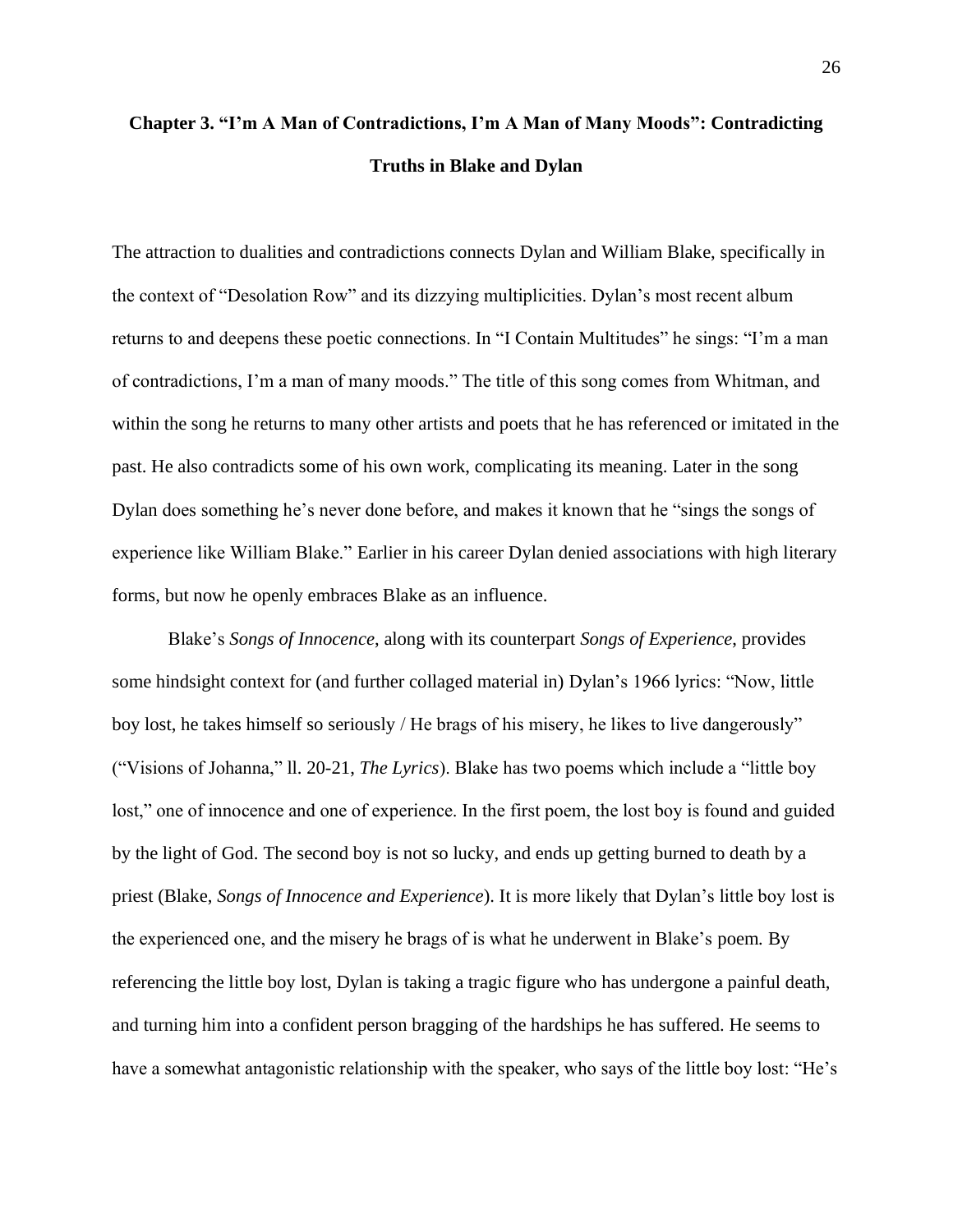sure got a lotta gall to be so useless and all" (ll. 24). Not only is the little boy alive and well, but he now has the audacity to be aimless. While he was the titular figure in two of Blake's poems, here he is relegated to a useless background character. He lives dangerously and he has gall but ultimately, he does not accomplish anything. This evocation is something we've seen Dylan do before: he takes the little boy lost in Blake and brings him into the world of his music. The little boy lost both carries the connotations of Blake with him and is remade by his new role in "Visions of Johanna."

Despite this allusion and many others in Dylan's discography, he did not acknowledge Blake as an influence for most of his career. He gave Poe a spot on his reading list and wrote about reading "The Bells" and putting it to music, but he did not give Blake the same credit. Dylan's close friend, the poet Allen Ginsberg, was especially fond of Blake and pointed out connections between Dylan's song "Gates of Eden" and images in Blake's poetry. <sup>4</sup> The poet Michael McClure noticed similar connections and had an emotional experience when first listening to "Gates of Eden," saying: "I had the idea that I was hallucinating, that it was William Blake's voice coming out of the walls… Then I went back to those people who had tried to get me to listen [to Dylan] and I told them that I thought the revolution had begun." Because of this surreal moment, McClure was eager to meet the songwriter he saw as the leader of the revolution and Ginsberg saw as the continuation of the Beat poets' legacy. McClure met Dylan shortly after first listening to "Gates of Eden," and told him how powerful and Blakean the listening experience had been. Dylan responded bluntly by saying he "had not read Blake and did not know the poetry" (qtd. in Walker 5). Whether this is true and the similarities with Blake were

<sup>4</sup> Ginsberg's own poetry was strongly influenced by Blake, and he even claimed to have heard Blake's disembodied voice speak to him in 1948 (Walker 5).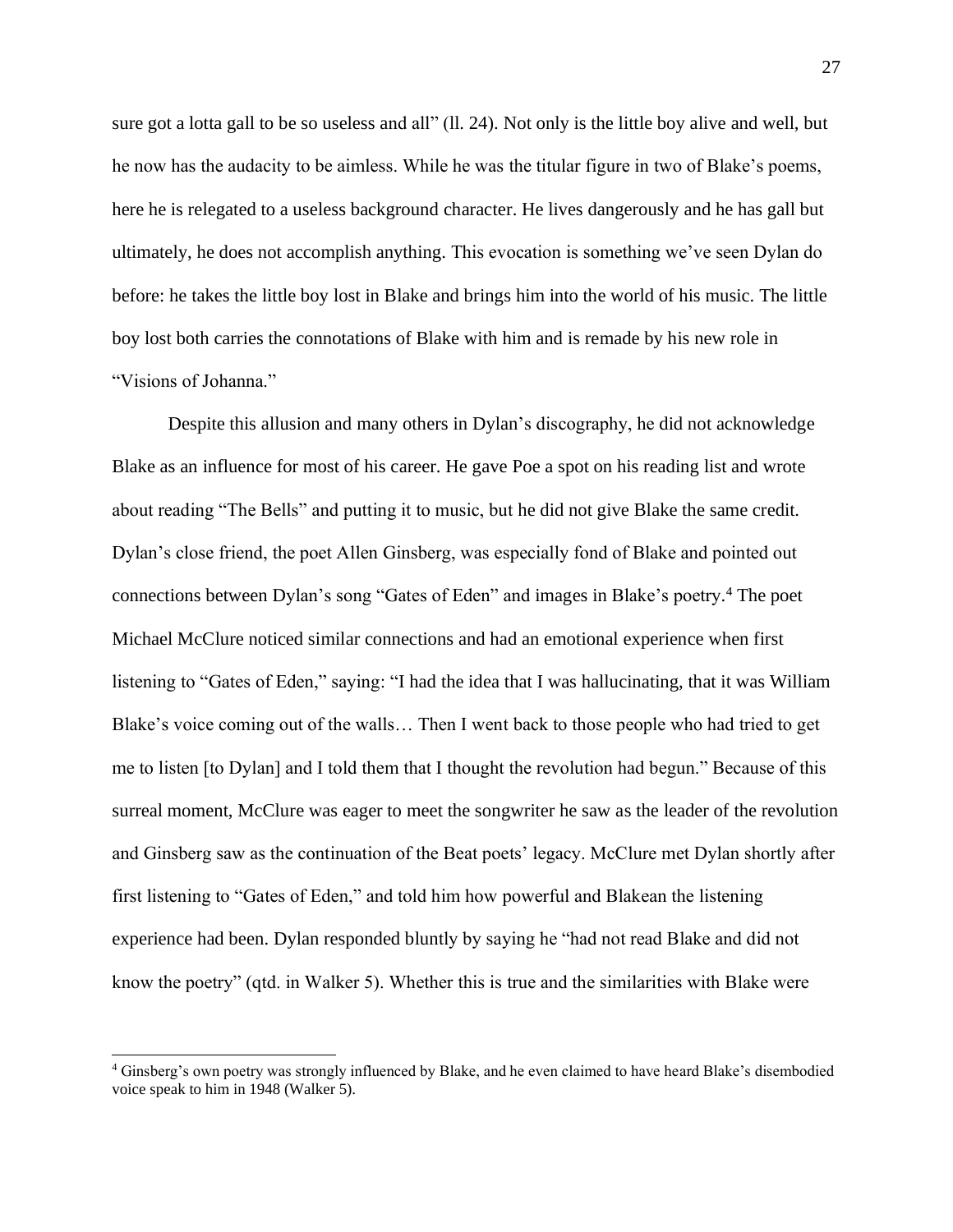unintentional, or it was just Dylan being contradictory and eluding anyone's analysis of him, it is evident that he wasn't eager to claim a connection between Blake and himself. Ironically, this refusal to be pinned down brings him closer to Blake, whose work similarly defies categorization or definition.

Dylan doesn't just take occasional Blake characters and incorporate them into his songs; Blakean imagery is collaged into Dylan as well. One example, notably pointed out by Ginsberg and McClure, is "Gates of Eden," from the 1965 album *Bringing It All Back Home*. Titling the song "Gates of Eden" evokes Blake's picture book *The Gates of Paradise*. In "Gates of Eden," Dylan presents us with "men wholly, totally free / To do anything they wish to do but die" (Dylan, *The Lyrics*). Similarly, Blake's *The Gates of Paradise* includes "The Immortal Man that cannot Die" (42). Within Dylan's Eden, men are free to make their own decisions and do whatever they please, with one large exception: they cannot die. Whether this is a good thing or a bad thing is left ambiguous, like many of the lines in the song. Staying forever in Eden would ordinarily be a great thing to do, but Dylan's Eden is one made of negatives. He tells us about Eden by showing what it doesn't have: "There are no kings inside the Gates of Eden" and "No sound ever comes from the Gates of Eden." In other verses, we learn that there are no sins or trials inside the Gates of Eden, and although "the princess and the prince / Discuss what's real and what is not," the next line states plainly that "It doesn't matter inside the Gates of Eden." This a place where there's no death, no sin, and reality doesn't matter. A place like this can be a paradise, but can also feel empty or meaningless. With this in mind, immortality seems less like a blessing, and the men "wholly, totally free" becomes ironic, because the one thing they can't do (which is to die) might be the thing they want to do most.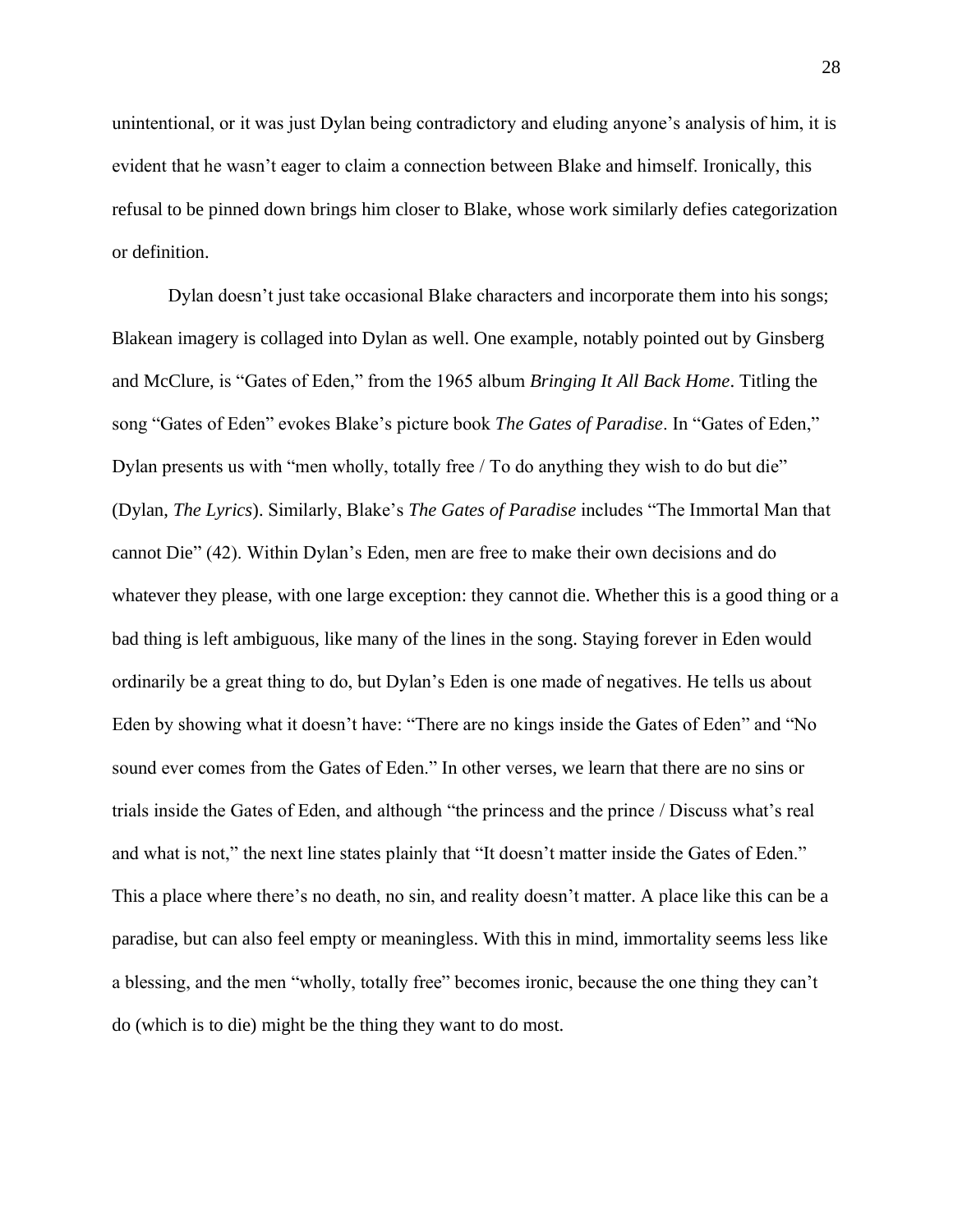Dylan's immortal men are a shade more conflicted than Blake's Immortal Man, and the environment of "Gates of Eden" is more conflicted as well. We get a better sense of the environment when Dylan sings in the seventh verse:

The kingdoms of Experience In the precious wind they rot While paupers change possessions Each wishing for what the other has got (ll. 43-46)

The editors of *The Lyrics* have chosen to capitalize "Experience" in the first line of the verse, which supports the idea that Dylan is referring to Blake's imagined kingdoms. It's unclear whether this capitalization comes from Dylan's own notes or it was assumed by textual editors familiar with *Songs of Experience.* Initially, "Gates of Eden" was connected to *The Gates of Paradise* because both authors are describing the same place. Each work talks about a paradise which is seen as a timeless place. In this verse, however, Dylan refers back to *Songs of Experience* instead, and the worlds of these songs seem to have aged. The "kingdoms of Experience" are now rotting and being eroded by the winds of time. What may have once been beautiful and prosperous kingdoms are now deteriorating, showing that even poetry cannot escape the aging process. The kingdoms of Experience stand in for *Songs of Experience,* and the fact that they're rotting means that the poems do not hold the power they once did. This justifies Dylan's use of Blakean lines and images in his songs: the kingdoms by themselves are rotting, so their essential parts must be reintegrated into new art so they can survive. However, the kingdoms of Experience don't have to just refer to Blake. Experience can be read in a broader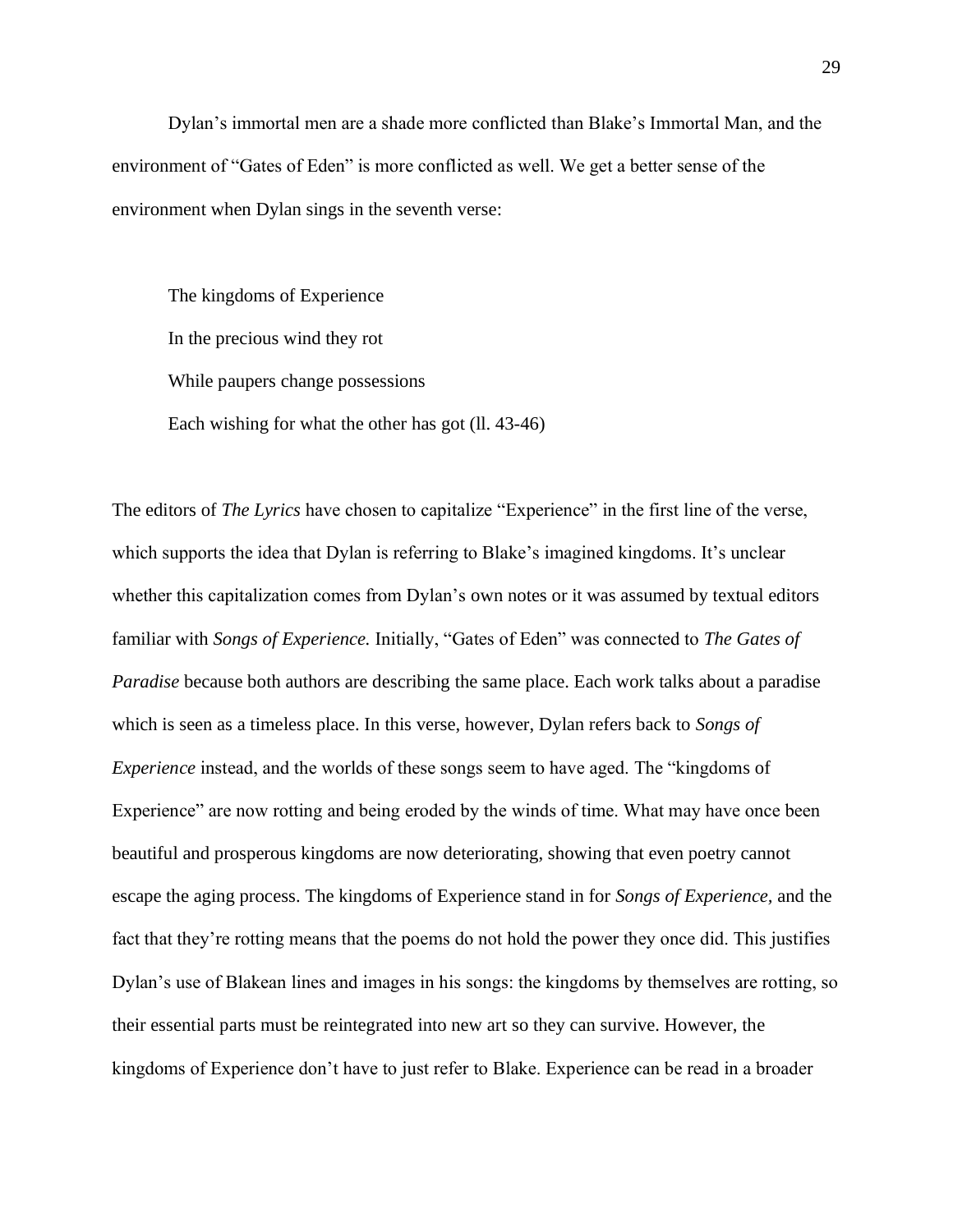sense as all the experience of those that have come before. If the kingdoms built by the experienced ancestors are rotting, that gives Dylan even more justification for creating a new method with collage. Dylan's Eden is ideal but contains decaying elements, demonstrating its contradictory nature and a need for change.

The double-sidedness of Eden also comes through in Blake. In *The Gates of Paradise*,

Serpent Reasonings us entice Of Good and Evil, Virtue & Vice, Doubt Self Jealous, Watry folly. Struggling thro' Earth's Melancholy, Naked in Air, in Shame and Fear, Blind in Fire, with shield and spear, Two Horrid Reasoning Cloven Fiction In Doubt, which is Self contradiction, A dark Hermaphrodite We stood,-- Rational Truth, Root of Evil and Good. (Il. 7-16)

*The Gates of Paradise* is full of binaries: Good and Evil, Virtue & Vice. Blake sets them up as opposites, only to complicate our view of them by pointing out what they share. Good and Evil may be opposites, but they share the same origin: Rational Truth. Blake positions truth as the starting point, and humans determine whether to transform that truth into good or evil. And this process appears to be a difficult one, because while we are trying to trace Rational Truth forward to Evil and Good, doubt, jealousy, melancholy, shame, and fear all get in the way. "Serpent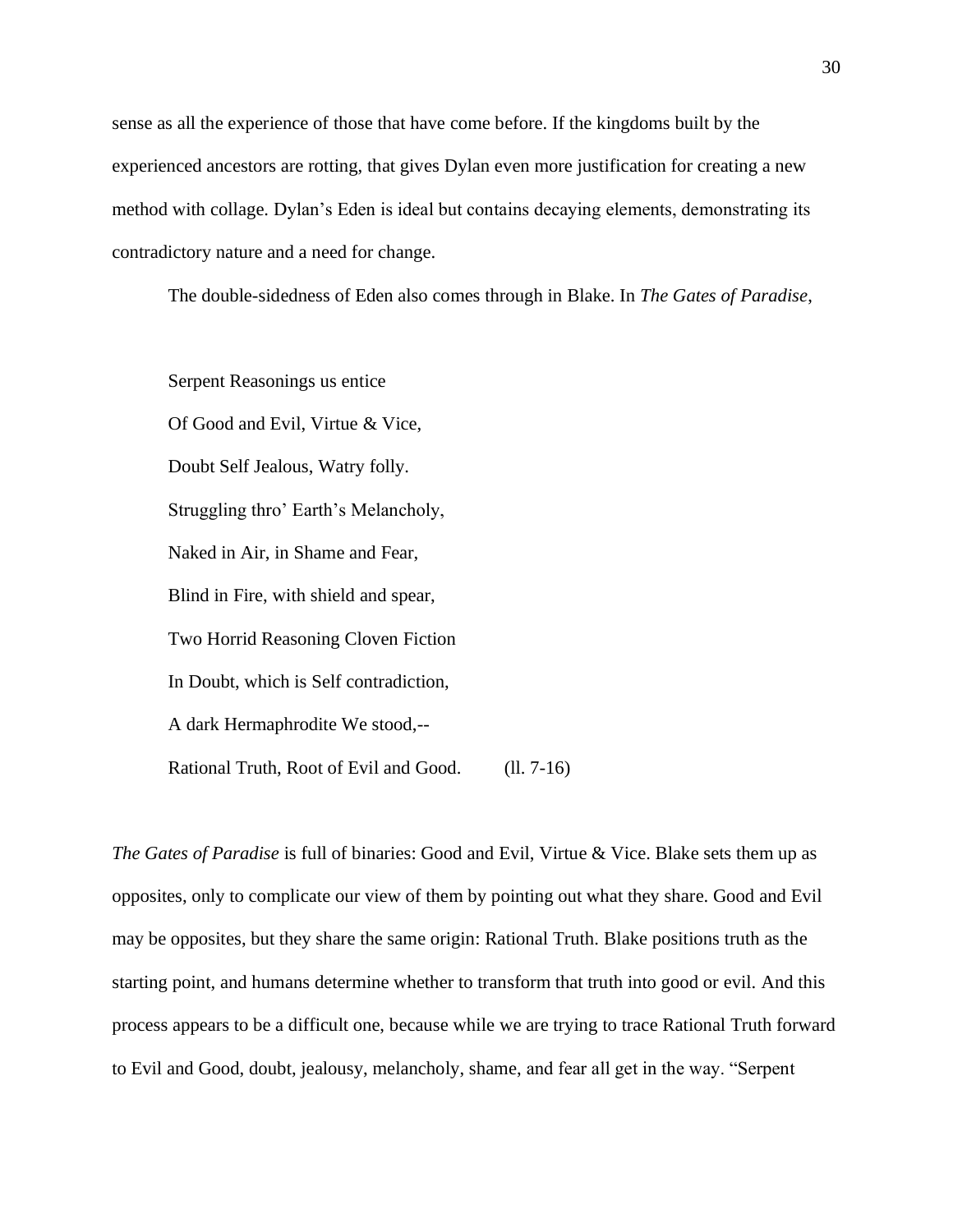Reasonings us entice," tempting and confusing and causing truth to be more difficult. Rational Truth is the root of Good and Evil, but *The Gates of Paradise* points out the difficulty of getting from the root to the end result unscathed. Dylan both echoes and complicates Blake's statement in the opening lines of "Gates of Eden" when he sings: "Of war and peace the truth just twists / Its curfew gull just glides." Here the initial opposite is war and peace, but like in Blake, truth binds them together. While Blake argued that truth was the origin of good and evil, Dylan is saying that truth twists war and peace together, making one difficult to distinguish from the other, while truth's "curfew gull" simply glides above the confusion.

This is a more pessimistic worldview than Dylan has expressed in the past, and by conjuring the image of war and peace twisted by the truth, he contradicts his earlier protest songs that gained him so much recognition. In songs like "Masters of War," "The Times They Are A-Changin'," and "Blowin' in the Wind," Dylan's speaker makes his stance patently clear. This voice denounces violence, spews vitriol at the military-industrial complex, and insists on peace and truth as the only way forward. In "Gates of Eden," a mere two years after his famous protest songs came out on *The Freewheelin' Bob Dylan*, the line between right and wrong that was once so clear becomes cloudier. In "Masters of War" the singer spoke truth to power. He drew on another biblical analogy and he addressed the Masters of War:

Like Judas of old You lie and deceive A world war can be won You want me to believe But I see through your eyes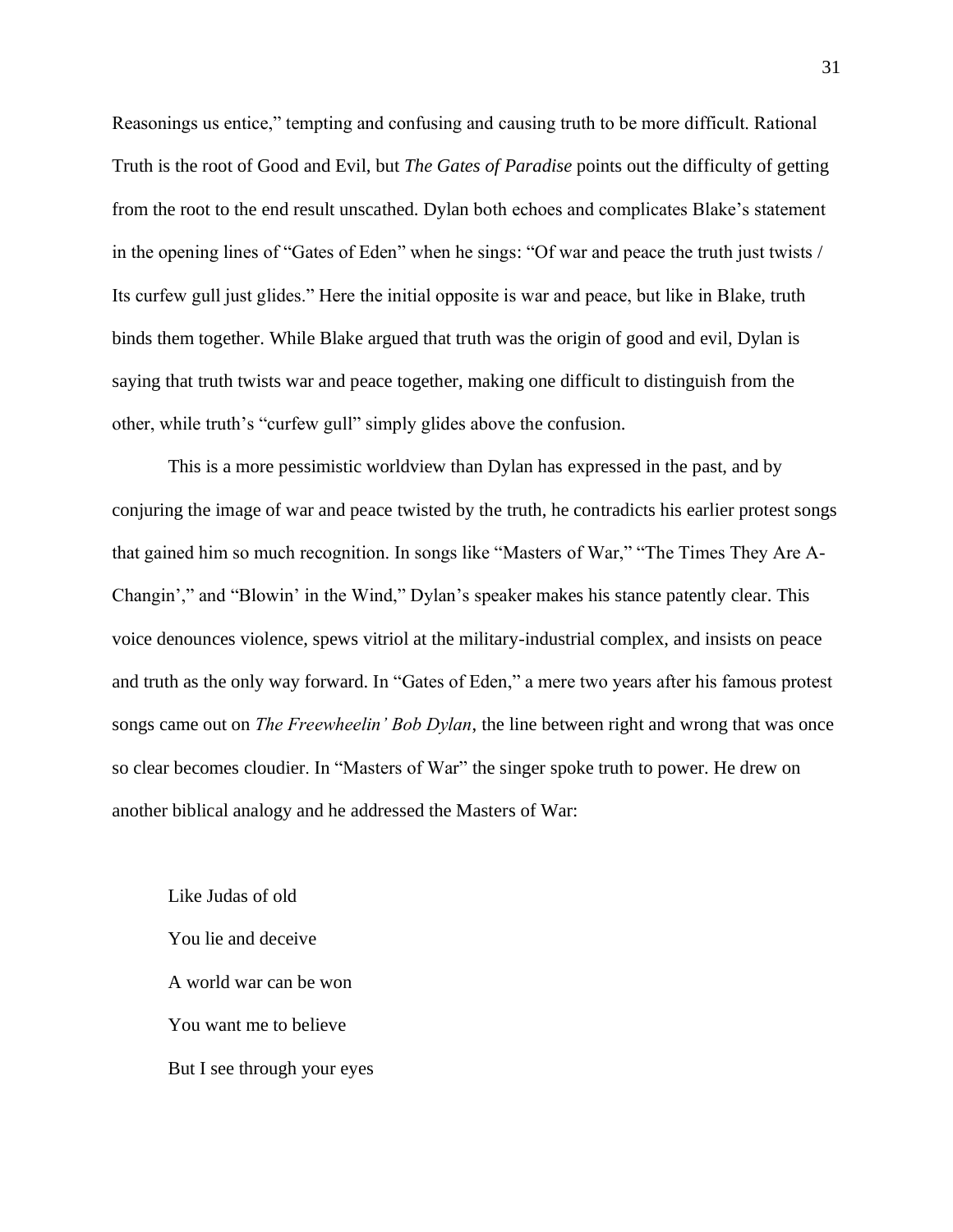And I see through your brain

Like I see through the water that runs down my drain (ll. 17-23)

Here his attack is direct. The masters of war are the deceivers, but Dylan's speaker knows the truth. He doesn't use obscure language to get this point across; he speaks as "I" and speaks directly to "you," which refers to the eponymous Masters of War. The figurative language he *does* use serves the purpose of invective. Two similes compare the masters to Judas and their brains to clear water. The last three lines also repeat the phrase "I see through," which lends force to the statement that the addressee is lying, and the speaker is very aware of that. He sees through their eyes straight to the brain, and he understands how the masters are justifying war by lying to the people.

This clarity is missing from "Gates of Eden." When the truth "just twists" war and peace, it's harder to see through to the truth the way you see through water that runs down a drain. Dylan comes back to truth in the last three lines of "Gates of Eden," where he admits that, "At times I think there are no words / But these to tell what's true / And there are no truths outside the Gates of Eden". His song is the only way to convey the truth, but truth itself only means something within Eden. Outside, truth gets too twisted and hard to make out. This last statement brings him back to Blake's original argument that rational truth is at the root of good, but it is also at the root of evil. Blake and Dylan will continue to do this in their writing: they set up a seeming binary, only to cast doubt on our ability to delineate anything that clearly, moving always toward ambiguity and away from obvious answers.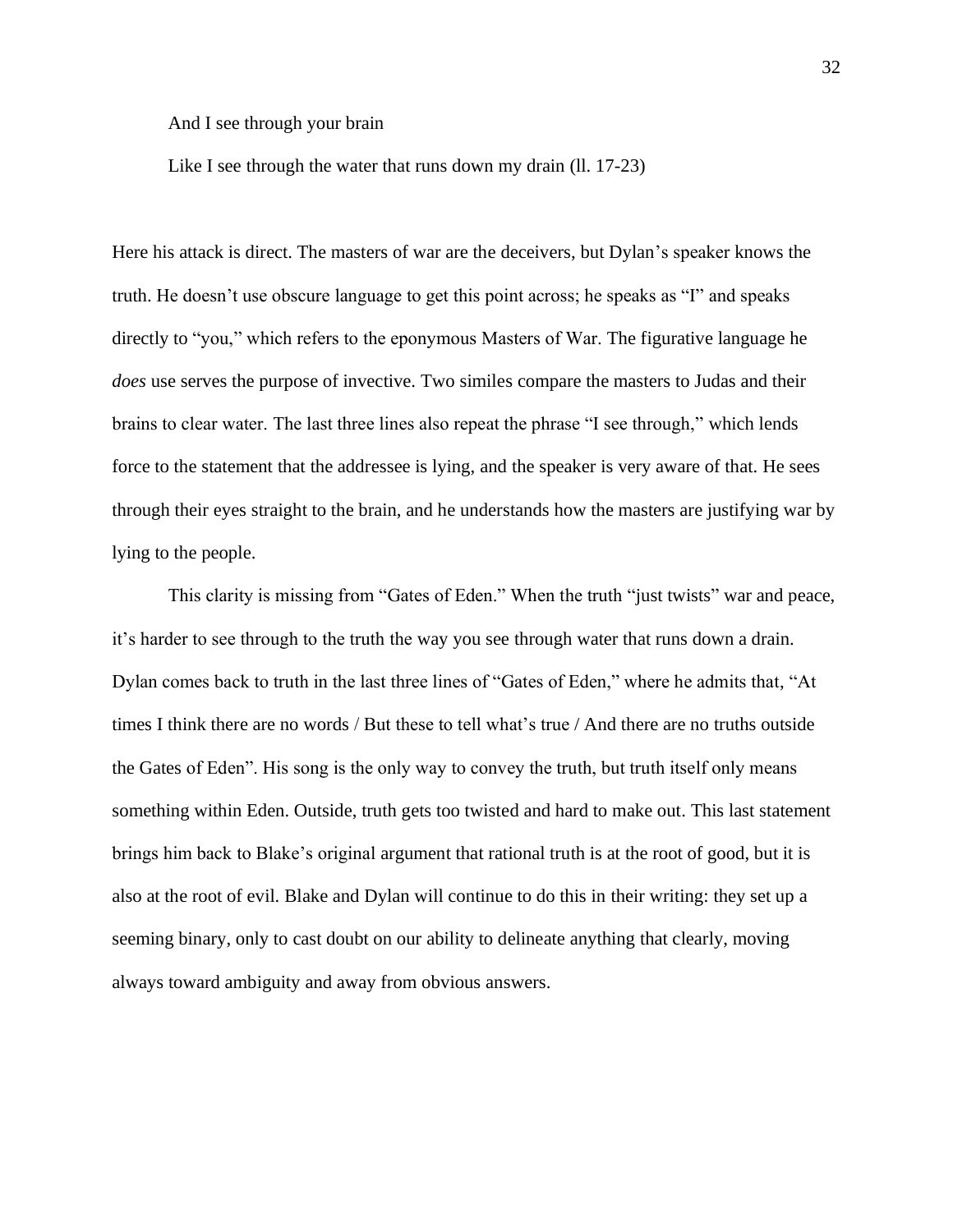# **Chapter 4. "We Always Did Feel the Same, We Just Saw It from a Different Point of View": Collage as Revision**

In the previous chapter we saw Blake and Dylan drawing on similar images, both struggling with the idea of truth and how to access it. Zooming out, there are moments in Blake's writing that connect him to Dylan through a shared viewpoint on contradiction in general. In *The Marriage of Heaven and Hell* he argues that "without contraries is no progression. Attraction and repulsion, reason and energy, love and hate, are necessary to human existence" (7). As a "man of contradictions," Dylan's likely to agree that contraries are necessary for progression. He often changes the lyrics, rhythms, and tunes of his songs, sometimes to the confusion of his audiences who go to concerts expecting the words they know. When an interviewer asked him about this tendency to edit, Dylan replied, "time lets me find new meanings to every song, even in the older ones, and it's important to be always looking for new meanings. Yes, the body of the song remains the same but it wears new clothes" (qtd. in Corcoran 356). When Dylan is looking for new meanings, he keeps the body of the song but dresses it in new clothes. But what counts as the body, and what does a song wear for clothes? When the songs change over time, they are often performed at different tempos or in different keys, which impacts the mood of the song. Spatial and temporal reality also changes over time and across different versions. When the lyrics change though, it's not a complete transformation, and the verse patterns and rhythms usually remain. Changes to the words don't erase the original lyrics, but they do add new meaning. When Dylan contradicts himself, or alters what he has said and sung in the past, it's not a doubling back but a moving forward.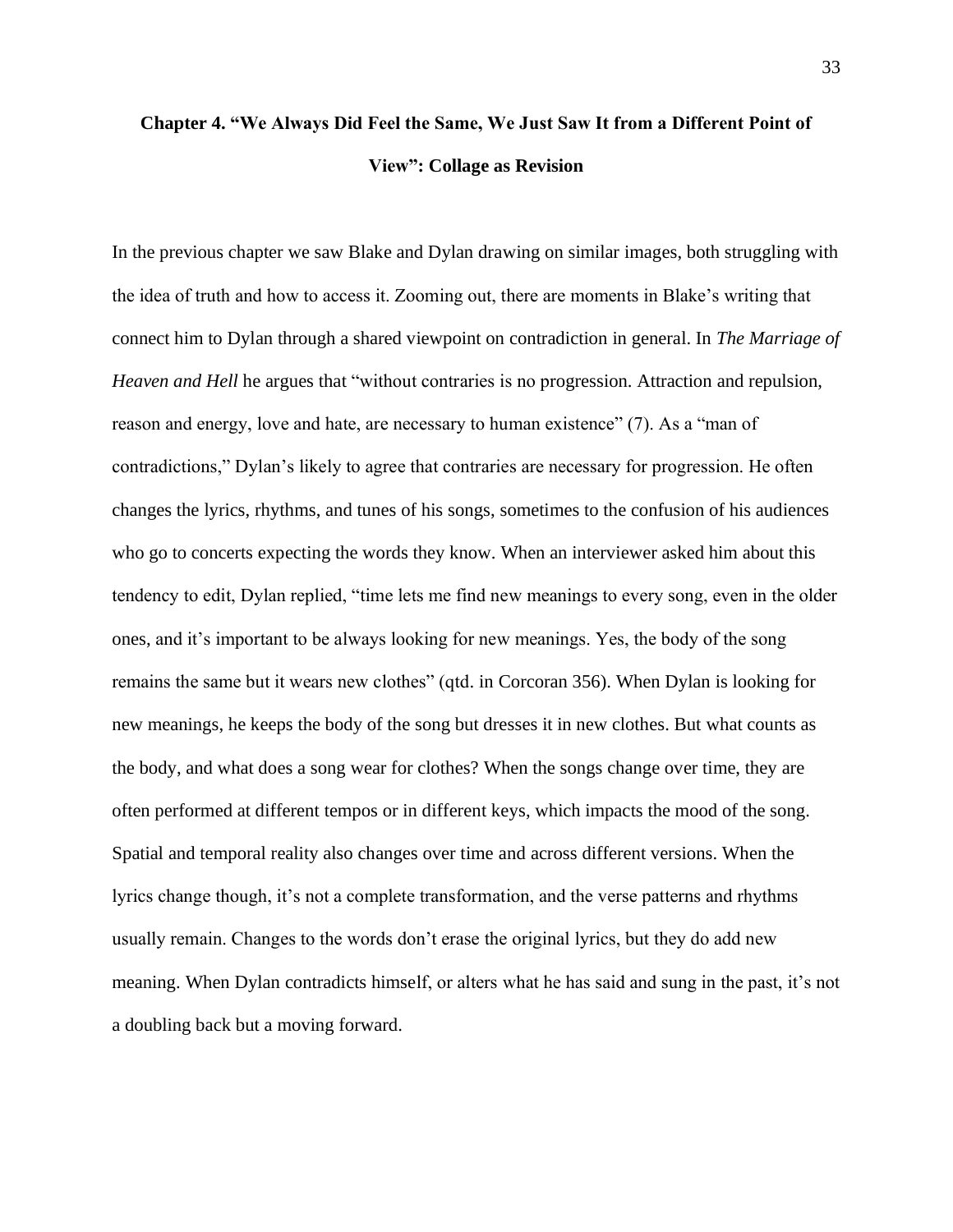If Blake is right, and contraries are necessary for progression, then Dylan has progressed a great deal over the course of his career. This is embodied in the lyrics: "We always did feel the same, we just saw it from a different point of view". They come at the end of "Tangled Up In Blue," the first song on Dylan's 1975 album *Blood On the Tracks*. This album came out a decade after "Desolation Row," and has taken that song's surrealist collaging to the next level. Robert H. Bell describes the album's importance when he writes:

*Blood on the Tracks* is energized by a pervasive uncertainty, enhanced by prismatic perspective, and complicated by multi-layered suggestivity. The voices are introspective and reflective, wary of the world's illusions yet aware of the self's delusions. Doubleness is the central quality of Dylan's best songs, and the competing roles of omniscient narrator and poor fool are most productively at work and play throughout *Blood on the Tracks.* (114)

Many of the elements that Bell sees as essential to *Blood on The Tracks* align with Dylan's use of collage. Putting together many different images can create a "prismatic perspective," and "multi-layered suggestivity" comes from layering many different collaged parts on top of each other. Bell also points out doubleness as a central quality of Dylan's work. Moments where the speaker is both omniscient and clueless are examples of foils or doubles, and they also represent a form of collage. Instead of collaging different images, with doubles Dylan is collaging different selves.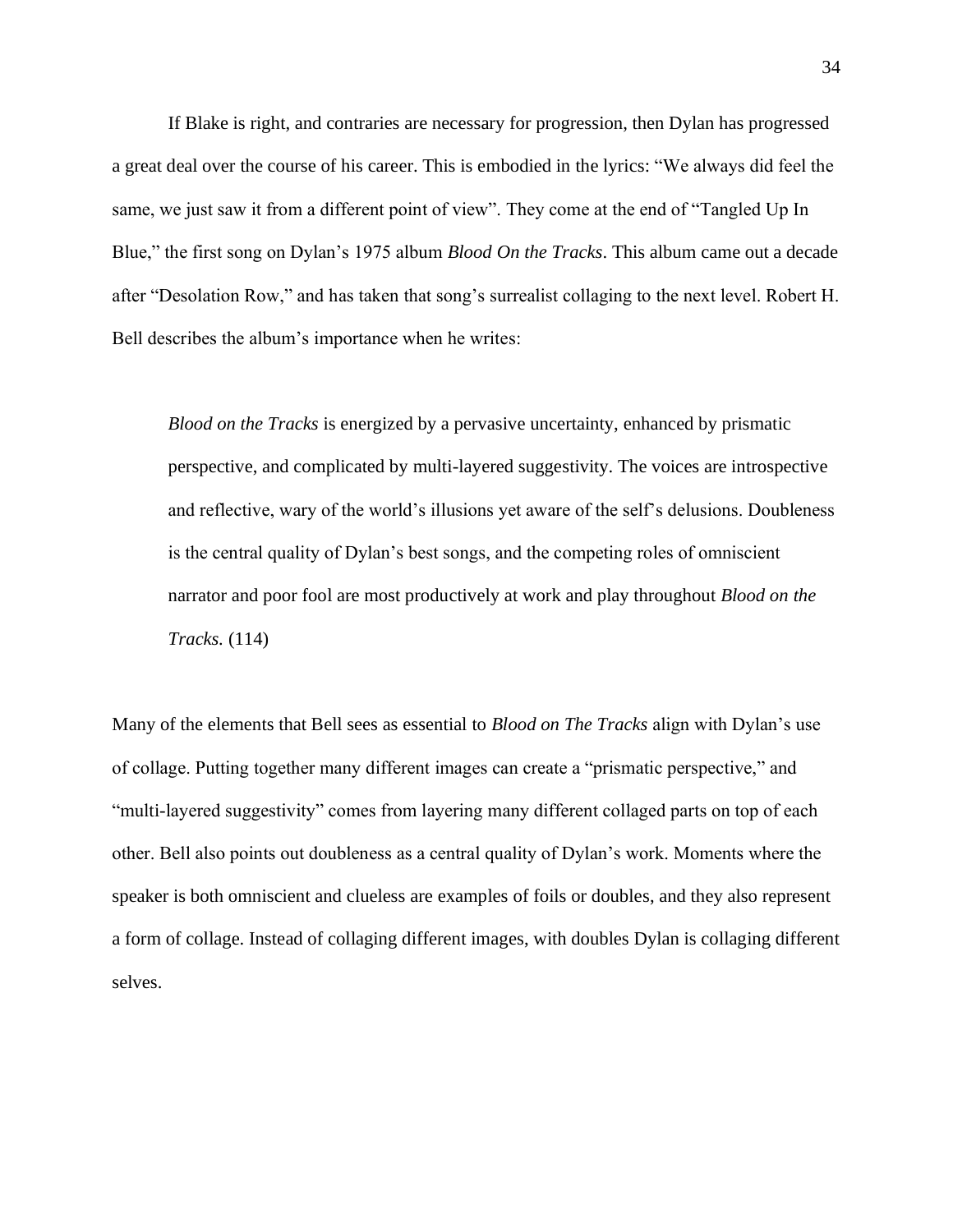As the first track on the album, "Tangled Up In Blue" previews the kind of doubleness and "pervasive uncertainty" that will continue through the rest of the songs. When the song begins we hear a speaker who seems to be reflecting on a past love:

Early one mornin' the sun was shinin' I was layin' in bed Wond'rin' if she'd changed at all If her hair was still red Her folks they said our lives together Sure was gonna be rough They never did like Mama's homemade dress Papa's bankbook wasn't big enough (*The Lyrics* ll. 1-8)

These opening lines introduce a relationship that has gone sour. We know that class difference had the odds stacked against this couple from the start; her family did not approve of his family's situation, as indicated by their homemade clothing and the size of their bank account. We also know that it didn't work out, but the speaker still wonders about her and if she's changed since they were together. The song goes on to tell the rest of the story, each verse creating its own scene like individual rooms. In the "Tangled Up in Blue" that is printed in *The Lyrics* these rooms are separated by space on the page, and in the song they are separated by guitar chords. Although the verses appear as individual scenes, each verse ends with the same line as the title: "tangled up in blue." Like in "Visions of Johanna," repeating this line throughout the song builds its impact. The speaker encounters vastly different people, places and happenings throughout the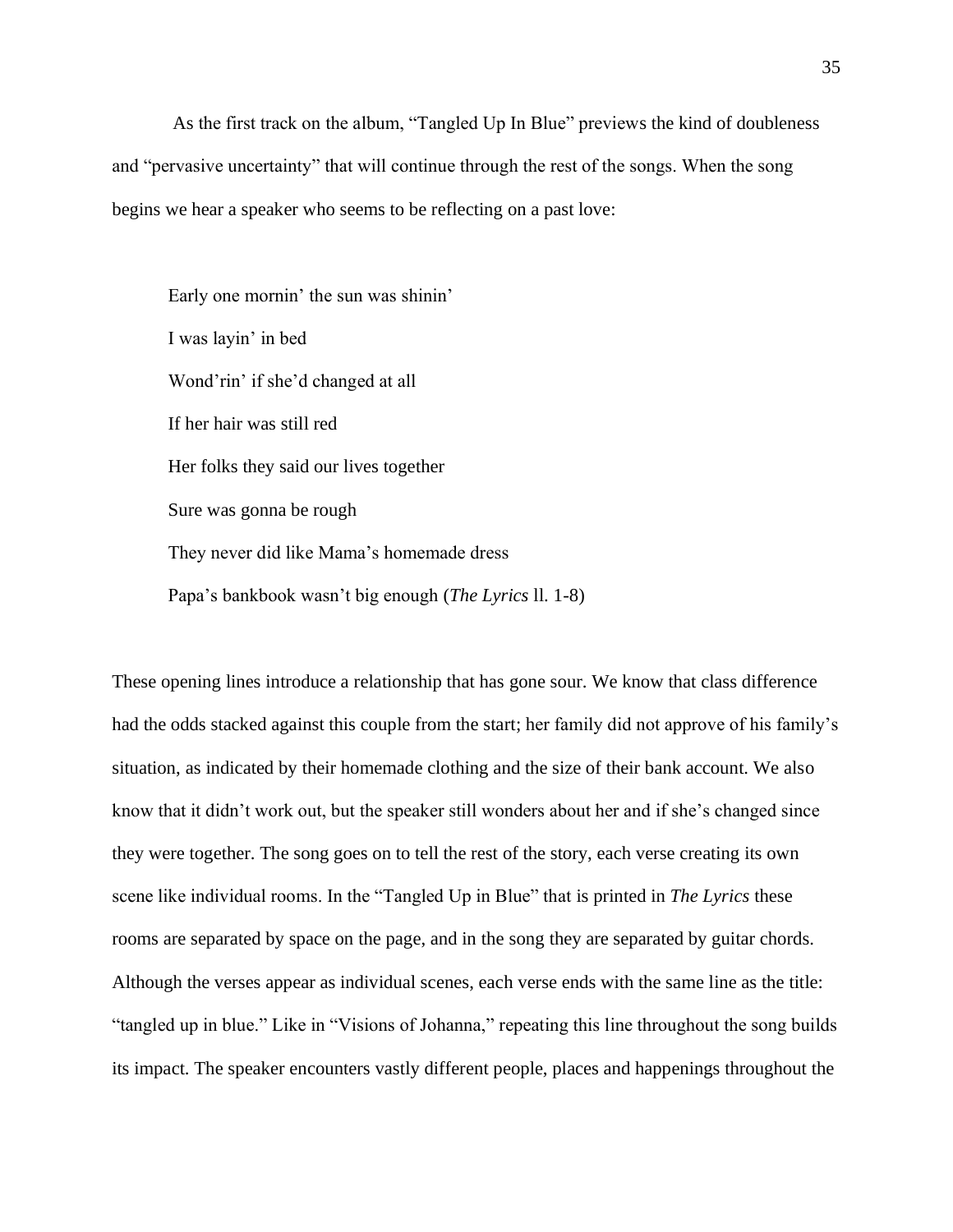song, but after each episode he is in the same position: still blue and still tangled, still melancholy and still confused.

Another thread that runs through every verse is the first-person speaker. We're not really sure what the order of events is, or if the "her" is the same woman throughout the song, but we know that in each scene, the speaker is tangled. After introducing the relationship in the first verse, the second one describes a sad but amicable split where the lover tells the speaker that they'll meet again someday. In the next verse he goes on to work different jobs across the U.S., going from a kitchen in the Great North Woods to a fishing boat on the coast of Delacroix Island. The fourth verse is where it gets especially tangled. The "I" appears to be the same person speaking throughout the song, but the "her" is more ambiguous. The verse begins with the lines:

She was workin' in a topless place And I stopped in for a beer I just kept lookin' at the side of her face In the spotlight so clear And later on as the crowd thinned out I's just about to do the same She was standing there in back of my chair Said to me, "Don't I know your name?" (ll. 36-43)

Is this the same one that he broke up with in the lines, "We drove that car as far as we could / Abandoned it out West / Split up on a dark sad night / Both agreeing it was best," and the one that "never escaped [his] mind" as he worked different blue-collar jobs? If she is, then this is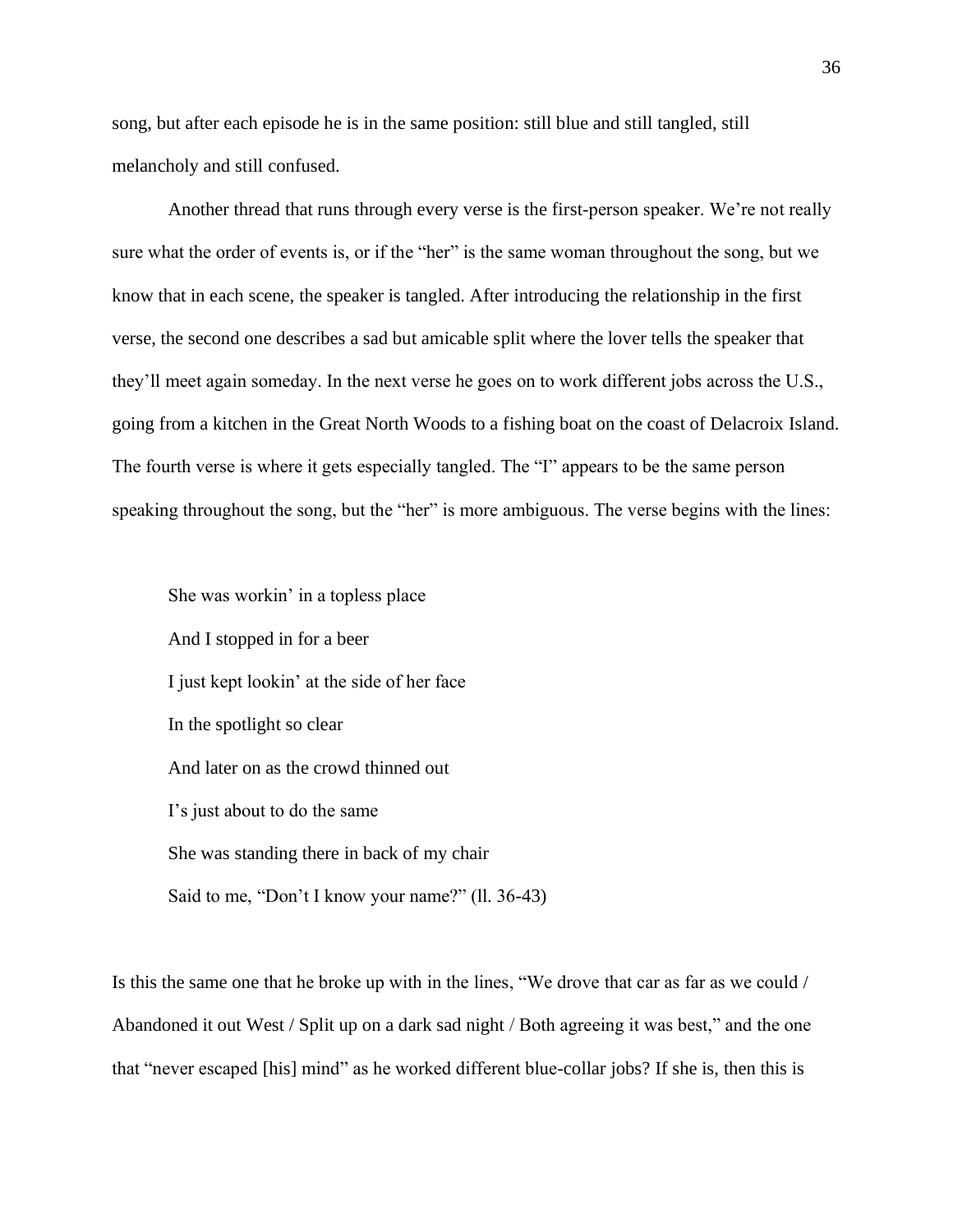their reunion, and the "Don't I know your name" is a teasing kind of recognition. However, it's also possible that this is a completely different person, and not the redhead he was thinking of and wondering about on that early sun-filled morning. The next verse provides a little clarity because the speaker addresses "you" for the first time in the song. The woman from the topless bar invites him home, offers him a pipe, and hands him a book of poems by an "Italian poet / From the thirteenth century". (This suggests that the book is Dante's *Divine Comedy*, but we can't be sure.) He describes the book by saying that when he opened it, "every one of them words rang true / And glowed like burnin' coal / Pourin' off of every page / Like it was written in my soul from me to you / Tangled up in blue". Whatever book of poetry this is, it has moved him deeply. The words touch him so personally that he feels they were written in his own soul "from me to you." The person he's thinking of, the "you" for whom the poetry is written in his soul, is not the woman he is with. It's the first one, the one that told him they'd meet again and never escaped his mind. This clue helps the narrative take a more defined shape: the speaker is travelling across the country carrying the first woman in his mind, and reading poetry with this person he's just met brings the memories rushing back. (Yet again, the speaker is haunted by an absent love. This one is unnamed, but she's likely a colleague of Johanna and Lenore.)

The next verse raises ambiguity about place: I lived with them on Montague Street In a basement down the stairs There was music in the cafés at night And revolution in the air Then he started into dealing with slaves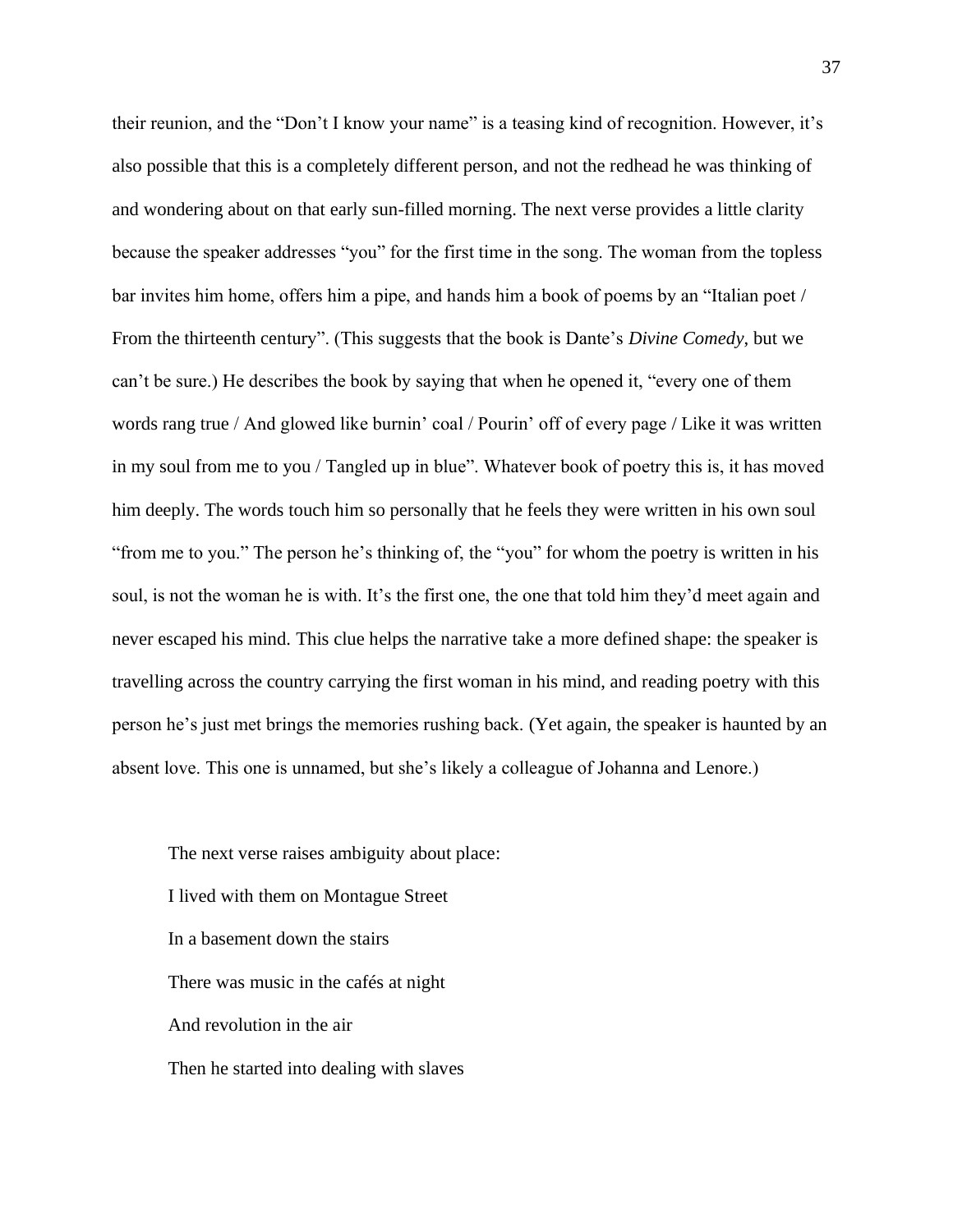And something inside of him died She had to sell everything she owned And froze up inside (ll. 66-73)

So after meeting the woman in the bar, going home with her and reading poetry, he's now living with "them" on Montague Street. We're not sure who "them" is, but we know that it includes a "he" that deals with slaves and a "she" that sells all her possessions. These two are at the opposite ends of the possession spectrum: "he" deals with owning people, and "she" is a person giving away everything she owns. It's safe to assume that the "she" is the same woman from the previous verse, but what about the "he?" It could be a new person, a stranger that lives with the group in the basement. It could also be a double of the speaker, or how he looks from the outside, a kind of second self. But then what would this person be doing "dealing with slaves" to the point that "something inside of him died"? It's a puzzling line, assuming that the song takes place in Dylan's present where slavery had been abolished. My reading is that the "he" is not a stranger or the speaker, but actually the Italian poet. When the speaker was reading in that Montague Street basement with the woman, the poetry was powerful enough to make the poet a character that lived with them. The poet becomes a member of "them," his voice pervasive enough to qualify him as a third roommate. By "dealing with slaves" he was writing about the institution of slavery, a hard subject that takes a toll on the writer. The process of addressing slavery breaks the poet down, impacting his subsequent work like "something inside of him died." Simultaneously the woman hits hard times, so hard that she "froze up inside." The situation on Montague Street is looking pretty bleak at this point so the speaker decides to move on, leaving his two roommates behind and going out once more in search of his first love.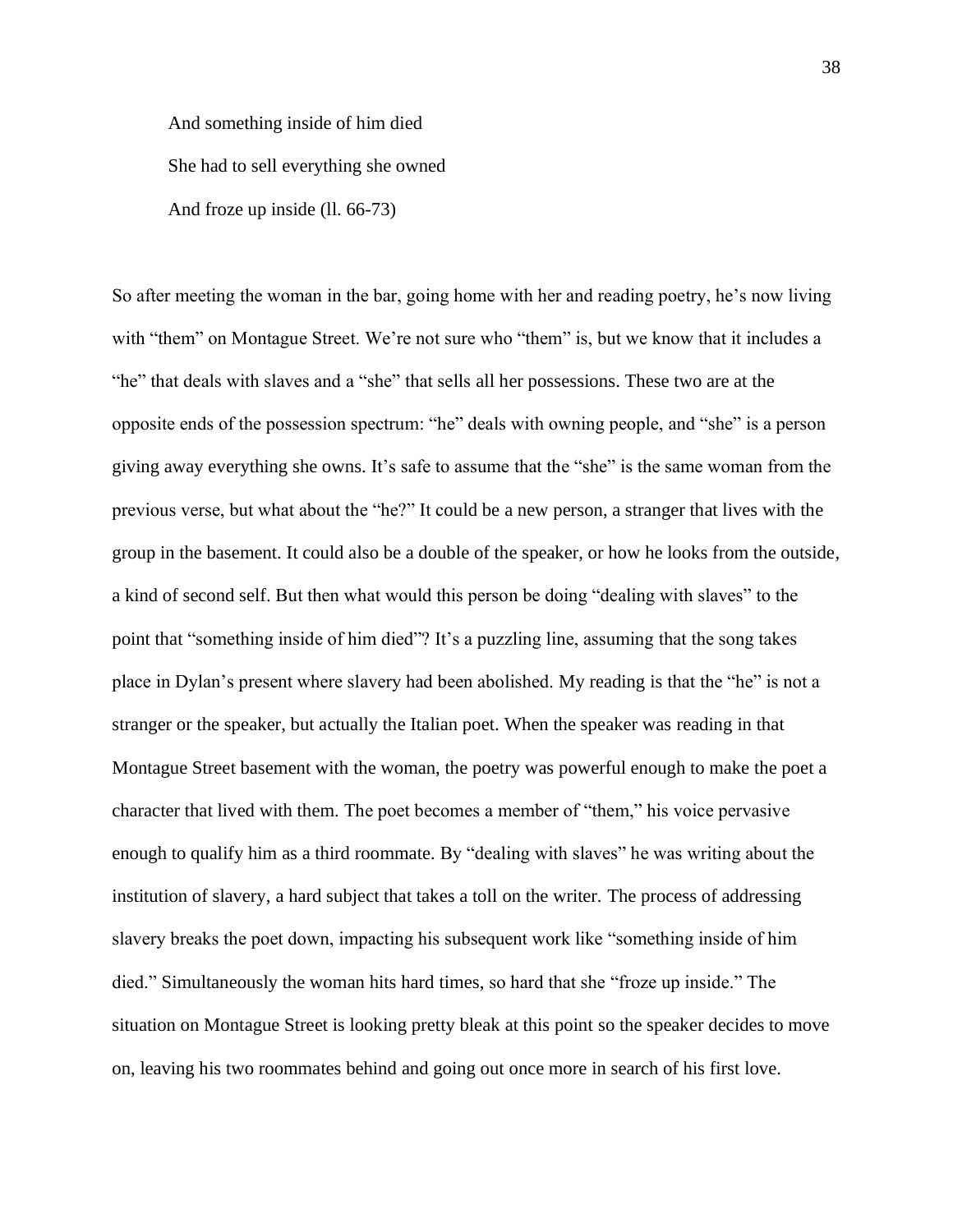The last verse begins with him declaring that "Now I'm goin' back again / I got to get to her somehow" and ends with him saying: "We always did feel the same / We just started from a different point of view / Tangled up in blue." After a brief, poetic interlude with the woman on Montague Street, he ends the song determined to get back to the person that's never left his mind. They always shared feelings, but they started from different points of view. This could be a callback to the original problem, which was the class difference between him and her wealthier family. However, now he has travelled far and wide and is ready to find her again, which is where the song ends.

 For nine years, that was the story. (And for those scholars that only use *The Lyrics,* it continues to be the story.) Lovers split up by fate and a speaker that rambles and reads and experiences until he is ready to seek out that same lover once again. However, in 1984 at Wembley Stadium in London, Dylan sang this song again with some notable revisions.<sup>5</sup> A major change is the addition of a third-person narrator. While the original version (on the *Blood on the Tracks* album) began in the first person with "I was layin' in bed," in 1984 Dylan stepped out of the main character to watch omnisciently, singing "He was layin' in bed / Wond'rin' if she'd changed at all / If her hair was still red". The scenes of the song continue much as before, with key pronoun changes. Now we see that "*they* drove that car as far as they could," and "*he* drifted down to New Orleans". In 1984 Dylan is revisiting the lover, the poet, and the "Tangled Up in Blue" speaker, and discovering that they have changed while he was away. Maybe the change in the narrative reflects a change in the lyricist's point of view, feeling that these characters cannot have remained stagnant all this time. It could also be more personal. Maybe when Dylan first

<sup>&</sup>lt;sup>5</sup> The 1984 performance is by no means the only time Dylan changed the lyrics of "Tangled Up In Blue". It's a long song, and he sang many different iterations at different times. I've chosen to focus on this one specifically in comparison to the studio album version because it has some of the most interesting lyrical revisions.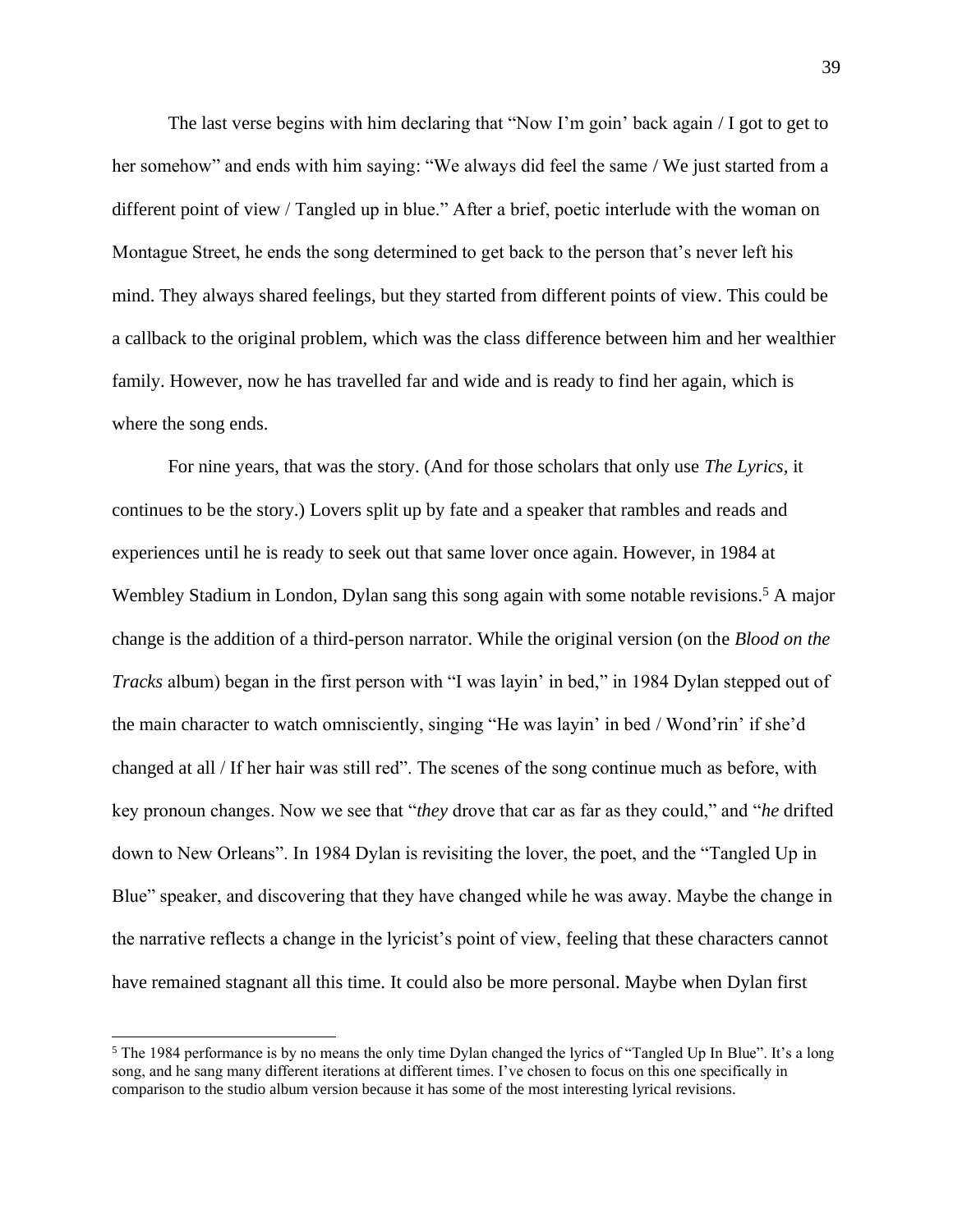wrote this love song and recorded it in 1975, he was writing from experience and felt like an active participant, versus now in 1984 he's in the third person looking back at who he was.

A key point where Dylan's live lyrics contradict his original meaning is the third verse, which describes the jobs across the country:

| 1975 (Album)                              | <b>1984 (Live)</b>                          |
|-------------------------------------------|---------------------------------------------|
| But all the while I was alone             | And all the while he was alone              |
| The past was close behind                 | The past was close behind                   |
| I seen a lot of women                     | He had one too many lovers then             |
| But she never escaped my mind, and I just | None of 'em were too refined all except for |
| grew                                      | you                                         |
| Tangled up in blue                        | But you were tangled up in blue             |

The changes to the 1984 version support the idea that he's looking back with hindsight. The firstperson speaker just says he's "seen a lot of women", but the omniscient third-person speaker has judgment in his tone, saying there were "one too many lovers." The line "The past was close behind" stays consistent in both versions, but in 1984 there is more judgement on that past. This is also the first time in the 1984 version that the speaker is taking an active role and addressing "you" whom we can presume is the same lover from the beginning. It's a significant moment because the third-person narrator knows her, addresses her, and describes to her the moment in her past when she had love, but she was tangled. This is a kind of awareness that's not so evident in the 1975 version, which simply ends the verse with "tangled up in blue", not evaluating the addressee's entanglement at all. The awareness of the lover's situation shows a level of empathy and understanding of the lover, whereas in the 1975 version the speaker understood her less and saw her as an incomprehensible enigma.

After this verse, the narration switches to first-person, so it's the "I" that sees the woman in the bar, gets his shoe tied, and lives on Montague Street. This "I" is a separate person from the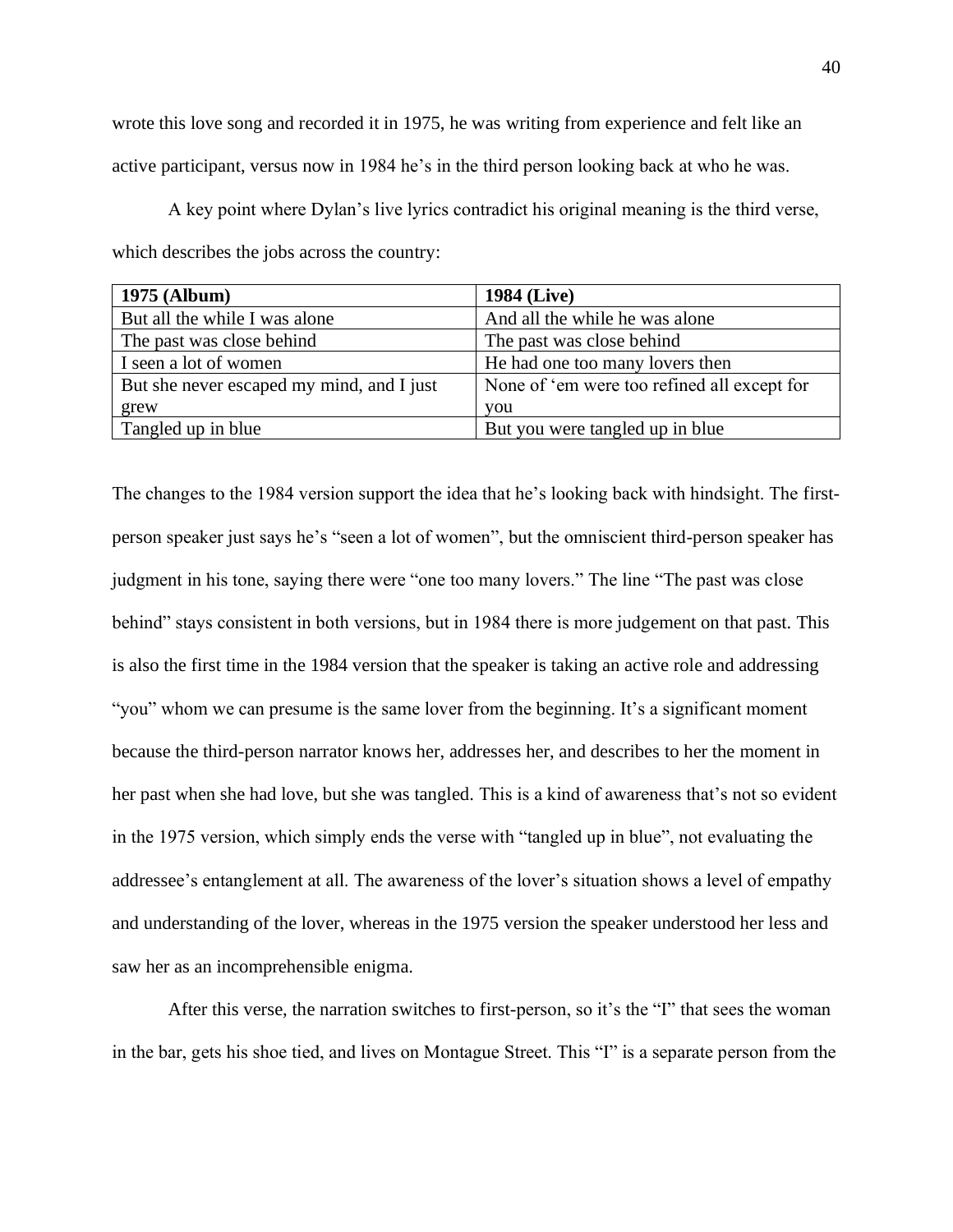"he" that met her first, drove the car out West, and worked outside Delacroix. This distinction comes to a head in the last verse, the one that varies the most from the 1975 version:

| 1975 (Album)                                  | 1984 (Live)                                    |
|-----------------------------------------------|------------------------------------------------|
| So now I'm goin' back again                   | So now I'm goin' back again                    |
| I got to get to her somehow                   | Maybe tomorrow, maybe next year                |
| All the people we used to know                | I got to find someone among the women and      |
|                                               | men                                            |
| They're an illusion to me now                 | Whose destiny is unclear                       |
| Some are mathematicians                       | Some are masters of illusion                   |
| Some are carpenter's wives                    | Some are ministers of the trade                |
| Don't know how it all got started             | All in a strong delusion                       |
| I don't know what they're doin' with their    | All of their beds are unmade                   |
| lives                                         |                                                |
| But me, I'm still on the road                 | Me, I'm still headin' towards the sun          |
| Headin' for another joint                     | Tryin' to stay out of the joint                |
| We always did feel the same                   | We always did love the very same one           |
| We just saw it from a different point of view | We just saw her from a different point of view |
| Tangled up in blue                            | Tangled up in blue                             |

The lines of each version follow the same structure, but the 1984 version feels deeper and more expansive. Mundane mathematicians and carpenter's wives get turned into grander versions of themselves, becoming "masters of illusion" and "ministers of the trade". The 1974 speaker doesn't know how the process started, or what these people are doing, but the 1984 speaker argues that it's their "strong delusion" that keeps their beds unmade. The 1984 speaker can more confidently analyze these people, and seems to have a broader plan for himself as well. While the 1975 speaker was "still on the road", this speaker is "headin' towards the sun". He's not limited by earthly paths and patterns, and heads directly to where he wants to go. He also makes a stronger statement about the central woman in the song, saying that the speaker and the "he" in the song "always did love the very same one," spelling out what the emotion was, while the 1975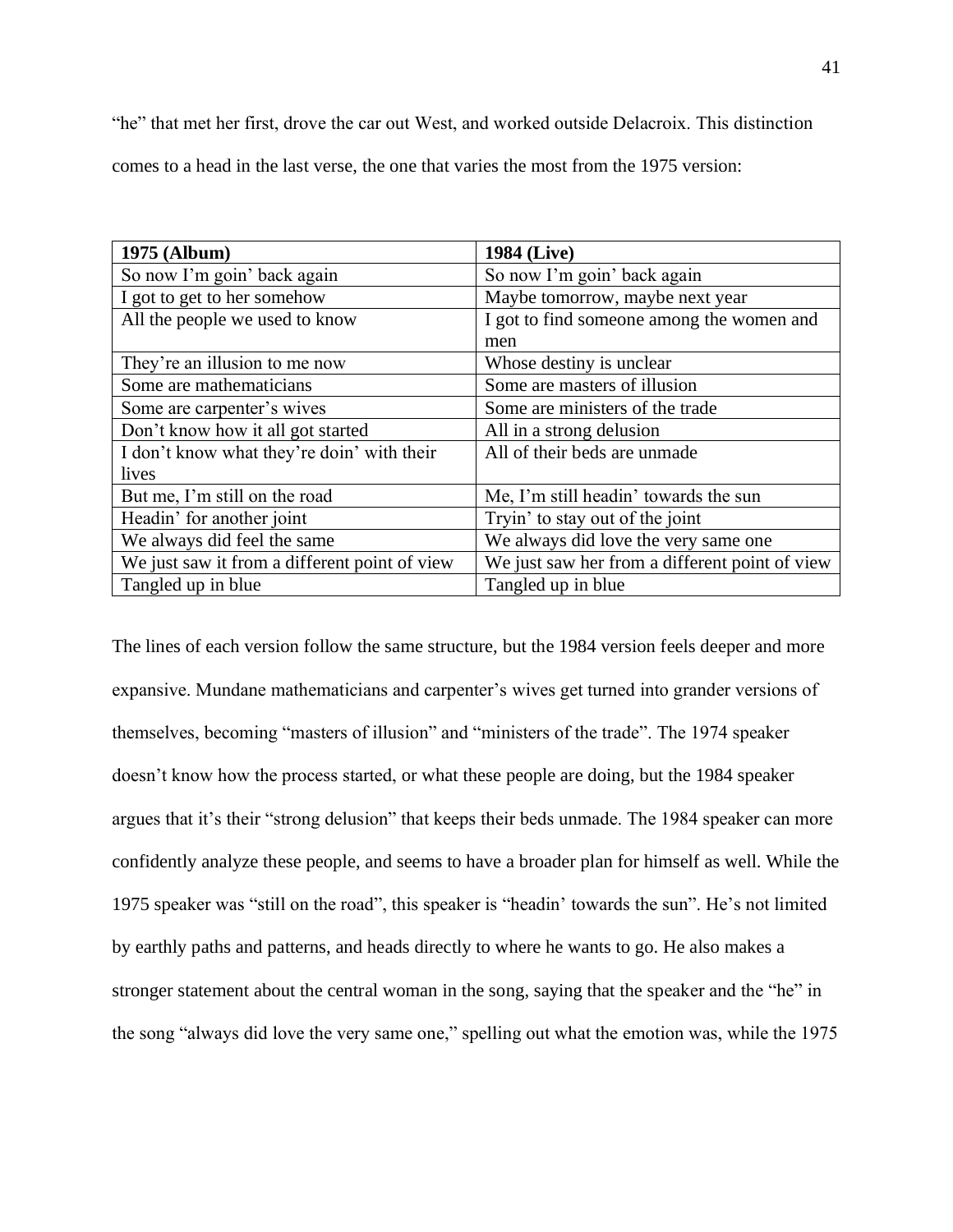speaker could only go so far as to say that they "did feel the same," without ever admitting that the feeling was love.

The 1984 speaker sets up a triangle. He and the original 1975 speaker "always did love the very same one," but they saw her from different points of view, which is understandable considering one has nine extra years of hindsight. By looking at these versions side by side we can witness Dylan's process. He is circling back to his old classics but he doesn't leave them stagnant. He comes back as a different person and he deepens the meaning, adding more perspectives and changing parts of the narrative. This is not like the collage of characters in "I Contain Multitudes" or "Desolation Row," because he's just revising his own material. He's collaging himself, taking old elements, adding to them, tweaking them, and making something new.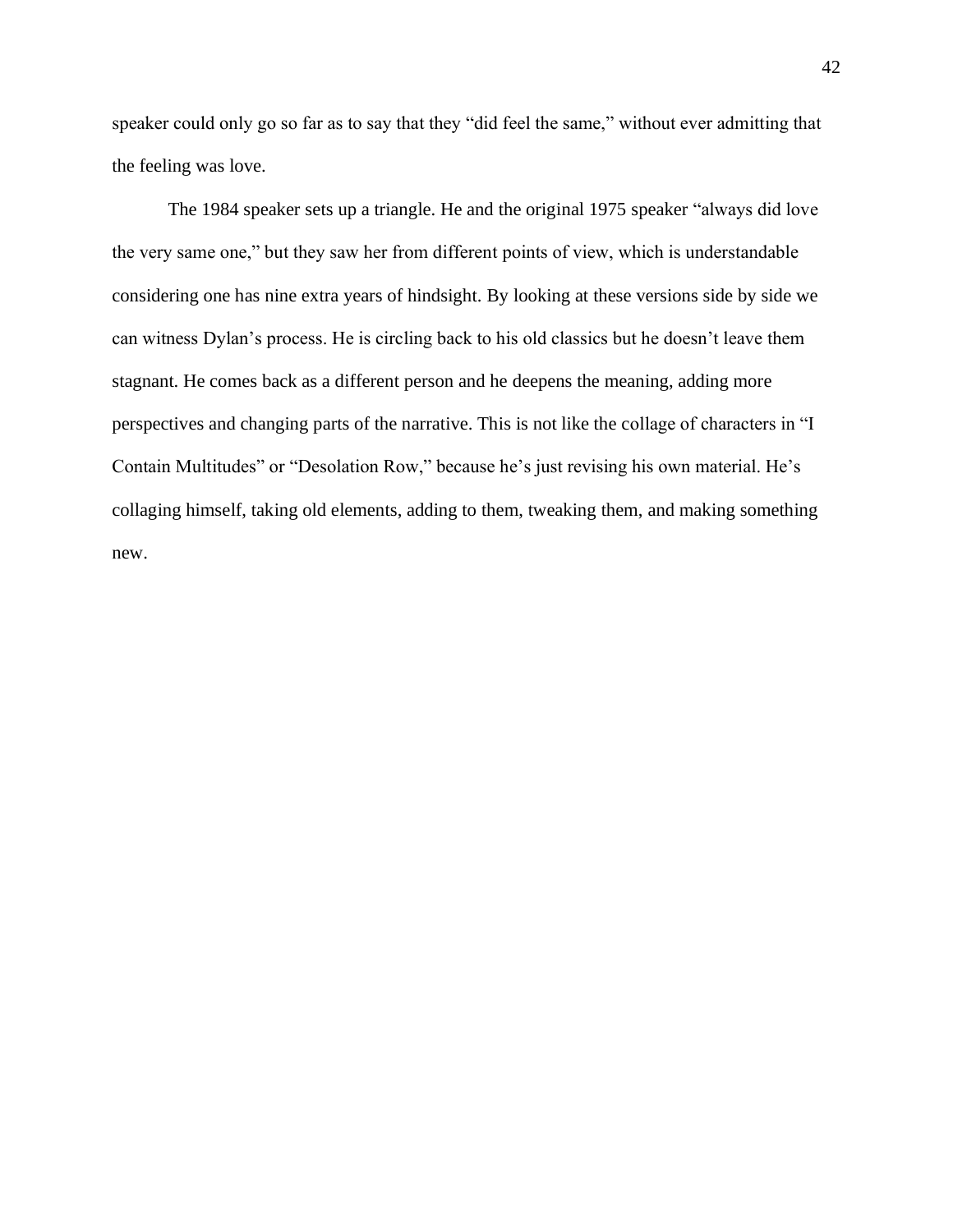# **Conclusion. "I Was So Much Older Then, I'm Younger Than That Now": Temporal Transgressions**

Collage blurs spatial boundaries by taking disparate or unrelated elements and putting them in conversation. It can also blur temporal boundaries, taking different pieces of different times and making a new temporal space. In the song "My Back Pages" Dylan sings: "Ah, but I was so much older then, I'm younger than that now." The song describes a past in which "half-wracked prejudice leaped forth / 'Rip down all hate,' I screamed / Lies that life is black and white / Spoke from my skull, I dreamed" (*The Lyrics* ll. 9-16). This past is violent and extreme. The speaker was frustrated by prejudice, hate, and the fallacy of binaries, and cried out in opposition to these things. This past self also had to reckon with the line between real and not real. In the past he heard "lies that life is black and white". In the present he calls them lies, so he knows that life cannot be reduced to a binary. But the way these lies confront the speaker isn't externally, but from his own mind. He says that they "spoke from my skull," meaning that they came from within him, and not just from his mind but from his very bones. Before the speaker even gets to struggle with these lies being inside himself, another layer of unreality is added when we find out that he dreamed the whole thing. The present speaker of the song acknowledges that all this happened in this verse (and each subsequent verse) by qualifying that he was much older back then, and he is younger now.

At first, this ending qualification strikes listeners as a mix-up. How can you have been older in the past, and younger in the present? Is the speaker aging in reverse, like Dorian Gray? A biographer might say this line is referring to the shift between Dylan's earlier, moralistic protest songs, and his more recent and far more ambiguous work. The judgement passed by his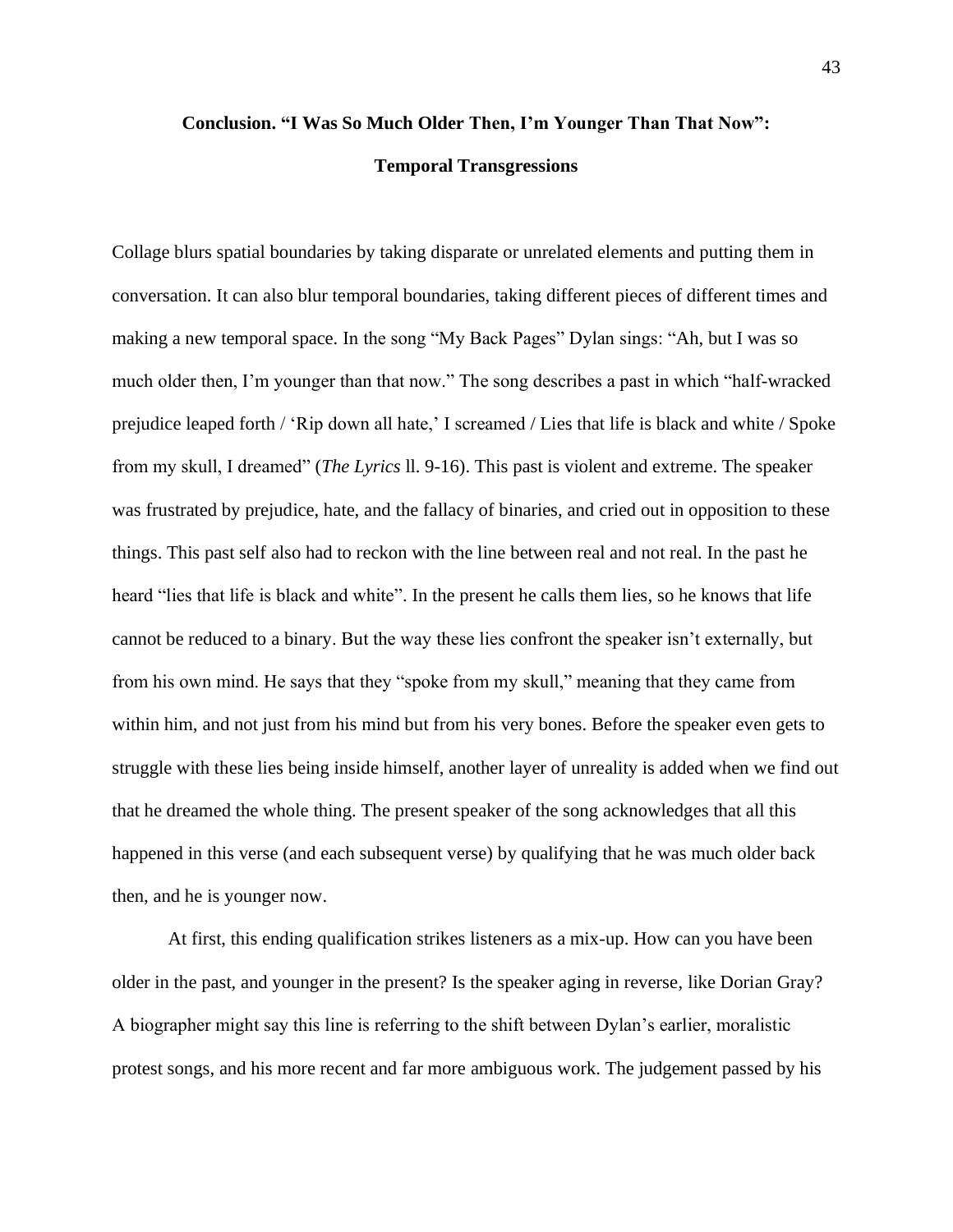early work comes from an older voice than the young one of the later albums. However, I am not a biographer, and it feels reductive to say that "My Back Pages" is necessarily and primarily autobiographical. A more persuasive reading is that by saying "I was so much older then, I'm younger than that now," Dylan is referring to a collage of different selves that does not proceed in an orderly, chronological way.

This song's time is not traditionally linear, but filled with snapshots of different selves, ages, and images. In the past, an older man raged against hate, now a younger man sees things more clearly, and both selves are together in the same moment. By using collage, he goes against the idea that everything can be neatly and chronologically organized. Collage as a metaphor for time maps pretty well onto the blurry environment of human memory. This is an aspect that applies to the original, visual sense of collage in addition to Dylan's musical version. When describing the work of collage artist Paul Klee, Vincent Czyz argues: "memory, too, is a kind of collage, eroding and weathering even as it goes about the business of fattening its files" (97). In "My Back Pages," the speaker's memory is a collage of moments and selves, and the collage very intentionally doesn't appear in any specific order. To order the selves by age and time would be to go against the poetics of collage. By singing that he was older then and is younger now, Dylan's memory is eroding, transforming, and fattening its files.

Dylan's creative perspective on time in the lines of the 1964 "My Back Pages" extends all the way to his 2020 album, *Rough and Rowdy Ways.* In "My Own Version of You," he takes inspiration from Mary Shelley and describes a project of reanimation. This undertaking involves collaging a human together and defying time in the process. In the first verse, the speaker describes his goal: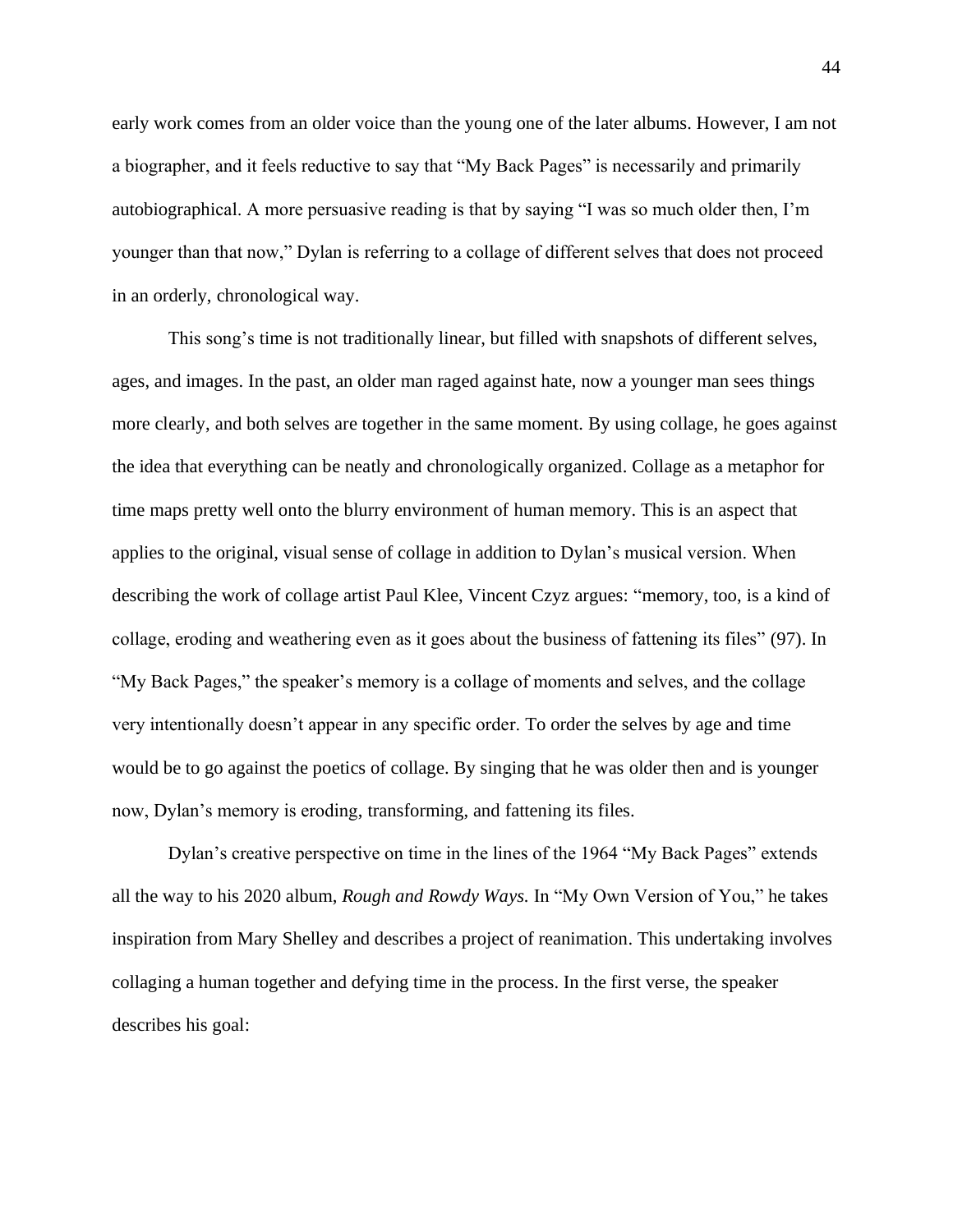All through the summers, into January I've been visiting morgues and monasteries Looking for the necessary body parts Limbs and livers and brains and hearts I'll bring someone to life, it's what I wanna do I wanna create my own version of you (ll. 1-6)

The line "limbs and livers and brains and hearts" also evokes the tell-tale heart line of "I Contain Multitudes" and the heart-attack machine in "Desolation Row." However, these first two uses of "heart" have been mediated. The tell-tale heart is one "like Mr. Poe," not Dylan's alone. The heart-attack machine belongs to the characters on the Row, not to the speaker himself. In this song, the speaker is not acting through any narrative or characterization. He is the agent, and he is the one collecting the pieces. The earlier songs edged around hearts and accessed them through characters, but this speaker is getting down to business and doing the work of collecting himself. While the speaker of "Tangled Up In Blue" reminisced regretfully on past selves and what could have been, this speaker is not wasting any time. Instead of longing for what once was, he is physically creating the image of his person.

While the speaker is initially confident in his plan to reanimate the subject, he has doubts as the song progresses, and sees time on a much larger scale. Still addressing the "you" of the poem, presumably the person he is trying to make a version of, he says: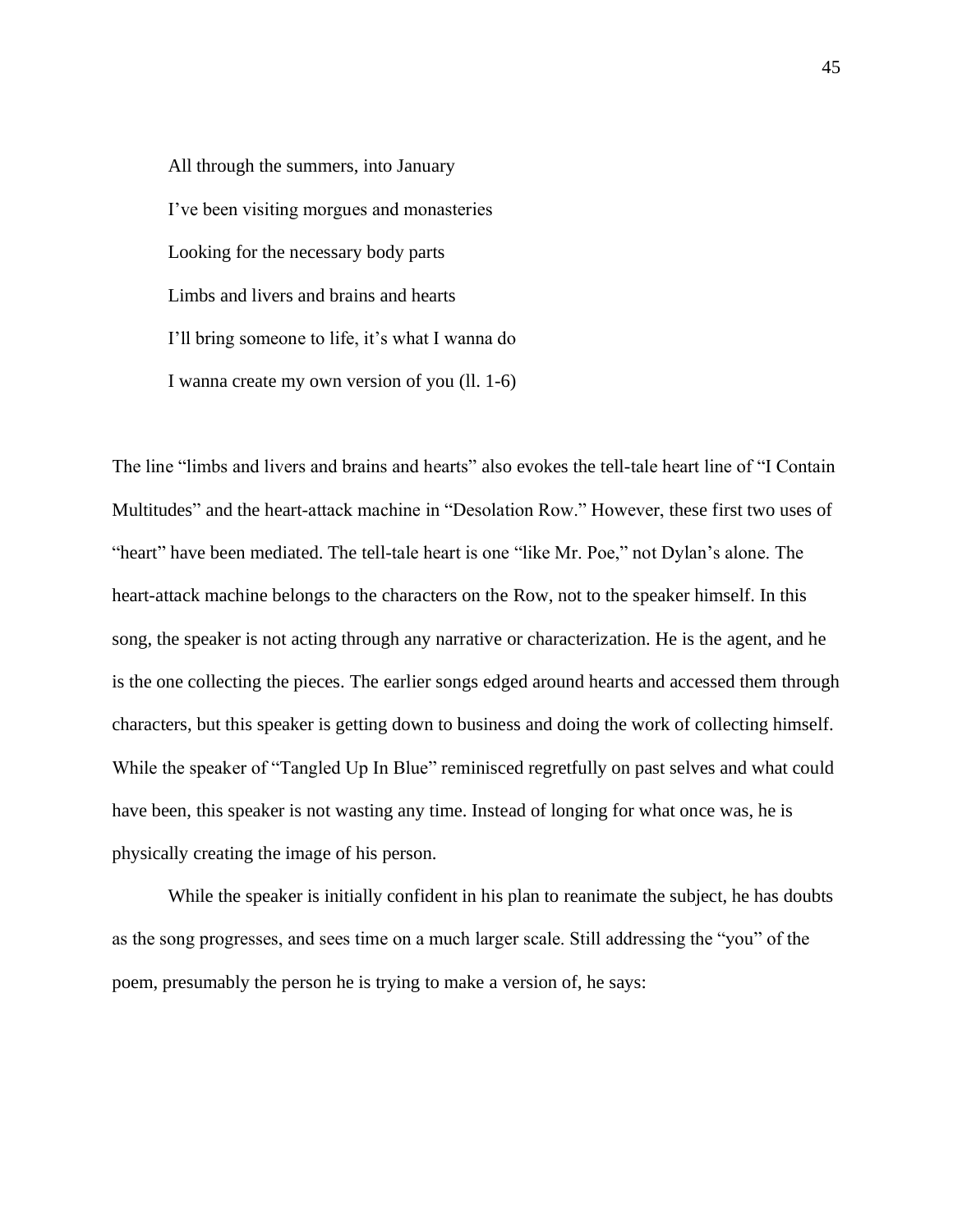I can see the history of the whole human race It's all right there, it's carved into your face Should I break it all down? Should I fall on my knees? Is there light at the end of the tunnel? Can you tell me, please?

His collaged person, made up of materials from modern-day morgues and ancient monastic reliquaries, contains all human history in her (his? their?) face. This has been the goal of the project, but the resulting timeless person is overwhelming. The initial impulse was to create, but now he's tempted to "break it all down" and separate the pieces he has joined. Doctor Frankenstein himself had a similar impulse, seeking to destroy what he had created once he realized what the repercussions could be. Like Frankenstein, the creator in "My Own Version of You" is also confronted with larger questions about time and the infinite, and asks if he should be on his knees praising someone, or if there is even light at the end of the tunnel at all. The tunnel image corresponds to a linear sense of time with a start and a finish, and possibly an afterlife. He supplicates his creation, asking if such a light exists, but he gets no response. As much as the speaker wants someone to answer with confidence his existential questions, the person in front of him is still just the pieces he has put together, so the only answers would be the ones he can construct.

After this moment of doubt, he continues with his science project, and closes the song with these lines: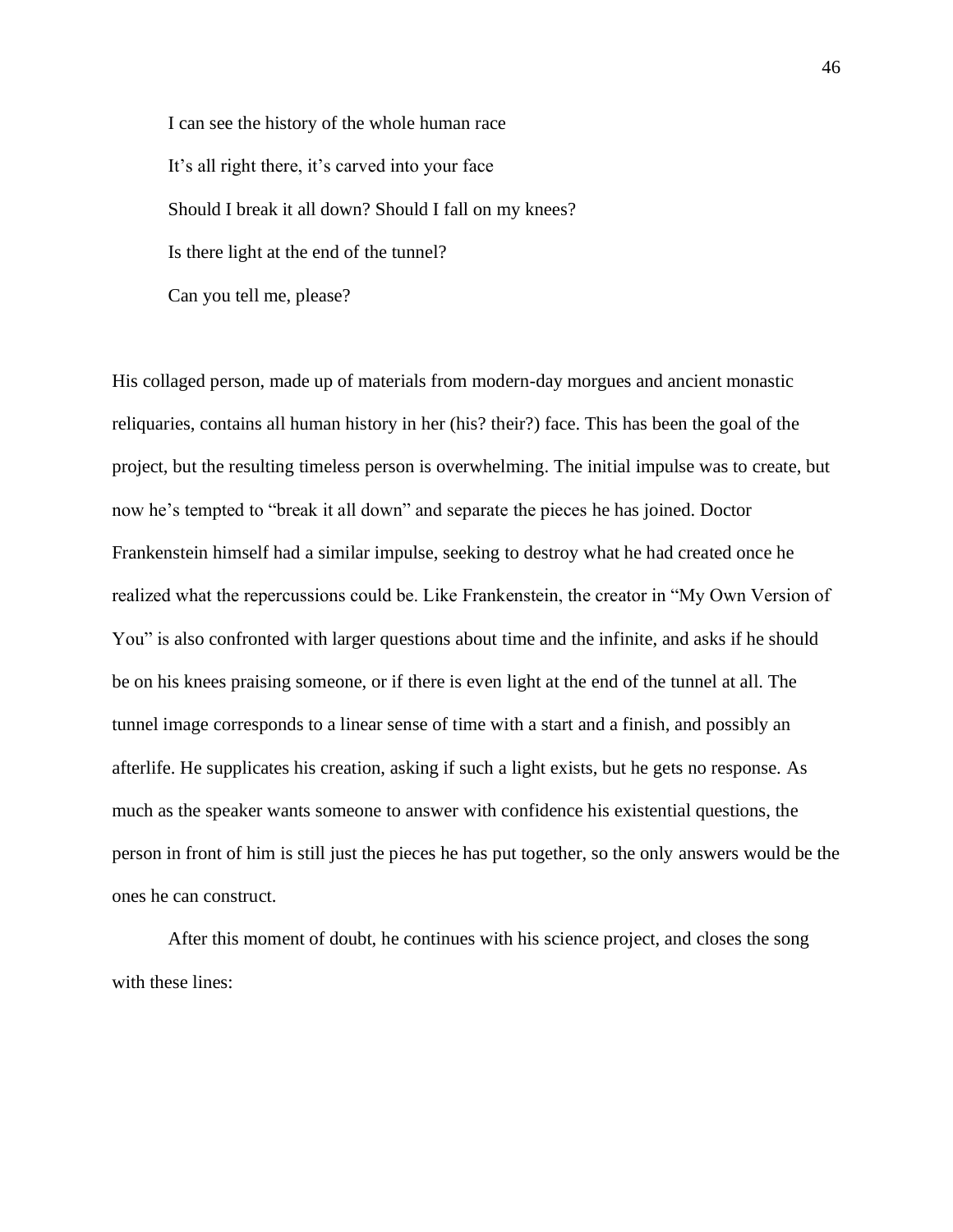Shimmy your ribs, I'll stick in the knife Gonna jumpstart my creation to life I wanna bring someone to life, turn back the years Do it with laughter, and do it with tears

In the end, he recognizes that his task of creation will involve joy and pain, but he continues anyway. Putting himself in the role of creator also gives him control over time, and the ability to "turn back the years". He is turning back the years of his creation, by taking pieces from their graves and bringing them back to life. In doing this, there's the possibility of turning back his own years too, that a new lifetime with this new person will give him more time than he's been granted.

By struggling with a physical collage project in the 2020 song "My Own Version of You", Dylan is developing the relationship with collage that has been evident in his work since the 1960s albums. Whether it's bringing historical figures onto the same Row, riffing on a Blakean Eden, or physically stitching body parts together, Dylan is constantly collaging. Even his medium is a collage in and of itself, because it is simultaneously auditory and visual. I have tried to make my own collage by bringing in the playlist, and using a visual artistic term to describe the work of a musical artist. As art evolves and transforms, it will be more and more difficult to make the distinction between visual and auditory, poet and performer. I hope that collage can continue to expand as a term, offering us the best possible tool to interpret works that "go right to the edge". When asked by Ralph Gleason what was more important to him, the music or the message, Dylan responded: "The whole thing while it's happening. The whole total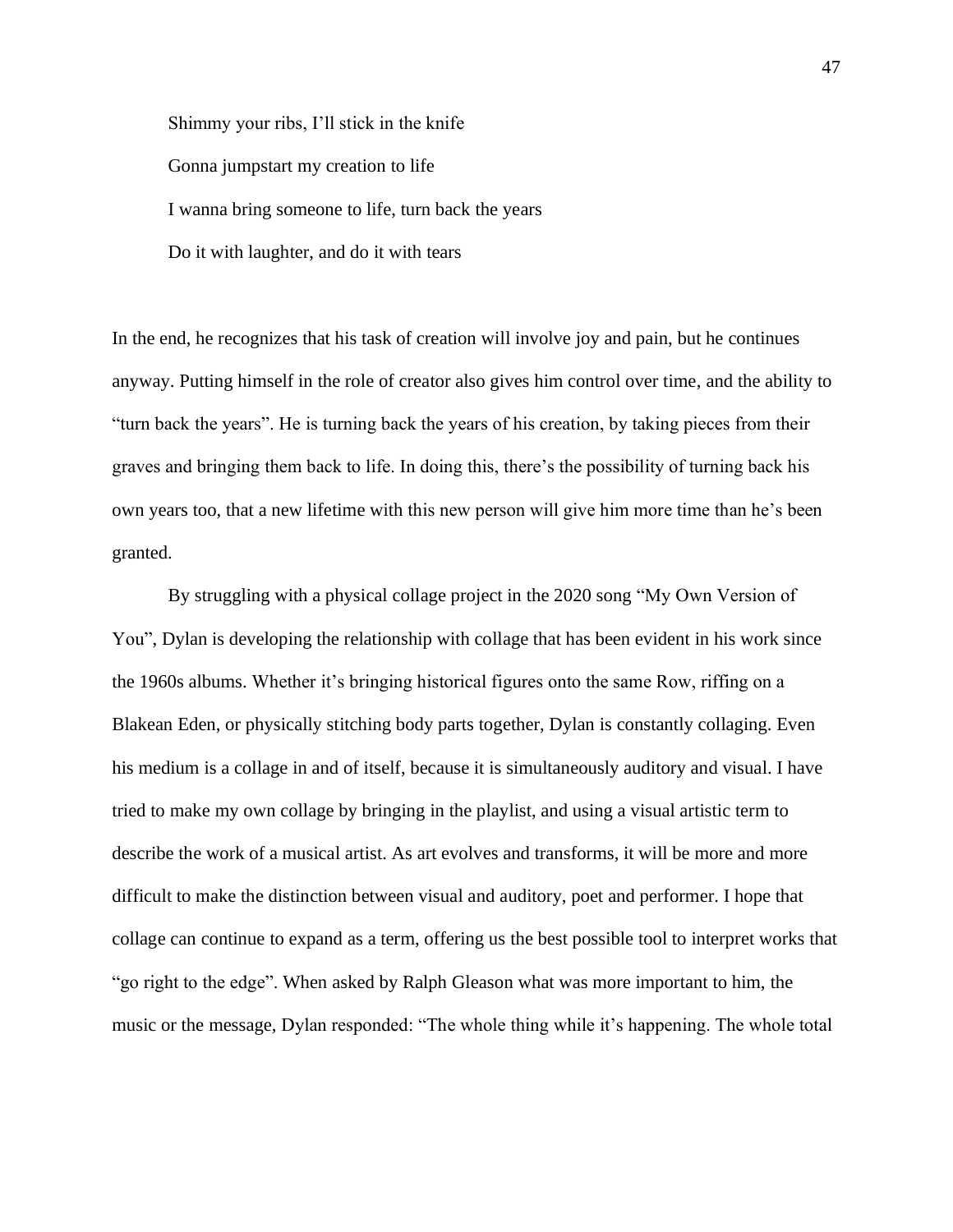sound of the words" (Dylan qtd. in Ricks 12). Collage is the whole total thing, the all in all, and Dylan is still adding pieces to it.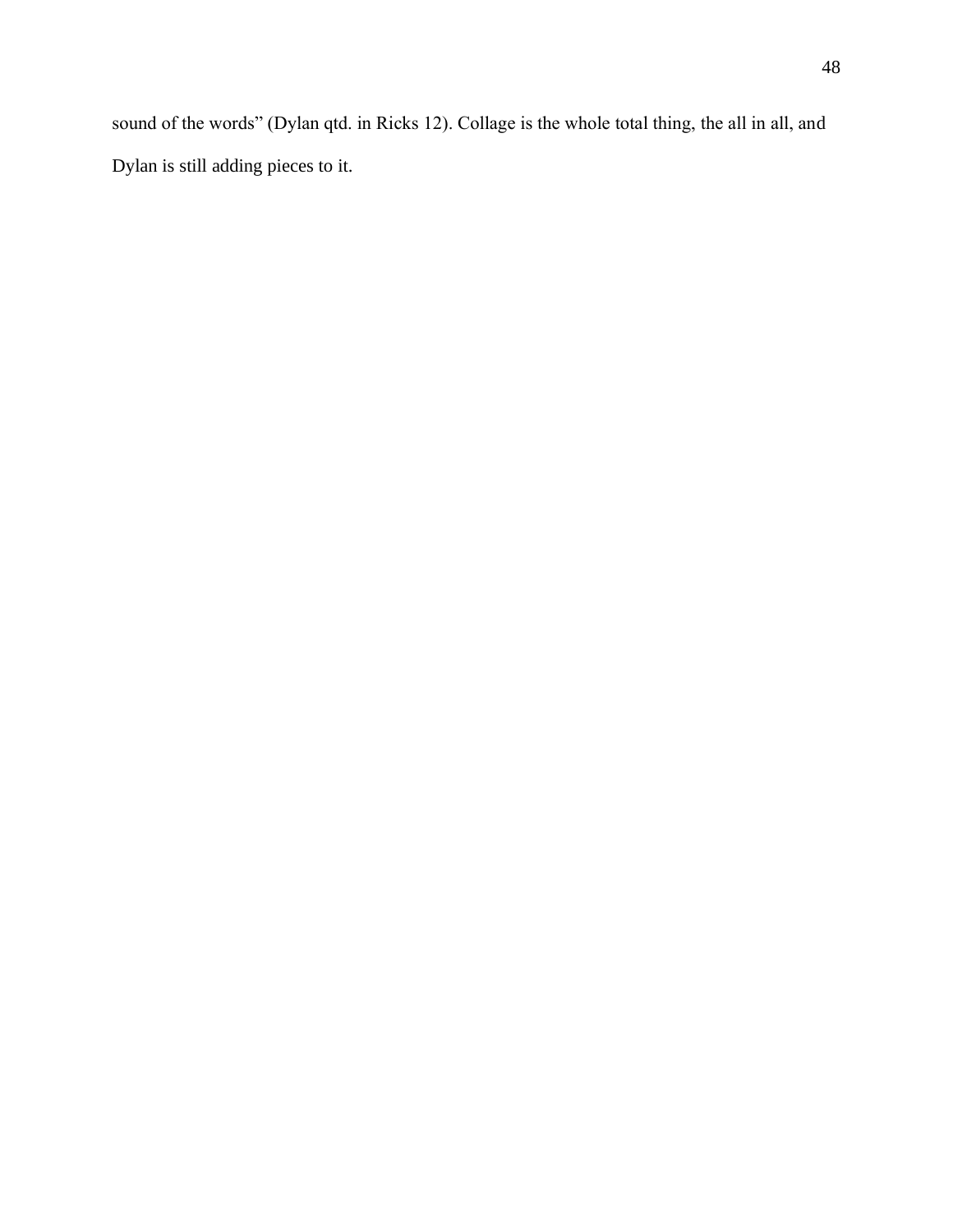#### **Works Cited**

- Bell, Robert H. "Double Dylan." *Popular Music & Society* 24:2, (2008): pp. 109-126.
- Blake, William. *The Marriage of Heaven and Hell*. Boston: John W. Luce and Company, 1793.
- —— *The Poetical Works of William Blake: A New and Verbatim Text from the Manuscript Engraved and Letterpress Originals*. Ed. John Sampson. London: Longwood Press, 1977.
- bobdylan.com. Sony Music Entertainment, 2018.<https://www.bobdylan.com/>
- Bunyan, John. *The Pilgrim's Progress From This World to That Which Is to Come*. Ed. James Blanton Wharey. 2<sup>nd</sup> ed. Oxford: Clarendon Press, 1960.
- Corcoran, Neil. *Do You Mr. Jones? Bob Dylan with the Poets and Professors*. New York: Random House, 2010.
- Cott, Jonathan. *Bob Dylan: The Essential Interviews*. New York: Wenner Media LLC, 2006.
- "desolation, n." *OED Online*, Oxford University Press, September 2020, [www.oed.com/view/Entry/50924. Accessed 27 September 2020.](http://www.oed.com/view/Entry/50924.%20Accessed%2027%20September%202020)
- Domhnall, Mitchell. "The Sonnet in Bob Dylan's *Tangled Up in Blue*." *The Explicator* 69:1, pp. 41-44.
- Dylan, Bob. *Rough and Rowdy Ways*. Sony/ATV Music Publishing, 2020. *Spotify,*  [https://open.spotify.com/album/1Qht64MPvWTWa0aMsqxegB?si=5MmtyuoKQ0qYGB](https://open.spotify.com/album/1Qht64MPvWTWa0aMsqxegB?si=5MmtyuoKQ0qYGB%09KU_lWiwA) [KU\\_lWiwA](https://open.spotify.com/album/1Qht64MPvWTWa0aMsqxegB?si=5MmtyuoKQ0qYGB%09KU_lWiwA)
- "Bob Dylan San Francisco Press Conference 1965." *YouTube*, uploaded by Route TV, 20 September 2016, <https://www.youtube.com/watch?v=wPIS257tvoA>
- ———*The Lyrics: 1961-2012*. New York Simon & Schuster, 2013.
- $-$ "Last Thoughts on Woody Guthrie Live at Town Hall, New York, NY April 1963"